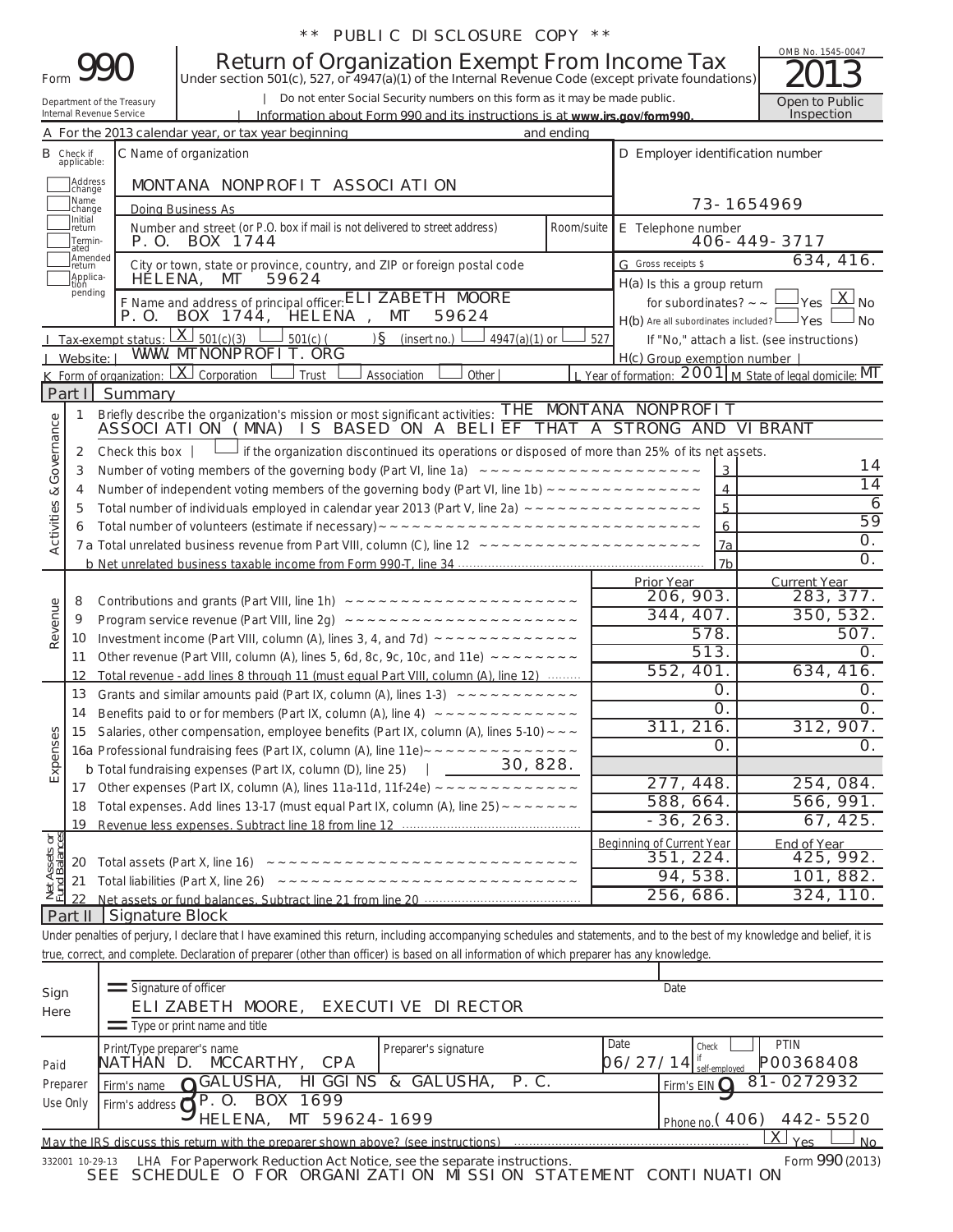|                    | MONTANA NONPROFIT ASSOCIATION<br>73-1654969<br>Form 990 (2013)<br>Page 2                                                                                                                                                                                              |
|--------------------|-----------------------------------------------------------------------------------------------------------------------------------------------------------------------------------------------------------------------------------------------------------------------|
|                    | Part III Statement of Program Service Accomplishments                                                                                                                                                                                                                 |
|                    | $\vert X \vert$                                                                                                                                                                                                                                                       |
| 1                  | Briefly describe the organization's mission:<br>THE MONTANA NONPROFIT ASSOCIATION (MNA) IS BASED ON A BELIEF THAT A<br>STRONG AND VIBRANT NONPROFIT SECTOR IS ESSENTIAL TO MONTANA'S VITALITY<br>MNA& MISSION IS TO PROVIDE LEADERSHIP TO MONTANA&<br>AND LIVABILITY, |
|                    | AND PARTNER WITH CHARITABLE NONPROFITS TO CREATE A<br>NONPROFIT SECTOR,                                                                                                                                                                                               |
| 2                  | Did the organization undertake any significant program services during the year which were not listed on                                                                                                                                                              |
|                    | $\gamma_{\text{es}}$ $\lfloor \chi \rfloor_{\text{No}}$                                                                                                                                                                                                               |
|                    | If "Yes," describe these new services on Schedule O.<br>$\vert_{\mathsf{Yes}}$ $\vert$ $\mathsf{X}\vert$ no<br>Did the organization cease conducting, or make significant changes in how it conducts, any program services? ~~~~~~                                    |
| 3                  | If "Yes," describe these changes on Schedule O.                                                                                                                                                                                                                       |
| 4                  | Describe the organization's program service accomplishments for each of its three largest program services, as measured by expenses.                                                                                                                                  |
|                    | Section 501(c)(3) and 501(c)(4) organizations are required to report the amount of grants and allocations to others, the total expenses, and                                                                                                                          |
| 4a                 | revenue, if any, for each program service reported.<br>149, 919.<br>314, 106.<br>including grants of \$<br>) (Expenses \$<br>) (Revenue \$<br>(Code:                                                                                                                  |
|                    | PROFESSIONAL AND ORGANIZATIONAL DEVELOPMENT (POD):<br>1126<br>- 2013,<br>IN.                                                                                                                                                                                          |
|                    | NONPROFIT LEADERS FROM ACROSS MONTANA PARTICIPATED<br>ONE OF MNA'S 32<br>IN.                                                                                                                                                                                          |
|                    | TRAINING EVENTS AND THE ANNUAL CONFERENCE.<br>MNA LED<br>THE IMPLEMENTATION                                                                                                                                                                                           |
|                    | OF MONTANA'S FIRST NONPROFIT LEADERSHIP DEVELOPMENT COHORT<br>PROGRAM AND                                                                                                                                                                                             |
|                    | SERVED ONE OF THE MOST RURAL AREAS OF MONTANA BY OFFERING A FIVE-PART                                                                                                                                                                                                 |
|                    | NONPROFIT MANAGEMENT SERIES IN EASTERN MONTANA.<br>MNA <sup>8</sup> PRINCIPLES AND                                                                                                                                                                                    |
|                    | PRACTICES FOR NONPROFIT EXCELLENCESERVE AS THE FOUNDATION FOR OUR POD                                                                                                                                                                                                 |
|                    | PROGRAM WHICH IS SUPPORTED BY A BROAD ARRAY OF IMPLEMENTATION RESOURCES                                                                                                                                                                                               |
|                    | INCLUDING SELF-HELP TOOLS,<br>ONE-ON-ONE TECHNICAL ASSISTANCE,<br><b>TRAINING</b>                                                                                                                                                                                     |
|                    | AND EDUCATI ONAL                                                                                                                                                                                                                                                      |
|                    | OPPORTUNI TI ES,<br>CONFERENCES AND MORE.                                                                                                                                                                                                                             |
|                    |                                                                                                                                                                                                                                                                       |
| 4b                 | 117, 883.<br>119, 852.<br>including grants of \$<br>CExpenses \$<br>(Revenue \$<br>(Code:<br>MEMBERSHIP/COMMUNICATIONS: THROUGH ITS 630 NONPROFIT<br>MNA<br>MEMBERS,                                                                                                  |
|                    | BRINGS VISIBILITY, VOICE AND COHESIVENESS TO MONTANA®<br>NONPROFIT                                                                                                                                                                                                    |
|                    | MNA DEEPENS THE GENERAL PUBLIC8<br>SECTOR.<br>ON BEHALF OF ITS MEMBERS,                                                                                                                                                                                               |
|                    | UNDERSTANDING OF NONPROFITS IN<br>AWARENESSAND<br>MONTANA<br>THROUGH PUBLI SHED                                                                                                                                                                                       |
|                    | RESEARCH;<br>2013 MNA PUBLI SHED THE MONTANA<br><b>NONPROFI</b><br><b>SECTOR REPORT</b><br>I N                                                                                                                                                                        |
|                    | DETAI LI NG<br>THE ECONOMIC IMPACT OF CHARITABLE NONPROFITS.<br>MNA <sup>®</sup>                                                                                                                                                                                      |
|                    | E-NEWSLETTER IS DISTRIBUTED TO ALMOST 4000 NONPROFIT CONTACTS,<br><b>ENSURING</b>                                                                                                                                                                                     |
|                    | THAT THAT TIMELY AND USEFUL NONPROFIT INFORMATION IS DISSEMINATED                                                                                                                                                                                                     |
|                    | MNA INFORMS AND ENGAGES NONPROFITS IN ADVOCACY<br>ACROSS THE MNA NETWORK.                                                                                                                                                                                             |
|                    | SECTOR-WIDE ISSUES THAT IMPACT THEM.<br>ON BROAD,                                                                                                                                                                                                                     |
|                    |                                                                                                                                                                                                                                                                       |
|                    |                                                                                                                                                                                                                                                                       |
| 4c                 | 46, 192.<br>79, 074.<br>including grants of \$<br>) (Revenue \$<br>$\left($ Expenses \$<br>(Code:                                                                                                                                                                     |
|                    | GROUP BUÝÌNG PRODUCTS AND SERVICES: IN 2013 MNA MEMBERS SAVED MORE THAN                                                                                                                                                                                               |
|                    | \$800,000 ON ADMINISTRATIVE COSTS THROUGH FIFTEEN DIFFERENT GROUP BUYING<br>PRODUCTS AND SERVICES. NEGOTIATES AND SECURES AFFORDABLE PRODUCTS AND                                                                                                                     |
|                    | SERVICES SO THAT MNA MEMBERS CAN DIRECT MORE RESOURCES TOWARDS MISSION                                                                                                                                                                                                |
|                    | MNAS GROUP BUYING PROGRAMS INCLUDE HEALTH INSURANCE,<br>RELATED WORK.                                                                                                                                                                                                 |
|                    | PROPERTY AND CASUALTY INSURANCE,<br>DI RECTORS AND OFFICERS INSURANCE,                                                                                                                                                                                                |
|                    | OFFICE SUPPLIES,<br>JOB POSTINGS,<br>TELECONFERENCI NG,<br>BACKGROUND CHECKS AND                                                                                                                                                                                      |
|                    | MORE.                                                                                                                                                                                                                                                                 |
|                    |                                                                                                                                                                                                                                                                       |
|                    |                                                                                                                                                                                                                                                                       |
|                    |                                                                                                                                                                                                                                                                       |
|                    |                                                                                                                                                                                                                                                                       |
|                    | 4d Other program services (Describe in Schedule O.)                                                                                                                                                                                                                   |
|                    | 1,687.<br>27, 281. including grants of \$<br>(Expenses \$<br>(Revenue \$                                                                                                                                                                                              |
|                    | 505, 462.<br>4e Total program service expenses                                                                                                                                                                                                                        |
| 332002<br>10-29-13 | Form 990 (2013)                                                                                                                                                                                                                                                       |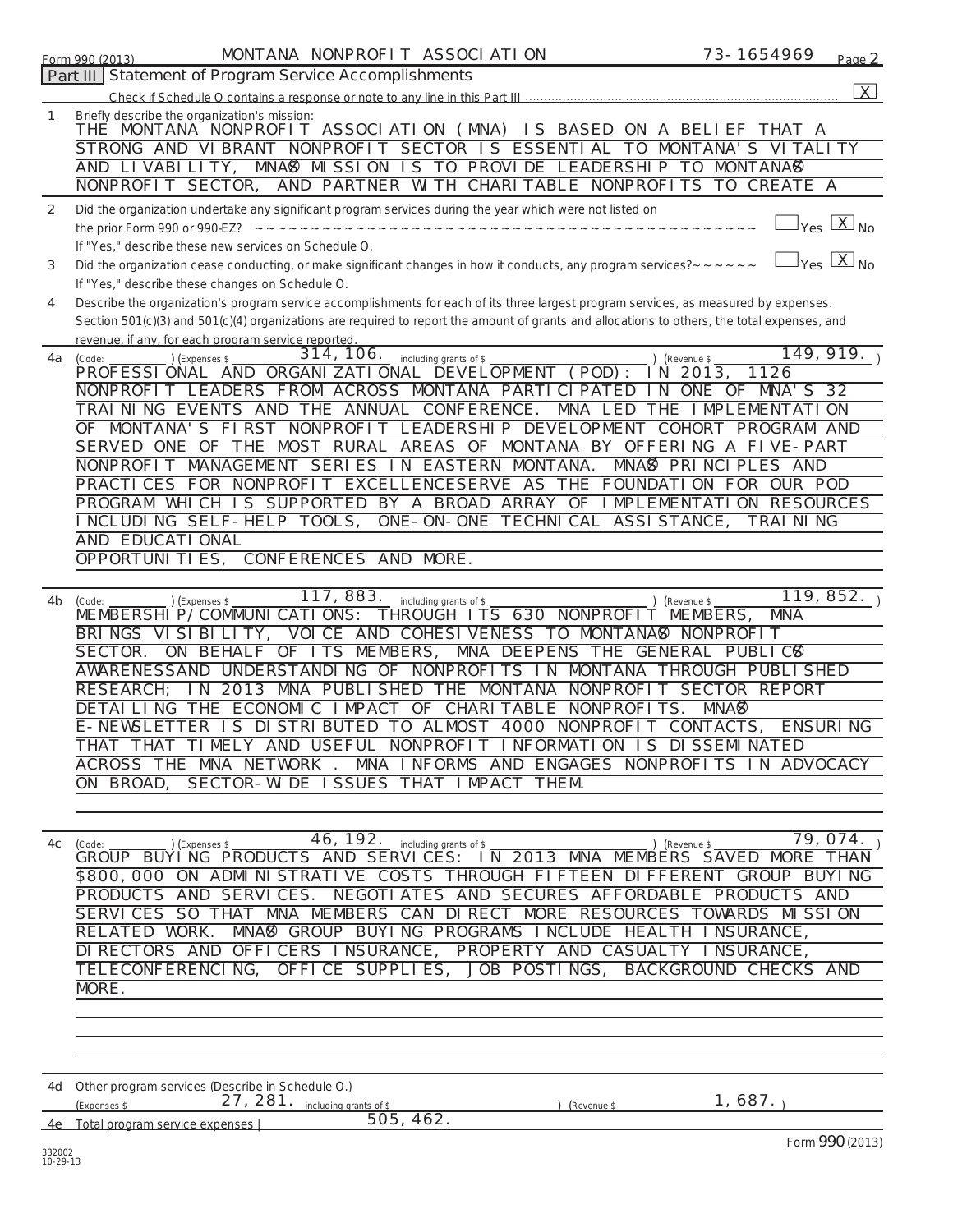|        |                                                                                                                                                                                                                                                            |                        | Yes No                  |                         |
|--------|------------------------------------------------------------------------------------------------------------------------------------------------------------------------------------------------------------------------------------------------------------|------------------------|-------------------------|-------------------------|
|        | Is the organization described in section 501(c)(3) or 4947(a)(1) (other than a private foundation)?                                                                                                                                                        |                        | X                       |                         |
|        |                                                                                                                                                                                                                                                            | $\mathbf{r}$           | $\overline{\mathsf{x}}$ |                         |
| 2<br>3 | Did the organization engage in direct or indirect political campaign activities on behalf of or in opposition to candidates for                                                                                                                            |                        |                         |                         |
|        |                                                                                                                                                                                                                                                            | 3                      |                         | X.                      |
| 4      | Section 501(c)(3) organizations. Did the organization engage in lobbying activities, or have a section 501(h) election in effect                                                                                                                           | 4                      | X                       |                         |
| 5      | Is the organization a section 501(c)(4), 501(c)(5), or 501(c)(6) organization that receives membership dues, assessments, or                                                                                                                               |                        |                         |                         |
|        |                                                                                                                                                                                                                                                            | 5                      |                         | X.                      |
| 6      | Did the organization maintain any donor advised funds or any similar funds or accounts for which donors have the right to                                                                                                                                  |                        |                         |                         |
|        | provide advice on the distribution or investment of amounts in such funds or accounts? If "Yes," complete Schedule D, Part I                                                                                                                               | 6                      |                         | X.                      |
| 7      | Did the organization receive or hold a conservation easement, including easements to preserve open space,<br>the environment, historic land areas, or historic structures? If "Yes," complete Schedule D, Part II_ _ _ _ _ _                               | $\overline{7}$         |                         | X.                      |
| 8      | Did the organization maintain collections of works of art, historical treasures, or other similar assets? If "Yes," complete                                                                                                                               |                        |                         | X.                      |
|        |                                                                                                                                                                                                                                                            | 8                      |                         |                         |
| 9      | Did the organization report an amount in Part X, line 21, for escrow or custodial account liability; serve as a custodian for<br>amounts not listed in Part X; or provide credit counseling, debt management, credit repair, or debt negotiation services? |                        |                         |                         |
|        |                                                                                                                                                                                                                                                            | 9                      |                         | X.                      |
| 10     | Did the organization, directly or through a related organization, hold assets in temporarily restricted endowments, permanent                                                                                                                              | 10 <sup>°</sup>        |                         | X.                      |
| 11     | If the organization's answer to any of the following questions is "Yes," then complete Schedule D, Parts VI, VII, VIII, IX, or X<br>as applicable.                                                                                                         |                        |                         |                         |
|        | Did the organization report an amount for land, buildings, and equipment in Part X, line 10? If "Yes," complete Schedule D,                                                                                                                                |                        | X                       |                         |
|        |                                                                                                                                                                                                                                                            | 11a                    |                         |                         |
|        | Did the organization report an amount for investments - other securities in Part X, line 12 that is 5% or more of its total                                                                                                                                | 11 <sub>b</sub>        |                         | X.                      |
| с      | Did the organization report an amount for investments - program related in Part X, line 13 that is 5% or more of its total                                                                                                                                 |                        |                         |                         |
|        |                                                                                                                                                                                                                                                            | 11 <sub>c</sub>        |                         | X.                      |
| d      | Did the organization report an amount for other assets in Part X, line 15 that is 5% or more of its total assets reported in                                                                                                                               |                        |                         | X.                      |
|        | Did the organization report an amount for other liabilities in Part X, line 25? If "Yes," complete Schedule D, Part X ~ ~ ~ ~ ~ ~                                                                                                                          | 11d<br>11e             |                         | $\overline{X}$          |
| f      | Did the organization's separate or consolidated financial statements for the tax year include a footnote that addresses                                                                                                                                    |                        |                         |                         |
|        | the organization's liability for uncertain tax positions under FIN 48 (ASC 740)? If "Yes," complete Schedule D, Part X ~~~~                                                                                                                                | 11f                    |                         | X.                      |
|        | 12a Did the organization obtain separate, independent audited financial statements for the tax year? If "Yes," complete                                                                                                                                    |                        |                         |                         |
|        |                                                                                                                                                                                                                                                            | 12a                    | X                       |                         |
|        | Was the organization included in consolidated, independent audited financial statements for the tax year?<br>If "Yes," and if the organization answered "No" to line 12a, then completing Schedule D, Parts XI and XII is optional $\sim$ $\sim$ $\sim$    |                        |                         | X                       |
| 13     | Is the organization a school described in section 170(b)(1)(A)(ii)? If "Yes," complete Schedule E $\sim 0.000$ $\sim 0.0000$                                                                                                                               | <u>12b </u><br>13      |                         | $\overline{\mathsf{x}}$ |
| 14a    | Did the organization maintain an office, employees, or agents outside of the United States? ~~~~~~~~~~~~~~~~~~                                                                                                                                             | 14a                    |                         | $\overline{X}$          |
| b      | Did the organization have aggregate revenues or expenses of more than \$10,000 from grantmaking, fundraising, business,                                                                                                                                    |                        |                         |                         |
|        | investment, and program service activities outside the United States, or aggregate foreign investments valued at \$100,000                                                                                                                                 |                        |                         |                         |
|        |                                                                                                                                                                                                                                                            | 14 <sub>b</sub>        |                         | X.                      |
| 15     | Did the organization report on Part IX, column (A), line 3, more than \$5,000 of grants or other assistance to or for any                                                                                                                                  | 15                     |                         | X.                      |
| 16     | Did the organization report on Part IX, column (A), line 3, more than \$5,000 of aggregate grants or other assistance to                                                                                                                                   |                        |                         |                         |
|        |                                                                                                                                                                                                                                                            | 16                     |                         | X.                      |
| 17     | Did the organization report a total of more than \$15,000 of expenses for professional fundraising services on Part IX,                                                                                                                                    | 17                     |                         | X.                      |
| 18     | Did the organization report more than \$15,000 total of fundraising event gross income and contributions on Part VIII, lines                                                                                                                               | 18                     |                         | X.                      |
| 19     | Did the organization report more than \$15,000 of gross income from gaming activities on Part VIII, line 9a? If "Yes,"                                                                                                                                     |                        |                         |                         |
|        |                                                                                                                                                                                                                                                            | 19                     |                         | X.<br>$\overline{X}$    |
|        |                                                                                                                                                                                                                                                            | 20a<br>20 <sub>b</sub> |                         |                         |

Form **990** (2013)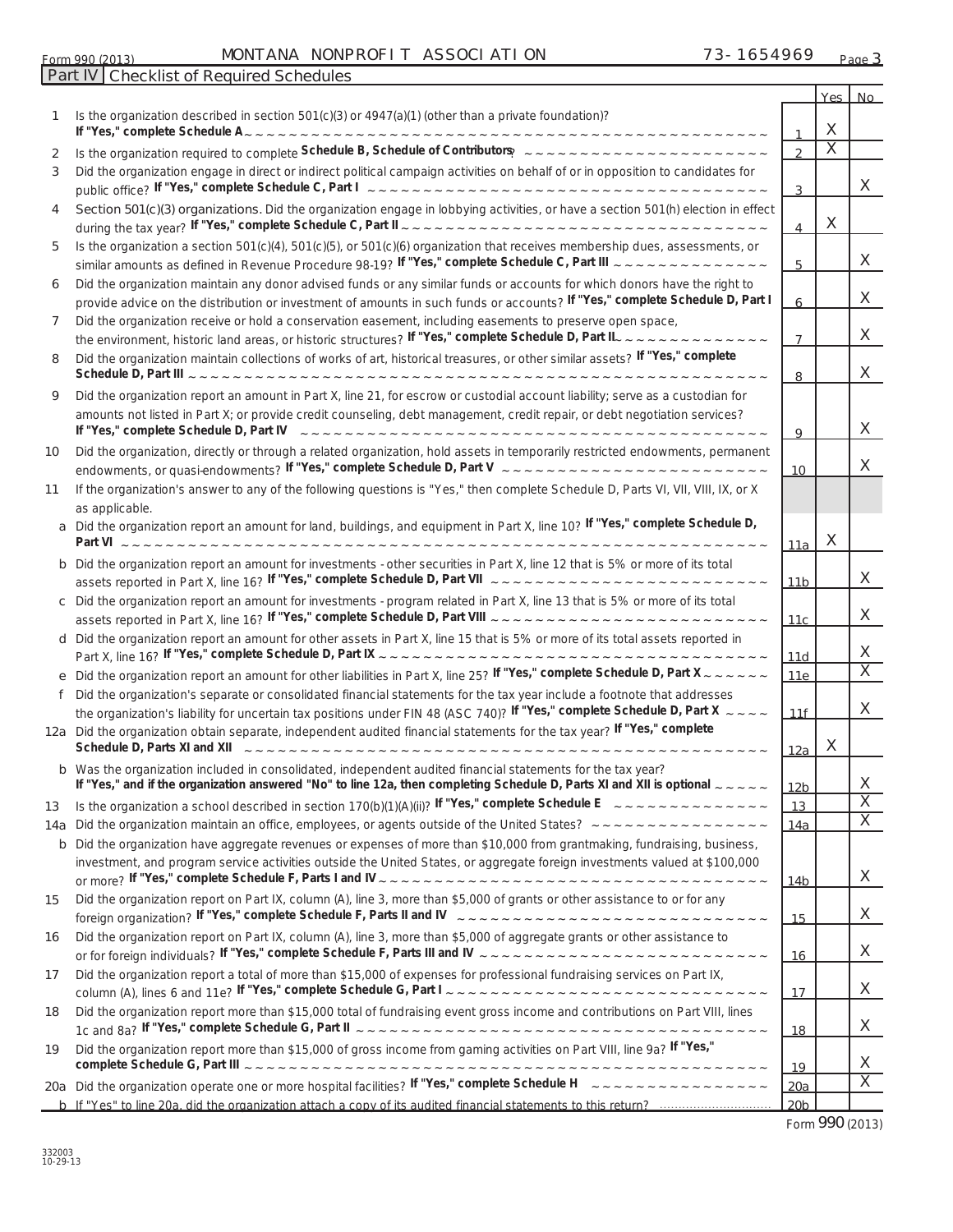| <b>MON</b><br>Form<br>(2012)<br>990<br>, , , , , | <b>NONPROF</b><br>ANA | <b>ON</b><br>ASSOC<br>∧⊤<br>∼ | .90 <sup>o</sup> | Page |
|--------------------------------------------------|-----------------------|-------------------------------|------------------|------|
|                                                  |                       |                               |                  |      |

*(continued)*

|    |                                                                                                                                                                                                                                                                                                                                                                                                                                                                        |                        | Yes I | No                      |
|----|------------------------------------------------------------------------------------------------------------------------------------------------------------------------------------------------------------------------------------------------------------------------------------------------------------------------------------------------------------------------------------------------------------------------------------------------------------------------|------------------------|-------|-------------------------|
| 21 | Did the organization report more than \$5,000 of grants or other assistance to any domestic organization or<br>government on Part IX, column (A), line 1? If "Yes," complete Schedule I, Parts I and II<br>$\sim$ $\sim$ $\sim$ $\sim$ $\sim$ $\sim$ $\sim$                                                                                                                                                                                                            | 21                     |       | X                       |
| 22 | Did the organization report more than \$5,000 of grants or other assistance to individuals in the United States on Part IX,                                                                                                                                                                                                                                                                                                                                            | 22                     |       | X                       |
| 23 | Did the organization answer "Yes" to Part VII, Section A, line 3, 4, or 5 about compensation of the organization's current<br>and former officers, directors, trustees, key employees, and highest compensated employees? If "Yes," complete<br>Schedule $J \sim -1$<br>------------------------                                                                                                                                                                       | 23                     |       | $\times$                |
|    | 24a Did the organization have a tax-exempt bond issue with an outstanding principal amount of more than \$100,000 as of the<br>last day of the year, that was issued after December 31, 2002? If "Yes," answer lines 24b through 24d and complete<br>Schedule K. If "No", go to line 25a                                                                                                                                                                               | 24a                    |       | X                       |
|    | Did the organization invest any proceeds of tax-exempt bonds beyond a temporary period exception? $\sim\sim\sim\sim\sim$<br>c Did the organization maintain an escrow account other than a refunding escrow at any time during the year to defease                                                                                                                                                                                                                     | 24 <sub>b</sub><br>24c |       |                         |
|    | d Did the organization act as an "on behalf of" issuer for bonds outstanding at any time during the year? $\sim \sim \sim \sim \sim$                                                                                                                                                                                                                                                                                                                                   | 24d                    |       |                         |
|    | 25a Section 501(c)(3) and 501(c)(4) organizations. Did the organization engage in an excess benefit transaction with a<br>disqualified person during the year? If "Yes," complete Schedule L, Part $\int_{-\infty}^{\infty}$ $\int_{-\infty}^{\infty}$ $\int_{-\infty}^{\infty}$ $\int_{-\infty}^{\infty}$ $\int_{-\infty}^{\infty}$ $\int_{-\infty}^{\infty}$ $\int_{-\infty}^{\infty}$ $\int_{-\infty}^{\infty}$ $\int_{-\infty}^{\infty}$ $\int_{-\infty}^{\infty}$ | 25a                    |       | X                       |
|    | b Is the organization aware that it engaged in an excess benefit transaction with a disqualified person in a prior year, and<br>that the transaction has not been reported on any of the organization's prior Forms 990 or 990-EZ? If "Yes," complete<br>Schedule L, Part I                                                                                                                                                                                            | 25 <sub>b</sub>        |       | X                       |
| 26 | Did the organization report any amount on Part X, line 5, 6, or 22 for receivables from or payables to any current or<br>former officers, directors, trustees, key employees, highest compensated employees, or disqualified persons? If so,                                                                                                                                                                                                                           |                        |       | $\times$                |
|    |                                                                                                                                                                                                                                                                                                                                                                                                                                                                        | 26                     |       |                         |
| 27 | Did the organization provide a grant or other assistance to an officer, director, trustee, key employee, substantial<br>contributor or employee thereof, a grant selection committee member, or to a 35% controlled entity or family member                                                                                                                                                                                                                            | 27                     |       | $\mathsf{X}$            |
| 28 | Was the organization a party to a business transaction with one of the following parties (see Schedule L, Part IV<br>instructions for applicable filing thresholds, conditions, and exceptions):                                                                                                                                                                                                                                                                       |                        |       |                         |
|    | <b>a</b> A current or former officer, director, trustee, or key employee? If "Yes," complete Schedule L, Part IV $\sim \sim \sim \sim \sim \sim \sim \sim$                                                                                                                                                                                                                                                                                                             | 28a                    |       | X                       |
|    | <b>b</b> A family member of a current or former officer, director, trustee, or key employee? If "Yes," complete Schedule L, Part IV $\sim$                                                                                                                                                                                                                                                                                                                             | 28 <sub>b</sub>        |       | $\overline{\mathsf{x}}$ |
|    | c An entity of which a current or former officer, director, trustee, or key employee (or a family member thereof) was an officer,                                                                                                                                                                                                                                                                                                                                      | 28 <sub>c</sub>        |       | X                       |
| 29 | Did the organization receive more than \$25,000 in non-cash contributions? If "Yes," complete Schedule M $\sim$ $\sim$ $\sim$ $\sim$ $\sim$ $\sim$ $\sim$                                                                                                                                                                                                                                                                                                              | 29                     |       | $\overline{\mathsf{x}}$ |
| 30 | Did the organization receive contributions of art, historical treasures, or other similar assets, or qualified conservation                                                                                                                                                                                                                                                                                                                                            | 30                     |       | X                       |
| 31 | Did the organization liquidate, terminate, or dissolve and cease operations?                                                                                                                                                                                                                                                                                                                                                                                           | 31                     |       | X                       |
| 32 | Did the organization sell, exchange, dispose of, or transfer more than 25% of its net assets? <sup><i>IT 'Yes</i>," complete</sup>                                                                                                                                                                                                                                                                                                                                     | 32                     |       | X                       |
| 33 | Did the organization own 100% of an entity disregarded as separate from the organization under Regulations                                                                                                                                                                                                                                                                                                                                                             | 33                     |       | X                       |
| 34 | Was the organization related to any tax-exempt or taxable entity? If "Yes," complete Schedule R, Part II, III, or IV, and                                                                                                                                                                                                                                                                                                                                              | 34                     |       | X                       |
|    | 35a Did the organization have a controlled entity within the meaning of section 512(b)(13)? $\sim -\sim -\sim -\sim -\sim -\sim -\sim -\sim$                                                                                                                                                                                                                                                                                                                           | 35a                    |       | $\overline{\mathsf{x}}$ |
|    | b If "Yes" to line 35a, did the organization receive any payment from or engage in any transaction with a controlled entity                                                                                                                                                                                                                                                                                                                                            | 35 <sub>b</sub>        |       |                         |
| 36 | Section 501(c)(3) organizations. Did the organization make any transfers to an exempt non-charitable related organization?                                                                                                                                                                                                                                                                                                                                             | 36                     |       | X                       |
| 37 | Did the organization conduct more than 5% of its activities through an entity that is not a related organization<br>and that is treated as a partnership for federal income tax purposes? If "Yes," complete Schedule R, Part VI $\sim \sim \sim \sim \sim \sim \sim \sim$                                                                                                                                                                                             | 37                     |       | X                       |
| 38 | Did the organization complete Schedule O and provide explanations in Schedule O for Part VI, lines 11b and 19?                                                                                                                                                                                                                                                                                                                                                         |                        |       |                         |
|    |                                                                                                                                                                                                                                                                                                                                                                                                                                                                        | 38                     | X     |                         |

Form **990** (2013)

**Part IV Checklist of Required Schedules**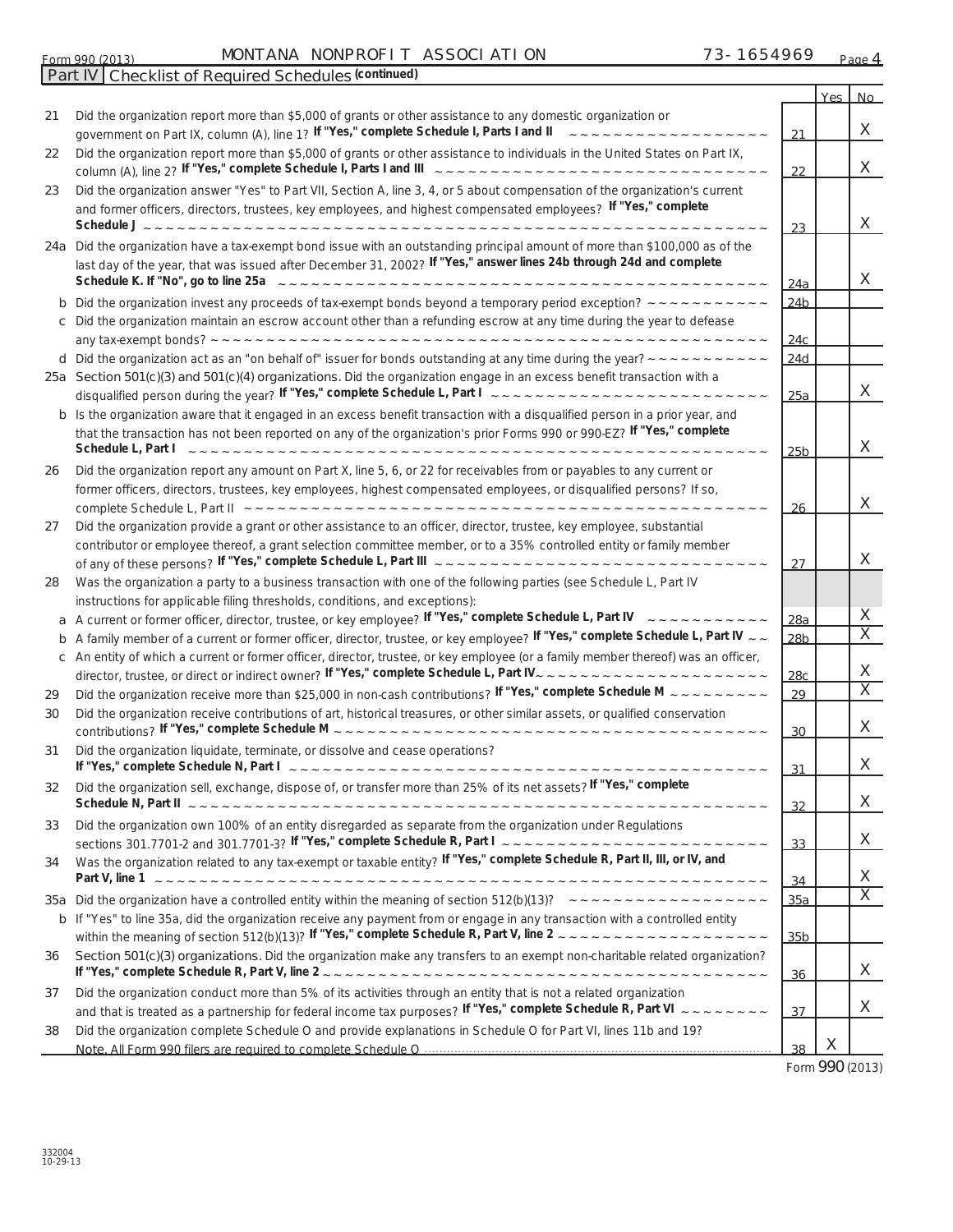|         | Part V<br>Statements Regarding Other IRS Filings and Tax Compliance<br>Check if Schedule O contains a response or note to any line in this Part V                                |                 |   |                         |
|---------|----------------------------------------------------------------------------------------------------------------------------------------------------------------------------------|-----------------|---|-------------------------|
|         |                                                                                                                                                                                  |                 |   |                         |
|         | 11<br>1a Enter the number reported in Box 3 of Form 1096. Enter -0- if not applicable $\sim \sim \sim \sim \sim \sim \sim \sim \sim \sim$<br>1a                                  |                 |   | Yes No                  |
| b       | Enter the number of Forms W-2G included in line 1a. Enter -0- if not applicable $\sim \sim \sim \sim \sim \sim \sim \sim \sim$<br>1b                                             |                 |   |                         |
| с       | Did the organization comply with backup withholding rules for reportable payments to vendors and reportable gaming                                                               |                 |   |                         |
|         |                                                                                                                                                                                  | 1c              | X |                         |
|         | 2a Enter the number of employees reported on Form W-3, Transmittal of Wage and Tax Statements,                                                                                   |                 |   |                         |
|         | $\overline{6}$<br>filed for the calendar year ending with or within the year covered by this return $\sim \sim \sim \sim \sim \sim \sim \sim \sim$<br>$\mathsf{L}2a$             |                 |   |                         |
|         |                                                                                                                                                                                  | 2 <sub>b</sub>  | X |                         |
|         |                                                                                                                                                                                  |                 |   |                         |
|         |                                                                                                                                                                                  | 3a              |   | X                       |
|         | <b>b</b> If "Yes," has it filed a Form 990-T for this year? If "No," to line 3b, provide an explanation in Schedule O $\sim \sim \sim \sim \sim \sim \sim \sim \sim \sim$        | 3 <sub>b</sub>  |   |                         |
|         | 4a At any time during the calendar year, did the organization have an interest in, or a signature or other authority over, a                                                     |                 |   |                         |
|         | financial account in a foreign country (such as a bank account, securities account, or other financial account)? $\sim$ $\sim$ $\sim$ $\sim$ $\sim$                              | 4a              |   | X                       |
|         | <b>b</b> If "Yes," enter the name of the foreign country: $J$ _________________________                                                                                          |                 |   |                         |
|         | See instructions for filing requirements for Form TD F 90-22.1, Report of Foreign Bank and Financial Accounts.                                                                   |                 |   | X                       |
|         |                                                                                                                                                                                  | 5a              |   | $\overline{\mathsf{x}}$ |
| b       | Did any taxable party notify the organization that it was or is a party to a prohibited tax shelter transaction? $\sim \sim \sim \sim \sim \sim \sim \sim$                       | 5 <sub>b</sub>  |   |                         |
|         |                                                                                                                                                                                  | 5c              |   |                         |
|         | 6a Does the organization have annual gross receipts that are normally greater than \$100,000, and did the organization solicit                                                   |                 |   | X                       |
|         |                                                                                                                                                                                  | 6a              |   |                         |
|         | <b>b</b> If "Yes," did the organization include with every solicitation an express statement that such contributions or gifts                                                    |                 |   |                         |
|         | Organizations that may receive deductible contributions under section 170(c).                                                                                                    | <u>6b</u>       |   |                         |
| 7<br>a  | Did the organization receive a payment in excess of \$75 made partly as a contribution and partly for goods and services provided to the payor?                                  | 7a              |   | X                       |
|         |                                                                                                                                                                                  | 7 <sub>b</sub>  |   |                         |
|         | c Did the organization sell, exchange, or otherwise dispose of tangible personal property for which it was required                                                              |                 |   |                         |
|         |                                                                                                                                                                                  | 7c              |   | X                       |
|         | d If "Yes," indicate the number of Forms 8282 filed during the year $-$ - - - - - - - - - - - - - - - - $-$ 1d                                                                   |                 |   |                         |
|         | e Did the organization receive any funds, directly or indirectly, to pay premiums on a personal benefit contract? $\sim$ $\sim$ $\sim$ $\sim$ $\sim$                             | 7e              |   | X                       |
|         | Did the organization, during the year, pay premiums, directly or indirectly, on a personal benefit contract? $\sim \sim \sim \sim \sim \sim \sim \sim$                           | 7f              |   | $\overline{\mathsf{x}}$ |
| g       | If the organization received a contribution of qualified intellectual property, did the organization file Form 8899 as required? ~                                               | 7a              |   |                         |
|         | h If the organization received a contribution of cars, boats, airplanes, or other vehicles, did the organization file a Form 1098-C?                                             | 7 <sub>h</sub>  |   |                         |
| 8       | Sponsoring organizations maintaining donor advised funds and section 509(a)(3) supporting organizations. Did the supporting                                                      |                 |   |                         |
|         | organization, or a donor advised fund maintained by a sponsoring organization, have excess business holdings at any time during the year?                                        | 8               |   |                         |
| 9       | Sponsoring organizations maintaining donor advised funds.                                                                                                                        |                 |   |                         |
|         |                                                                                                                                                                                  | 9а              |   |                         |
|         |                                                                                                                                                                                  | 9 <sub>b</sub>  |   |                         |
| 10      | Section 501(c)(7) organizations. Enter:                                                                                                                                          |                 |   |                         |
| a       | Initiation fees and capital contributions included on Part VIII, line 12 ~~~~~~~~~~~~~~~~~<br><u> 10a </u><br>10 <sub>b</sub>                                                    |                 |   |                         |
| b<br>11 | Gross receipts, included on Form 990, Part VIII, line 12, for public use of club facilities $\sim \sim \sim \sim \sim$<br>Section 501(c)(12) organizations. Enter:               |                 |   |                         |
| a       | <u> 11a</u>                                                                                                                                                                      |                 |   |                         |
|         | <b>b</b> Gross income from other sources (Do not net amounts due or paid to other sources against                                                                                |                 |   |                         |
|         | <u>11b</u>                                                                                                                                                                       |                 |   |                         |
|         | 12a Section 4947(a)(1) non-exempt charitable trusts. Is the organization filing Form 990 in lieu of Form 1041?                                                                   | <u> 12a </u>    |   |                         |
|         | <b>b</b> If "Yes," enter the amount of tax-exempt interest received or accrued during the year manu-<br>12b                                                                      |                 |   |                         |
| 13      | Section 501(c)(29) qualified nonprofit health insurance issuers.                                                                                                                 |                 |   |                         |
|         |                                                                                                                                                                                  | <u> 13a </u>    |   |                         |
|         | Note. See the instructions for additional information the organization must report on Schedule O.                                                                                |                 |   |                         |
|         | <b>b</b> Enter the amount of reserves the organization is required to maintain by the states in which the                                                                        |                 |   |                         |
|         | 13 <sub>b</sub>                                                                                                                                                                  |                 |   |                         |
|         | 13 <sub>c</sub>                                                                                                                                                                  |                 |   |                         |
|         | 14a Did the organization receive any payments for indoor tanning services during the tax year? $\sim \sim \sim \sim \sim \sim \sim \sim \sim \sim \sim \sim \sim \sim \sim \sim$ | <u> 14a</u>     |   | X                       |
|         |                                                                                                                                                                                  | 14 <sub>b</sub> |   |                         |

 $_{\rm Form}$ 990 (2013) MUNTANA NUNPRUFIT ASSUCIATION  $^{13}$  - 1654969  $_{\rm Page}$ 

MONTANA NONPROFIT ASSOCIATION 73-1654969

| Form 990 (2013) |  |  |  |
|-----------------|--|--|--|
|-----------------|--|--|--|

73-1654969 Page 5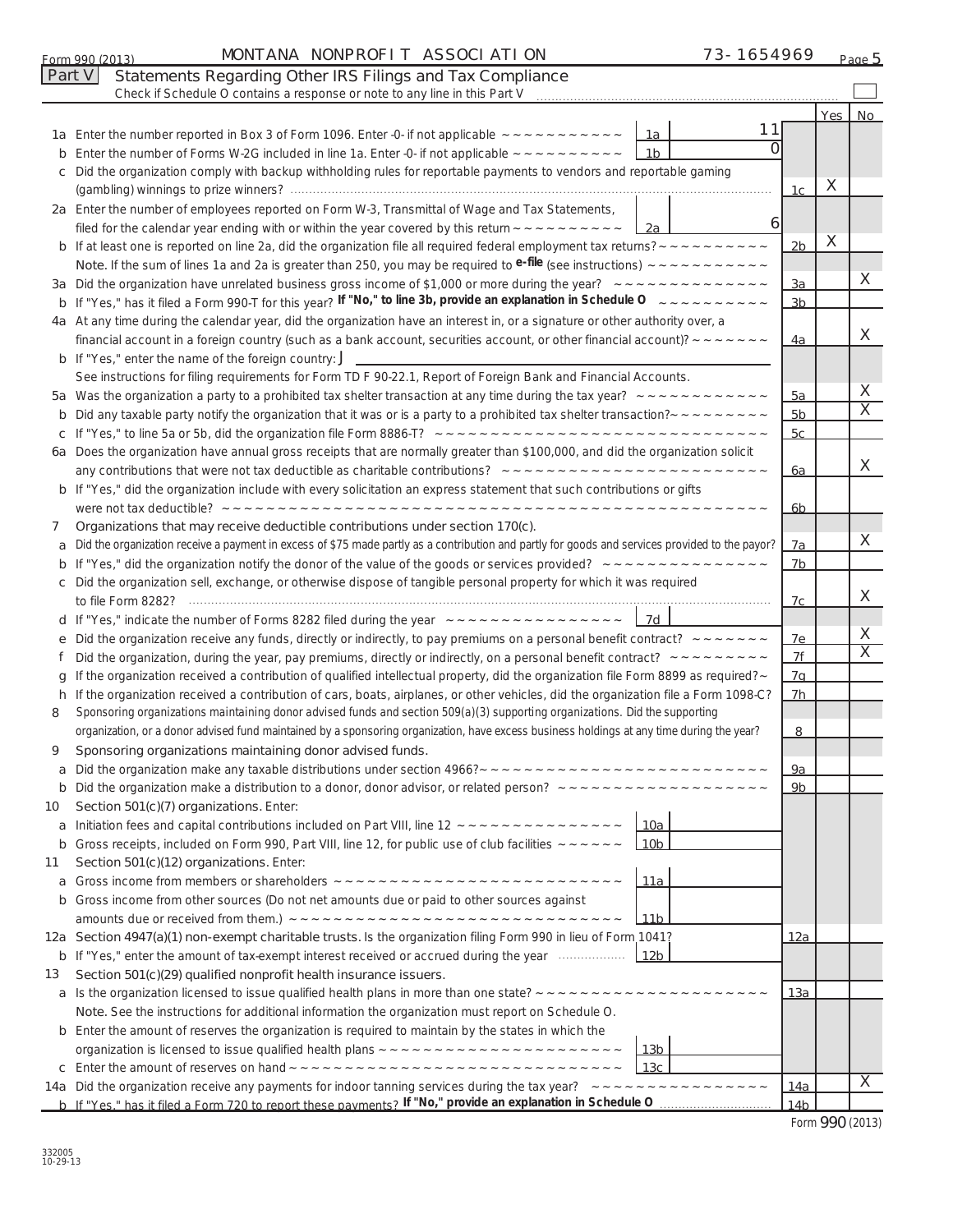### Form 990 (2013) MONTANA NONPROFIT ASSOCI ATI ON  $73-1654969$   $_{\text{Paqe}}$

*For each "Yes" response to lines 2 through 7b below, and for a "No" response* **Part VI Governance, Management, and Disclosure**  *to line 8a, 8b, or 10b below, describe the circumstances, processes, or changes in Schedule O. See instructions.*

| Check if Schedule O contains a response or note to any line in this Part VI |  |
|-----------------------------------------------------------------------------|--|
|                                                                             |  |

 $\overline{X}$ 

|     | Section A. Governing Body and Management                                                                                                                               |                 |                         |                         |
|-----|------------------------------------------------------------------------------------------------------------------------------------------------------------------------|-----------------|-------------------------|-------------------------|
|     |                                                                                                                                                                        |                 | Yes                     | <b>No</b>               |
|     | 14<br>1a Enter the number of voting members of the governing body at the end of the tax year $\sim$ $\sim$ $\sim$ $\sim$ $\sim$<br>1a                                  |                 |                         |                         |
|     | If there are material differences in voting rights among members of the governing body, or if the governing                                                            |                 |                         |                         |
|     | body delegated broad authority to an executive committee or similar committee, explain in Schedule O.                                                                  |                 |                         |                         |
| b   | 14<br>Enter the number of voting members included in line 1a, above, who are independent $\sim \sim \sim \sim \sim$<br>1b                                              |                 |                         |                         |
| 2   | Did any officer, director, trustee, or key employee have a family relationship or a business relationship with any other                                               |                 |                         |                         |
|     |                                                                                                                                                                        | $\overline{2}$  |                         | X                       |
| 3   | Did the organization delegate control over management duties customarily performed by or under the direct supervision                                                  |                 |                         |                         |
|     | of officers, directors, or trustees, or key employees to a management company or other person? $\sim \sim \sim \sim \sim \sim \sim \sim \sim \sim \sim \sim \sim \sim$ | 3               |                         | X                       |
| 4   | Did the organization make any significant changes to its governing documents since the prior Form 990 was filed? $\sim$ $\sim$ $\sim$ $\sim$                           | 4               |                         | $\overline{\mathsf{x}}$ |
| 5   | Did the organization become aware during the year of a significant diversion of the organization's assets? $\sim \sim \sim \sim \sim \sim \sim \sim$                   | 5               |                         | $\overline{X}$          |
| 6   |                                                                                                                                                                        | 6               | X                       |                         |
| 7а  | Did the organization have members, stockholders, or other persons who had the power to elect or appoint one or                                                         |                 |                         |                         |
|     |                                                                                                                                                                        | 7a              | X                       |                         |
| b   | Are any governance decisions of the organization reserved to (or subject to approval by) members, stockholders, or                                                     |                 |                         |                         |
|     |                                                                                                                                                                        | 7b              | X                       |                         |
| 8   | Did the organization contemporaneously document the meetings held or written actions undertaken during the year by the following:                                      |                 |                         |                         |
| a   |                                                                                                                                                                        | 8a              | X                       |                         |
| b   |                                                                                                                                                                        | 8b              | $\overline{X}$          |                         |
| 9   | Is there any officer, director, trustee, or key employee listed in Part VII, Section A, who cannot be reached at the                                                   |                 |                         |                         |
|     | organization's mailing address? If "Yes," provide the names and addresses in Schedule O                                                                                | $\mathbf{Q}$    |                         | X                       |
|     | Section B. Policies (This Section B requests information about policies not required by the Internal Revenue Code.)                                                    |                 |                         |                         |
|     |                                                                                                                                                                        |                 | <b>Yes</b>              | No                      |
|     |                                                                                                                                                                        | <u> 10a</u>     |                         | X                       |
| b   | If "Yes," did the organization have written policies and procedures governing the activities of such chapters, affiliates,                                             |                 |                         |                         |
|     |                                                                                                                                                                        | 10 <sub>b</sub> |                         |                         |
|     | 11a Has the organization provided a complete copy of this Form 990 to all members of its governing body before filing the form?                                        | 11a             | X                       |                         |
| b   | Describe in Schedule O the process, if any, used by the organization to review this Form 990.                                                                          |                 |                         |                         |
| 12a | Did the organization have a written conflict of interest policy? If "No," go to line 13 22222222222222222222                                                           | <u>12a</u>      | X                       |                         |
| b   | Were officers, directors, or trustees, and key employees required to disclose annually interests that could give rise to conflicts? $\sim$ $\sim$ $\sim$ $\sim$ $\sim$ | 12 <sub>b</sub> | $\overline{\mathsf{x}}$ |                         |
| с   | Did the organization regularly and consistently monitor and enforce compliance with the policy? If "Yes," describe                                                     |                 |                         |                         |
|     |                                                                                                                                                                        | 12 <sub>c</sub> | X                       |                         |
| 13  |                                                                                                                                                                        | 13              | $\overline{\mathsf{x}}$ |                         |
| 14  |                                                                                                                                                                        | 14              | $\overline{\mathsf{x}}$ |                         |
| 15  | Did the process for determining compensation of the following persons include a review and approval by independent                                                     |                 |                         |                         |
|     | persons, comparability data, and contemporaneous substantiation of the deliberation and decision?                                                                      |                 |                         |                         |
|     |                                                                                                                                                                        | <u> 15a</u>     | $\mathsf X$             |                         |
|     |                                                                                                                                                                        | 15 <sub>b</sub> | $\overline{\mathsf{x}}$ |                         |
|     | If "Yes" to line 15a or 15b, describe the process in Schedule O (see instructions).                                                                                    |                 |                         |                         |
|     | 16a Did the organization invest in, contribute assets to, or participate in a joint venture or similar arrangement with a                                              |                 |                         |                         |
|     |                                                                                                                                                                        | <u> 16a</u>     |                         | X                       |
|     | b If "Yes," did the organization follow a written policy or procedure requiring the organization to evaluate its participation                                         |                 |                         |                         |
|     | in joint venture arrangements under applicable federal tax law, and take steps to safeguard the organization's                                                         |                 |                         |                         |
|     |                                                                                                                                                                        | 16 <sub>b</sub> |                         |                         |
|     | <b>Section C. Disclosure</b>                                                                                                                                           |                 |                         |                         |
| 17  | <b>NONE</b><br>List the states with which a copy of this Form 990 is required to be filed $J$                                                                          |                 |                         |                         |
| 18  | Section 6104 requires an organization to make its Forms 1023 (or 1024 if applicable), 990, and 990-T (Section 501(c)(3)s only) available                               |                 |                         |                         |
|     | for public inspection. Indicate how you made these available. Check all that apply.                                                                                    |                 |                         |                         |
|     | $\lfloor \overline{X} \rfloor$ Own website<br>Other (explain in Schedule O)<br>$\lfloor X \rfloor$ Upon request<br>Another's website                                   |                 |                         |                         |

**19** Describe in Schedule O whether (and if so, how), the organization made its governing documents, conflict of interest policy, and financial statements available to the public during the tax year.

|  |  |  | ELIZABETH MOORE, EXECUTIVE DI RECTOR - 406-449-3717 |  | 20 State the name, physical address, and telephone number of the person who possesses the books and records of the organization: |  |
|--|--|--|-----------------------------------------------------|--|----------------------------------------------------------------------------------------------------------------------------------|--|
|  |  |  | 432 N. LAST CHANCE GULCH, SUITE E, HELENA, MT 59601 |  |                                                                                                                                  |  |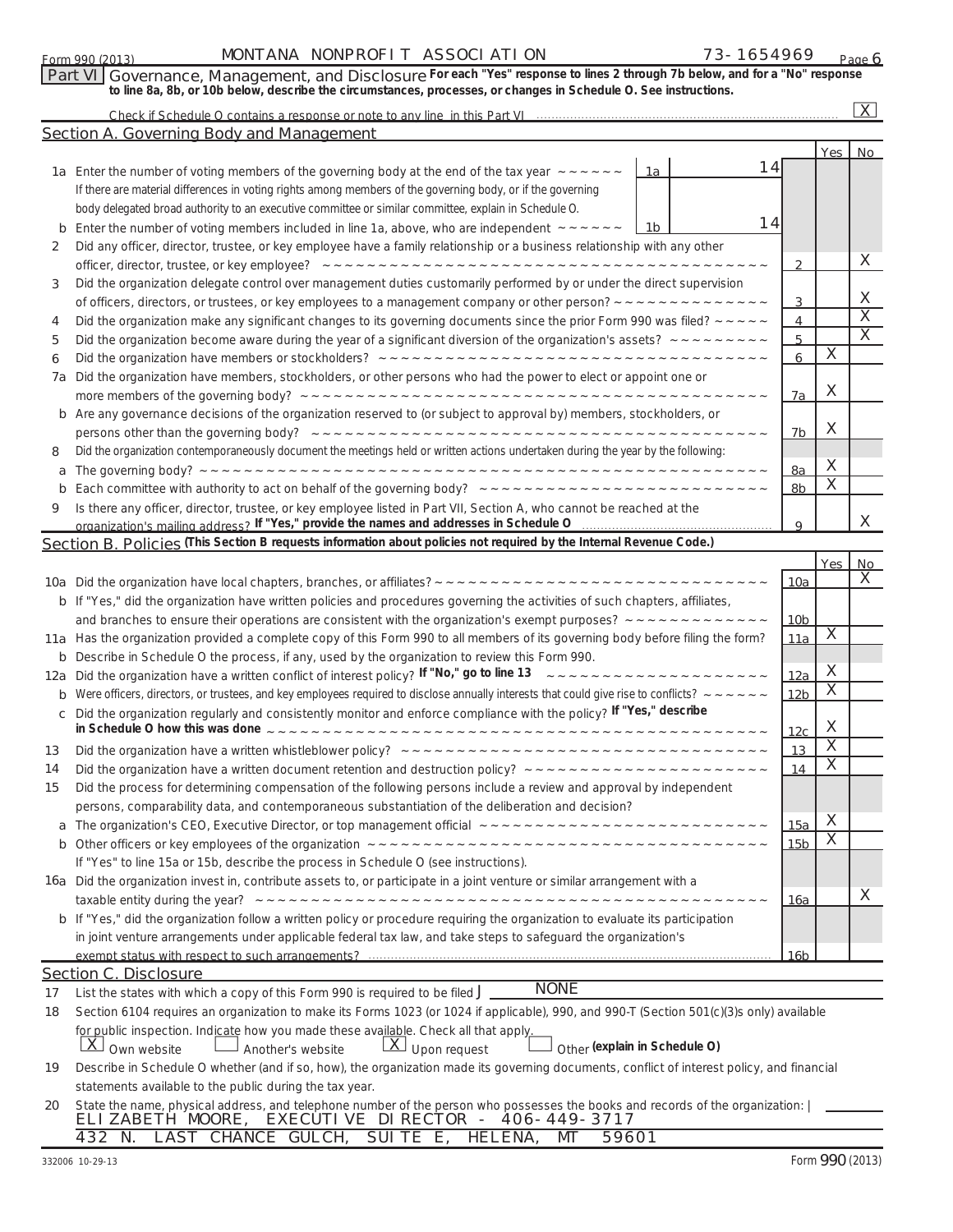$\mathcal{L}_{\mathcal{A}}$ 

### **Part VII Compensation of Officers, Directors, Trustees, Key Employees, Highest Compensated Employees, and Independent Contractors**

Check if Schedule O contains a response or note to any line in this Part VII

**Section A. Officers, Directors, Trustees, Key Employees, and Highest Compensated Employees**

**1a**  Complete this table for all persons required to be listed. Report compensation for the calendar year ending with or within the organization's tax year.

**current**  ¥ List all of the organization's officers, directors, trustees (whether individuals or organizations), regardless of amount of compensation. Enter -0- in columns (D), (E), and (F) if no compensation was paid.

**current**  ¥ List all of the organization's **current** key employees, if any. See instructions for definition of "key employee."

 **current** ¥ List the organization's five highest compensated employees (other than an officer, director, trustee, or key employee) who received report-¥ List all of the organization's **former** officers, key employees, and highest compensated employees who received more than \$100,000 of able compensation (Box 5 of Form W-2 and/or Box 7 of Form 1099-MISC) of more than \$100,000 from the organization and any related organizations.

**former directors or trustees**  ¥ List all of the organization's that received, in the capacity as a former director or trustee of the organization, reportable compensation from the organization and any related organizations.

more than \$10,000 of reportable compensation from the organization and any related organizations.

List persons in the following order: individual trustees or directors; institutional trustees; officers; key employees; highest compensated employees; and former such persons.

Check this box if neither the organization nor any related organization compensated any current officer, director, or trustee.  $\mathcal{L}_{\mathcal{A}}$ 

| (A)                                           | (B)                  |                                |                       | (C)<br>Position           |              |                                                                  |        | (D)                 | (E)             | (F)                      |
|-----------------------------------------------|----------------------|--------------------------------|-----------------------|---------------------------|--------------|------------------------------------------------------------------|--------|---------------------|-----------------|--------------------------|
| Name and Title                                | Average              |                                |                       |                           |              | (do not check more than one                                      |        | Reportable          | Reportable      | Estimated                |
|                                               | hours per            |                                |                       |                           |              | box, unless person is both an<br>officer and a director/trustee) |        | compensation        | compensation    | amount of                |
|                                               | week                 |                                |                       |                           |              |                                                                  |        | from                | from related    | other                    |
|                                               | (list any            |                                |                       |                           |              |                                                                  |        | the<br>organization | organizations   | compensation             |
|                                               | hours for<br>related |                                |                       |                           |              |                                                                  |        | (W-2/1099-MISC)     | (W-2/1099-MISC) | from the<br>organization |
|                                               | organizations        |                                |                       |                           |              |                                                                  |        |                     |                 | and related              |
|                                               | below                | Individual trustee or director | Institutional trustee |                           | Key employee | Highest compensated<br>employee                                  |        |                     |                 | organizations            |
|                                               | line)                |                                |                       | Officer                   |              |                                                                  | Former |                     |                 |                          |
| RUSS CARGO<br>$\overline{(1)}$                | 2.00                 |                                |                       |                           |              |                                                                  |        |                     |                 |                          |
| <b>CHAIR</b>                                  |                      | X                              |                       | X                         |              |                                                                  |        | Ο.                  | O.              | $O_{\cdot}$              |
| $\overline{(2)}$<br>ANDREA DAVIS              | 2.00                 |                                |                       |                           |              |                                                                  |        |                     |                 |                          |
| VICE CHAIR                                    |                      | $\boldsymbol{\mathsf{X}}$      |                       | X                         |              |                                                                  |        | 0.                  | O.              | O.                       |
| <b>MARY PETERSON</b><br>(3)                   | 2.00                 |                                |                       |                           |              |                                                                  |        |                     |                 |                          |
| SECRETARY                                     |                      | $\mathsf X$                    |                       | $\mathsf X$               |              |                                                                  |        | 0.                  | O.              | O.                       |
| JIM LAWRENCE<br>$\overline{(4)}$              | 2.00                 |                                |                       |                           |              |                                                                  |        |                     |                 |                          |
| TREASURER                                     |                      | X                              |                       | $\boldsymbol{\mathsf{X}}$ |              |                                                                  |        | 0.                  | O.              | O.                       |
| JONO MCKINNEY<br>(5)                          | 2.00                 |                                |                       |                           |              |                                                                  |        |                     |                 |                          |
| IMMEDIATE PAST CHAIR                          |                      | X                              |                       | X                         |              |                                                                  |        | 0.                  | O.              | Ο.                       |
| KELLY BRUGGEMAN<br>$\overline{(6)}$           | 2.00                 |                                |                       |                           |              |                                                                  |        |                     |                 |                          |
| DI RECTOR                                     |                      | X                              |                       |                           |              |                                                                  |        | Ο.                  | O.              | O.                       |
| CAROL CONDON<br>(7)                           | 2.00                 |                                |                       |                           |              |                                                                  |        |                     |                 |                          |
| DI RECTOR                                     |                      | X                              |                       |                           |              |                                                                  |        | 0.                  | O.              | Ο.                       |
| DEE INCORONATE<br>(8)                         | 2.00                 |                                |                       |                           |              |                                                                  |        |                     |                 |                          |
| <b>DI RECTOR</b>                              |                      | X                              |                       |                           |              |                                                                  |        | 0.                  | 0.              | Ο.                       |
| <b>BRODIE MOLL</b><br>(9)<br><b>DI RECTOR</b> | 2.00                 | $\mathsf X$                    |                       |                           |              |                                                                  |        | 0.                  | O.              | Ο.                       |
| (10) AIDAN MYHRE                              | 2.00                 |                                |                       |                           |              |                                                                  |        |                     |                 |                          |
| <b>DI RECTOR</b>                              |                      | X                              |                       |                           |              |                                                                  |        | 0.                  | O.              | O.                       |
| $(11)$ C.B. PEARSON                           | 2.00                 |                                |                       |                           |              |                                                                  |        |                     |                 |                          |
| <b>DI RECTOR</b>                              |                      | $\mathsf X$                    |                       |                           |              |                                                                  |        | O.                  | O.              | Ο.                       |
| (12) DEEANN RICHARDSON                        | 2.00                 |                                |                       |                           |              |                                                                  |        |                     |                 |                          |
| <b>DI RECTOR</b>                              |                      | $\mathsf X$                    |                       |                           |              |                                                                  |        | 0.                  | O.              | O.                       |
| $\overline{(13)}$ PAUL TUSS                   | 2.00                 |                                |                       |                           |              |                                                                  |        |                     |                 |                          |
| DI RECTOR                                     |                      | $\mathsf X$                    |                       |                           |              |                                                                  |        | 0.                  | O.              | O.                       |
| $\overline{(14)}$ DAWN WRIGG                  | 2.00                 |                                |                       |                           |              |                                                                  |        |                     |                 |                          |
| DI RECTOR                                     |                      | X                              |                       |                           |              |                                                                  |        | 0.                  | O.              | 0.                       |
| (15) ELIZABETH MOORE                          | 40.00                |                                |                       |                           |              |                                                                  |        |                     |                 |                          |
| EXECUTIVE DIRECTOR                            |                      |                                |                       | X                         |              |                                                                  |        | 66, 111.            | O.              | 6, 215.                  |
|                                               |                      |                                |                       |                           |              |                                                                  |        |                     |                 |                          |
|                                               |                      |                                |                       |                           |              |                                                                  |        |                     |                 |                          |
|                                               |                      |                                |                       |                           |              |                                                                  |        |                     |                 |                          |
|                                               |                      |                                |                       |                           |              |                                                                  |        |                     |                 |                          |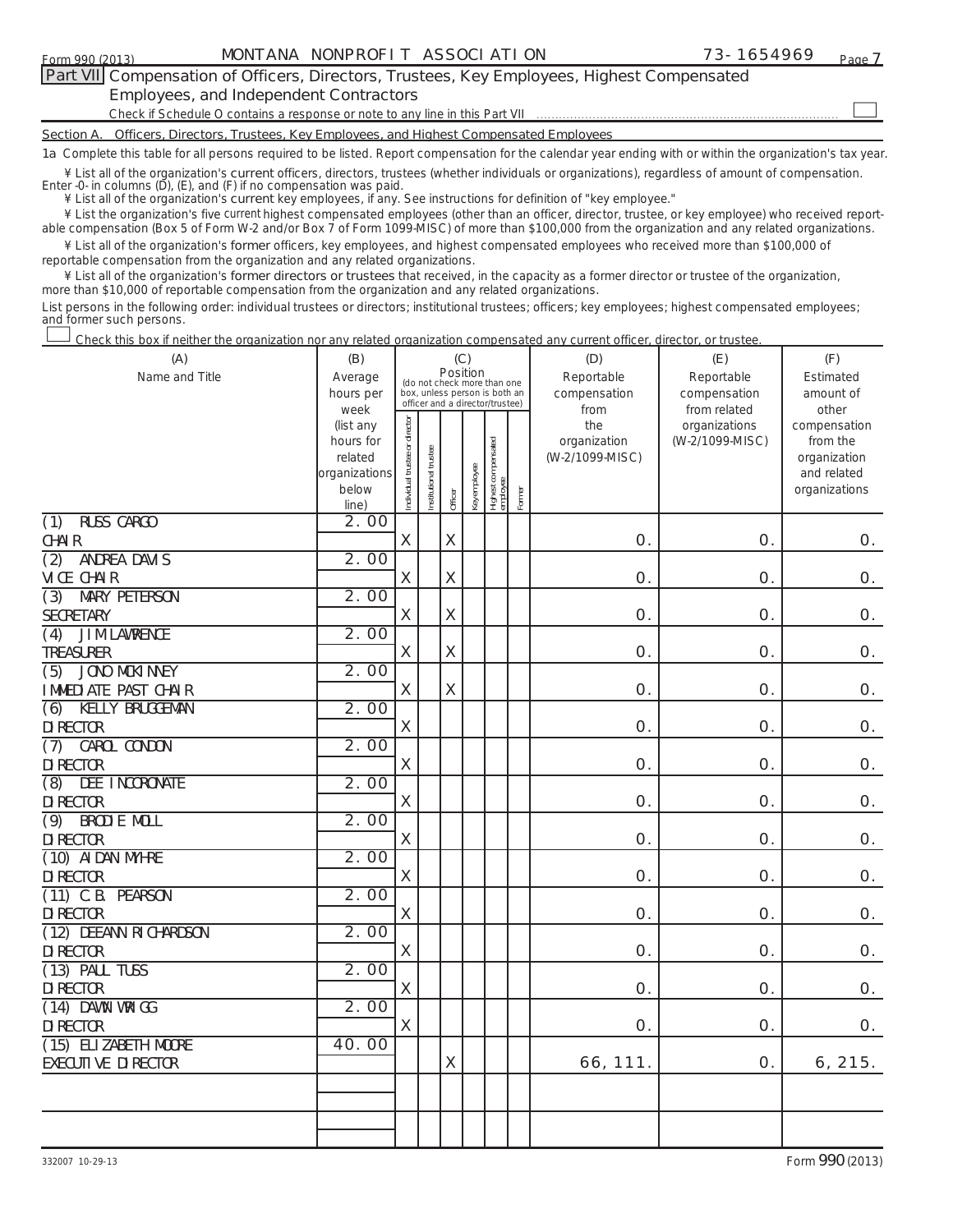| Form 990<br>(0.012)<br>$\mathbf{u}$ | <b>ON</b><br><b>MON</b><br>ONPROFI<br>SSOC<br>ANA<br>$\mathbf{v}$<br>Λ.<br>NK.<br>$\mathbf{A}$ | 90- | $\overline{\phantom{0}}$<br>Page |
|-------------------------------------|------------------------------------------------------------------------------------------------|-----|----------------------------------|
| $   -$<br>$-$                       |                                                                                                |     |                                  |

**8**

| MONTANA NONPROFIT ASSOCIATION<br>Form 990 (2013)                                                                                                                                                                                                                              |                                                                      |                                |                       |                                                                                                                    |              |                                 |        |                                           | 73-1654969                                        |                      |                                         | Page 8                        |
|-------------------------------------------------------------------------------------------------------------------------------------------------------------------------------------------------------------------------------------------------------------------------------|----------------------------------------------------------------------|--------------------------------|-----------------------|--------------------------------------------------------------------------------------------------------------------|--------------|---------------------------------|--------|-------------------------------------------|---------------------------------------------------|----------------------|-----------------------------------------|-------------------------------|
| Part VII Section A. Officers, Directors, Trustees, Key Employees, and Highest Compensated Employees (continued)                                                                                                                                                               |                                                                      |                                |                       |                                                                                                                    |              |                                 |        |                                           |                                                   |                      |                                         |                               |
| (A)<br>Name and title                                                                                                                                                                                                                                                         | (B)<br>Average<br>hours per<br>week                                  |                                |                       | (C)<br>Position<br>(do not check more than one<br>box, unless person is both an<br>officer and a director/trustee) |              |                                 |        | (D)<br>Reportable<br>compensation<br>from | (E)<br>Reportable<br>compensation<br>from related |                      | (F)<br>Estimated<br>amount of<br>other  |                               |
|                                                                                                                                                                                                                                                                               | (list any<br>hours for<br>related<br>organizations<br>below<br>line) | Individual trustee or director | Institutional trustee | Officer                                                                                                            | Key employee | Highest compensated<br>employee | Former | the<br>organization<br>(W-2/1099-MISC)    | organizations<br>(W-2/1099-MISC)                  |                      | from the<br>organization<br>and related | compensation<br>organizations |
|                                                                                                                                                                                                                                                                               |                                                                      |                                |                       |                                                                                                                    |              |                                 |        |                                           |                                                   |                      |                                         |                               |
|                                                                                                                                                                                                                                                                               |                                                                      |                                |                       |                                                                                                                    |              |                                 |        |                                           |                                                   |                      |                                         |                               |
|                                                                                                                                                                                                                                                                               |                                                                      |                                |                       |                                                                                                                    |              |                                 |        |                                           |                                                   |                      |                                         |                               |
|                                                                                                                                                                                                                                                                               |                                                                      |                                |                       |                                                                                                                    |              |                                 |        |                                           |                                                   |                      |                                         |                               |
|                                                                                                                                                                                                                                                                               |                                                                      |                                |                       |                                                                                                                    |              |                                 |        |                                           |                                                   |                      |                                         |                               |
|                                                                                                                                                                                                                                                                               |                                                                      |                                |                       |                                                                                                                    |              |                                 |        |                                           |                                                   |                      |                                         |                               |
|                                                                                                                                                                                                                                                                               |                                                                      |                                |                       |                                                                                                                    |              |                                 |        |                                           |                                                   |                      |                                         |                               |
|                                                                                                                                                                                                                                                                               |                                                                      |                                |                       |                                                                                                                    |              |                                 |        |                                           |                                                   |                      |                                         |                               |
|                                                                                                                                                                                                                                                                               |                                                                      |                                |                       |                                                                                                                    |              |                                 |        |                                           |                                                   |                      |                                         |                               |
|                                                                                                                                                                                                                                                                               |                                                                      |                                |                       |                                                                                                                    |              |                                 |        |                                           |                                                   |                      |                                         |                               |
|                                                                                                                                                                                                                                                                               |                                                                      |                                |                       |                                                                                                                    |              |                                 |        | 66, 111.                                  |                                                   | $\mathsf{O}.$        |                                         | 6, 215.                       |
|                                                                                                                                                                                                                                                                               |                                                                      |                                |                       |                                                                                                                    |              |                                 |        | Ο.<br>66, 111.                            |                                                   | 0.<br>O <sub>1</sub> |                                         | $\Omega$ .<br>6, 215.         |
| Total number of individuals (including but not limited to those listed above) who received more than \$100,000 of reportable<br>2<br>compensation from the organization                                                                                                       |                                                                      |                                |                       |                                                                                                                    |              |                                 |        |                                           |                                                   |                      |                                         | O                             |
|                                                                                                                                                                                                                                                                               |                                                                      |                                |                       |                                                                                                                    |              |                                 |        |                                           |                                                   |                      | Yes                                     | No.                           |
| Did the organization list any former officer, director, or trustee, key employee, or highest compensated employee on<br>3                                                                                                                                                     |                                                                      |                                |                       |                                                                                                                    |              |                                 |        |                                           |                                                   | 3                    |                                         | X                             |
| For any individual listed on line 1a, is the sum of reportable compensation and other compensation from the organization<br>and related organizations greater than \$150,000? If "Yes," complete Schedule J for such individual $z \sim z \sim z \sim z \sim z \sim z \sim z$ |                                                                      |                                |                       |                                                                                                                    |              |                                 |        |                                           |                                                   | 4                    |                                         | X                             |
| Did any person listed on line 1a receive or accrue compensation from any unrelated organization or individual for services<br>5                                                                                                                                               |                                                                      |                                |                       |                                                                                                                    |              |                                 |        |                                           |                                                   |                      |                                         | X                             |
| <b>Section B. Independent Contractors</b>                                                                                                                                                                                                                                     |                                                                      |                                |                       |                                                                                                                    |              |                                 |        |                                           |                                                   | 5                    |                                         |                               |
| Complete this table for your five highest compensated independent contractors that received more than \$100,000 of compensation from<br>1<br>the organization. Report compensation for the calendar year ending with or within the organization's tax year.                   |                                                                      |                                |                       |                                                                                                                    |              |                                 |        |                                           |                                                   |                      |                                         |                               |
| (A)<br>Name and business address                                                                                                                                                                                                                                              |                                                                      |                                | <b>NONE</b>           |                                                                                                                    |              |                                 |        | (B)<br>Description of services            |                                                   |                      | (C)<br>Compensation                     |                               |
|                                                                                                                                                                                                                                                                               |                                                                      |                                |                       |                                                                                                                    |              |                                 |        |                                           |                                                   |                      |                                         |                               |
|                                                                                                                                                                                                                                                                               |                                                                      |                                |                       |                                                                                                                    |              |                                 |        |                                           |                                                   |                      |                                         |                               |
|                                                                                                                                                                                                                                                                               |                                                                      |                                |                       |                                                                                                                    |              |                                 |        |                                           |                                                   |                      |                                         |                               |
|                                                                                                                                                                                                                                                                               |                                                                      |                                |                       |                                                                                                                    |              |                                 |        |                                           |                                                   |                      |                                         |                               |
|                                                                                                                                                                                                                                                                               |                                                                      |                                |                       |                                                                                                                    |              |                                 |        |                                           |                                                   |                      |                                         |                               |
|                                                                                                                                                                                                                                                                               |                                                                      |                                |                       |                                                                                                                    |              |                                 |        |                                           |                                                   |                      |                                         |                               |
| Total number of independent contractors (including but not limited to those listed above) who received more than<br>2<br>\$100,000 of compensation from the organization                                                                                                      |                                                                      |                                |                       |                                                                                                                    | Ő            |                                 |        |                                           |                                                   |                      |                                         |                               |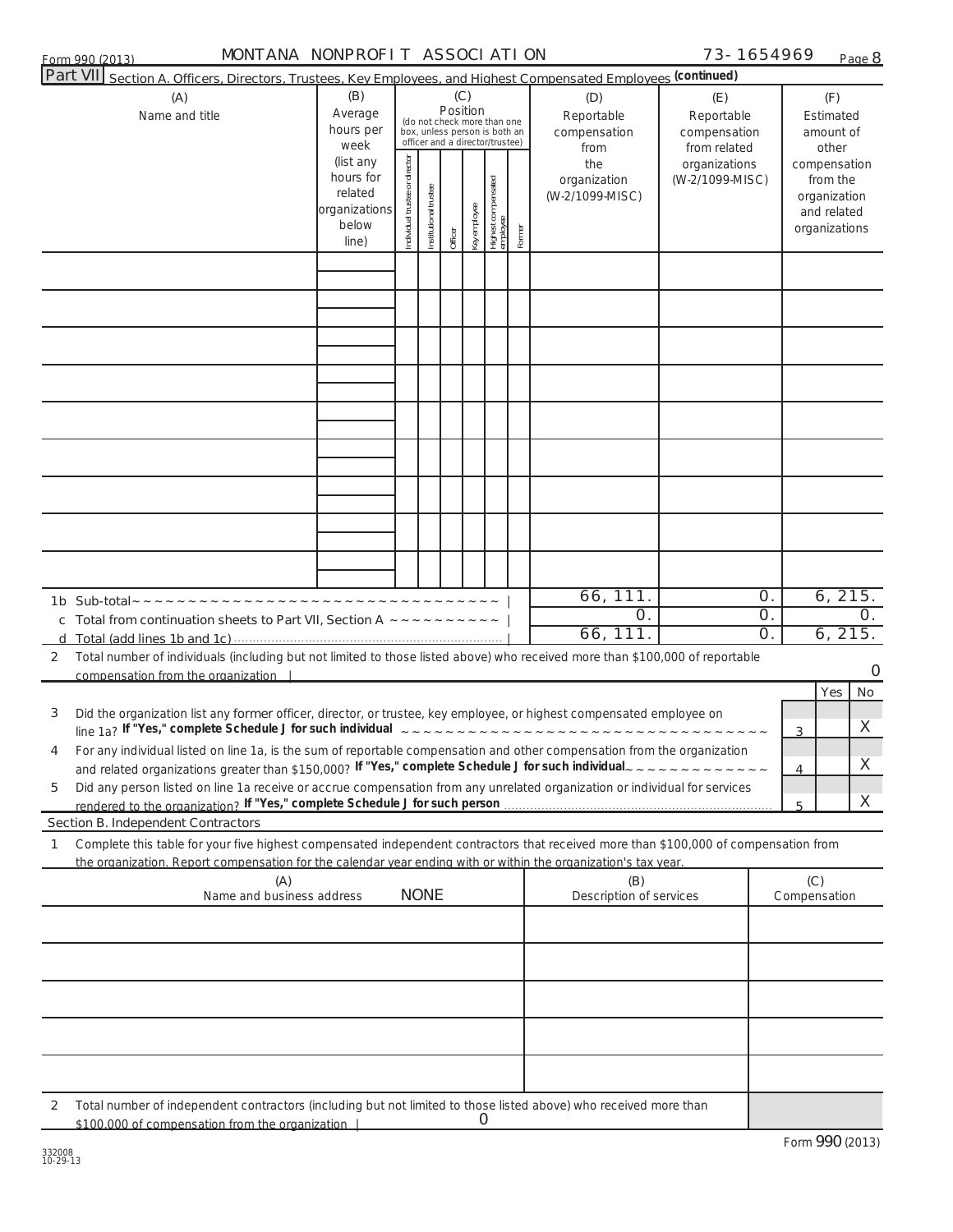### Form 990 (2013) MONTANA NONPROFIT ASSOCIATION  $73-1654969$  Page

|                                                           |             |                                                                                             |                      | (A)           | (B)                           | (C)                   | (D)<br>Revenuè excluded |
|-----------------------------------------------------------|-------------|---------------------------------------------------------------------------------------------|----------------------|---------------|-------------------------------|-----------------------|-------------------------|
|                                                           |             |                                                                                             |                      | Total revenue | Related or<br>exempt function | Unrelated<br>business | from tax under          |
|                                                           |             |                                                                                             |                      |               | revenue                       | revenue               | sections<br>512 - 514   |
| Contributions, Gifts, Grants<br>and Other Similar Amounts |             | 1 a Federated campaigns $\sim  \sim$ $\sim$ $\sim$ $\sim$<br>1a                             |                      |               |                               |                       |                         |
|                                                           |             | <b>b</b> Membership dues $\sim$ $\sim$ $\sim$ $\sim$ $\sim$ $\sim$ $\sim$<br>1 <sub>b</sub> |                      |               |                               |                       |                         |
|                                                           |             | Fundraising events $\sim$ $\sim$ $\sim$ $\sim$ $\sim$ $\sim$ $\sim$<br>1c                   |                      |               |                               |                       |                         |
|                                                           |             | <b>d</b> Related organizations $\sim$ $\sim$ $\sim$ $\sim$ $\sim$ $\sim$<br>1d              |                      |               |                               |                       |                         |
|                                                           |             | e Government grants (contributions)<br>1e                                                   |                      |               |                               |                       |                         |
|                                                           |             | f All other contributions, gifts, grants, and                                               |                      |               |                               |                       |                         |
|                                                           |             | similar amounts not included above $\sim$ $\sim$<br>1f                                      | 283, 377.            |               |                               |                       |                         |
|                                                           |             | Noncash contributions included in lines 1a-1f: \$                                           | 7,500.               |               |                               |                       |                         |
|                                                           |             |                                                                                             |                      | 283, 377.     |                               |                       |                         |
|                                                           |             |                                                                                             | <b>Business Code</b> |               |                               |                       |                         |
|                                                           | 2a          | MEMBERSHIP DUES                                                                             | 611430               | 122, 427.     | 122, 427.                     |                       |                         |
|                                                           | $\mathbf b$ | <b>DI SCOUNT PRODUCT FEES</b>                                                               | 611430               | 85, 566.      | 85, 566.                      |                       |                         |
|                                                           | C           | TRAINING & CONF REGIST                                                                      | 611430               | 84, 039.      | 84, 039.                      |                       |                         |
|                                                           |             | ANNUAL CONFERENCE SPON                                                                      | 611430               | 58, 500.      | 58, 500.                      |                       |                         |
| Program Service<br>Revenue                                |             |                                                                                             |                      |               |                               |                       |                         |
|                                                           |             | All other program service revenue $\sim$ $\sim$ $\sim$ $\sim$ $\sim$                        |                      |               |                               |                       |                         |
|                                                           |             |                                                                                             |                      | 350, 532.     |                               |                       |                         |
|                                                           |             | Investment income (including dividends, interest, and                                       |                      |               |                               |                       |                         |
|                                                           | 3           |                                                                                             |                      | 507.          |                               |                       | 507.                    |
|                                                           |             |                                                                                             |                      |               |                               |                       |                         |
|                                                           | 4           | Income from investment of tax-exempt bond proceeds                                          |                      |               |                               |                       |                         |
|                                                           | 5           | (i) Real                                                                                    | (ii) Personal        |               |                               |                       |                         |
|                                                           |             |                                                                                             |                      |               |                               |                       |                         |
|                                                           |             | 6 a Gross rents $\sim$ $\sim$ $\sim$ $\sim$ $\sim$ $\sim$ $\sim$                            |                      |               |                               |                       |                         |
|                                                           | b           | Less: rental expenses $\sim$ $\sim$ $\sim$                                                  |                      |               |                               |                       |                         |
|                                                           |             | Rental income or (loss) $\sim$ ~                                                            |                      |               |                               |                       |                         |
|                                                           |             | d Net rental income or (loss)                                                               |                      |               |                               |                       |                         |
|                                                           |             | (i) Securities<br>7 a Gross amount from sales of                                            | (ii) Other           |               |                               |                       |                         |
|                                                           |             | assets other than inventory                                                                 |                      |               |                               |                       |                         |
|                                                           |             | <b>b</b> Less: cost or other basis                                                          |                      |               |                               |                       |                         |
|                                                           |             | and sales expenses $\sim$ $\sim$ $\sim$                                                     |                      |               |                               |                       |                         |
|                                                           |             | c Gain or (loss) $\sim$ $\sim$ $\sim$ $\sim$ $\sim$ $\sim$ $\sim$                           |                      |               |                               |                       |                         |
|                                                           |             |                                                                                             |                      |               |                               |                       |                         |
| anu                                                       |             | 8 a Gross income from fundraising events (not                                               |                      |               |                               |                       |                         |
|                                                           |             |                                                                                             |                      |               |                               |                       |                         |
|                                                           |             | contributions reported on line 1c). See                                                     |                      |               |                               |                       |                         |
| Other Rever                                               |             |                                                                                             |                      |               |                               |                       |                         |
|                                                           |             |                                                                                             |                      |               |                               |                       |                         |
|                                                           |             |                                                                                             |                      |               |                               |                       |                         |
|                                                           |             | 9 a Gross income from gaming activities. See                                                |                      |               |                               |                       |                         |
|                                                           |             |                                                                                             |                      |               |                               |                       |                         |
|                                                           |             | <b>b</b> Less: direct expenses $\sim \sim \sim \sim \sim \sim \sim \sim b$                  |                      |               |                               |                       |                         |
|                                                           |             |                                                                                             |                      |               |                               |                       |                         |
|                                                           |             | 10 a Gross sales of inventory, less returns                                                 |                      |               |                               |                       |                         |
|                                                           |             | and allowances $\sim \sim \sim \sim \sim \sim \sim \sim \sim \sim \sim a$                   |                      |               |                               |                       |                         |
|                                                           |             | <b>b</b> Less: cost of goods sold $\sim \sim \sim \sim \sim \sim \sim b$                    |                      |               |                               |                       |                         |
|                                                           |             |                                                                                             |                      |               |                               |                       |                         |
|                                                           |             | Miscellaneous Revenue                                                                       | <b>Business Code</b> |               |                               |                       |                         |
|                                                           |             |                                                                                             |                      |               |                               |                       |                         |
|                                                           |             |                                                                                             |                      |               |                               |                       |                         |
|                                                           | c           |                                                                                             |                      |               |                               |                       |                         |
|                                                           |             |                                                                                             |                      |               |                               |                       |                         |
|                                                           |             |                                                                                             |                      | 634, 416.     | 350, 532.                     | $\mathcal{O}$ .       | 507.                    |
|                                                           | 12          |                                                                                             |                      |               |                               |                       |                         |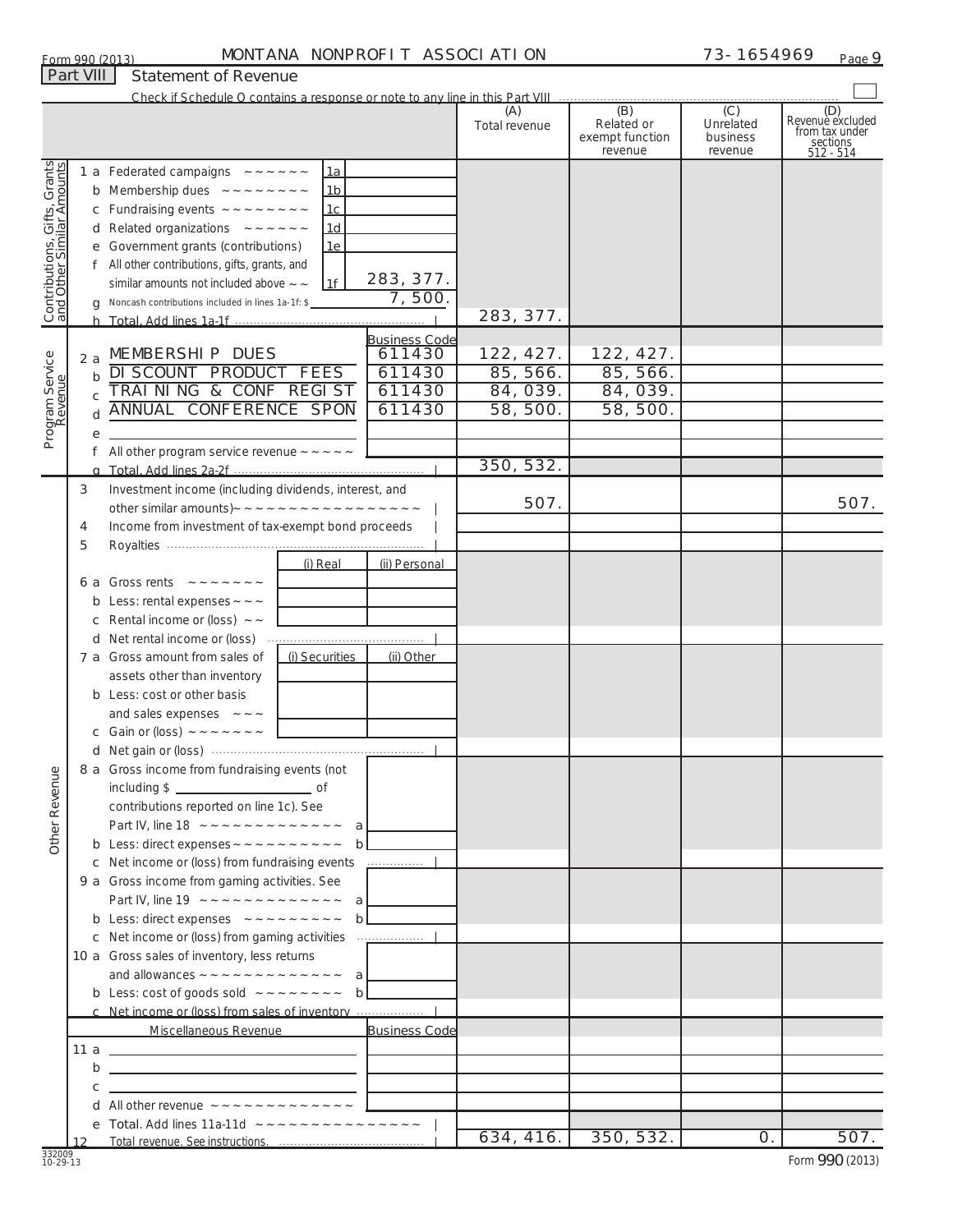### Form 990 (2013) MONTANA NONPROFIT ASSOCI ATI ON  $73-1654969$   $_{\text{Paqe}}$

### if following SOP 98-2 (ASC 958-720) **Total functional expenses.**  Add lines 1 through 24e Joint costs. Complete this line only if the organization **(A)** (**B**) **(C)** (**C)** (**D) (D)** Total expenses Program service Management and Fundraising **1 2 3 4 5 6 7 8 9 10 11 a** Management ~~~~~~~~~~~~~~~~ **b c d e f g 12 13 14 15 16 17 18 19 20 21 22 23 24 a b c d e 25 26** *Section 501(c)(3) and 501(c)(4) organizations must complete all columns. All other organizations must complete column (A).* Grants and other assistance to governments and organizations in the United States. See Part IV, line 21 Compensation not included above, to disqualified persons (as defined under section 4958(f)(1)) and persons described in section  $4958(c)(3)(B) \sim 40$ Pension plan accruals and contributions (include section 401(k) and 403(b) employer contributions) Professional fundraising services. See Part IV, line 17 Other. (If line 11g amount exceeds 10% of line 25, column (A) amount, list line 11g expenses on Sch O.) Other expenses. Itemize expenses not covered above. (List miscellaneous expenses in line 24e. If line 24e amount exceeds 10% of line 25, column (A) amount, list line 24e expenses on Schedule O.) reported in column (B) joint costs from a combined educational campaign and fundraising solicitation. Check if Schedule O contains a response or note to any line in this Part IX Program service expenses Management and general expenses Fundraising expenses Grants and other assistance to individuals in the United States. See Part IV, line 22 Grants and other assistance to governments, organizations, and individuals outside the United States. See Part IV, lines 15 and 16  $\sim$ Benefits paid to or for members  $\sim \sim \sim \sim \sim \sim$ Compensation of current officers, directors, trustees, and key employees  $\sim \sim \sim \sim \sim \sim \sim$ Other salaries and wages ~~~~~~~~~~ Other employee benefits ~~~~~~~~~~ Payroll taxes ~~~~~~~~~~~~~~~~ Fees for services (non-employees): Legal ~~~~~~~~~~~~~~~~~~~~~ Accounting ~~~~~~~~~~~~~~~~~ Lobbying ~~~~~~~~~~~~~~~~~~ Investment management fees  $\sim \sim \sim \sim \sim \sim \sim$ Advertising and promotion  $\sim \sim \sim \sim \sim \sim \sim \sim \sim$ Office expenses  $\sim \sim \sim \sim \sim \sim \sim \sim \sim \sim \sim \sim \sim \sim \sim$ Information technology  $\sim \sim \sim \sim \sim \sim \sim \sim \sim \sim$ Royalties ~~~~~~~~~~~~~~~~~~ Occupancy ~~~~~~~~~~~~~~~~~ Travel ~~~~~~~~~~~~~~~~~~~~ Payments of travel or entertainment expenses for any federal, state, or local public officials Conferences, conventions, and meetings  $\sim$   $\sim$ Interest ~~~~~~~~~~~~~~~~ Payments to affiliates  $\sim \sim \sim \sim \sim \sim \sim \sim \sim \sim \sim \sim$ Depreciation, depletion, and amortization  $\sim$ Insurance ~~~~~~~~~~~~~~~~ \_<br>∼~ All other expenses Check here | *Do not include amounts reported on lines 6b, 7b, 8b, 9b, and 10b of Part VIII.*  $\mathcal{L}_{\mathcal{A}}$  $\overline{\phantom{a}}$ 66,111. 56,549. 4,394. 5,168. 190,934. 163,317. 12,691. 14,926. 9, 463. | 8, 094. | 629. | 740. 27,775. 23,758. 1,846. 2,171. 18,624. 15,930. 1,238. 1,456. 14, 058. 12, 679. 605. 774. 34,249. 32,238. 1,112. 899. 24,708. 21,380. 1,640. 1,688. 25, 869. 24, 426. 963. 25, 869.  $4,624.$  6,901. 385. -2,662. 4,219. 3,521. 319. 379. 1, 536. | 1, 135. | 346. | 55. CONTRACTED SERVICES | 107, 079. | 103, 537. | 3, 120. | 422. PROPERTY & EQUIPMENT 22,978. 20, 177. 1,274. 1,527. MISCELLANEOUS EXPENSE | 14,764. | 11,820. | 139. | 2,805. 566,991. 505,462. 30,701. 30,828.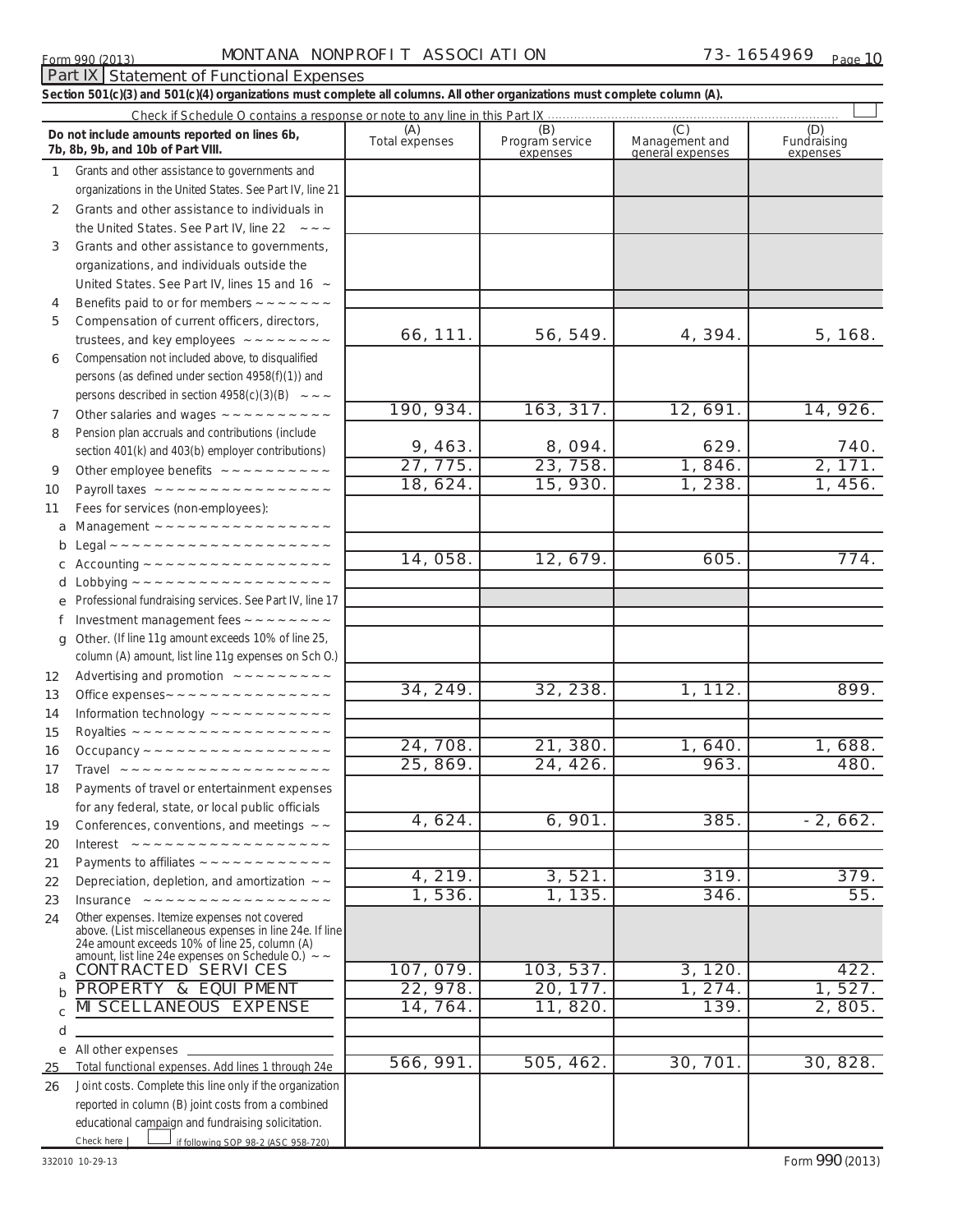|     |  | MONTANA NONPROFIT ASSOCIATION |  |
|-----|--|-------------------------------|--|
| - 1 |  |                               |  |

 $\begin{array}{c} \hline \end{array}$ 

## Form 990 (2013) MONTANA NONPROFIT ASSOCI ATI ON 73-1654969 <sub>Page</sub> 11

Check if Schedule O contains a response or note to any line in this Part X .....

| 210, 108.<br>92, 944.<br>$\mathbf{1}$<br>1<br>5, 787.<br>5,818.<br>$\overline{2}$<br>2<br>88, 493.<br>289, 680.<br>$\overline{3}$<br>3<br>29, 593.<br>16, 786.<br>4<br>4<br>Loans and other receivables from current and former officers, directors,<br>5<br>trustees, key employees, and highest compensated employees. Complete<br>Part II of Schedule L ~~~~~~~~~~~~~~~~~~~~~~~~~~~~~<br>5<br>Loans and other receivables from other disqualified persons (as defined under<br>6<br>section 4958(f)(1)), persons described in section 4958(c)(3)(B), and contributing<br>employers and sponsoring organizations of section 501(c)(9) voluntary<br>Ο.<br>Assets<br>employees' beneficiary organizations (see instr). Complete Part II of Sch L ~~<br>6<br>$\overline{7}$<br>7<br>8<br>8<br>7,238.<br>1,000.<br>9<br>9<br>10a Land, buildings, and equipment: cost or other<br>47, 723.<br>basis. Complete Part VI of Schedule D $\sim \sim \sim$ 10a  <br>$\frac{34,639.}{ }$<br>16, 243.<br>13, 084.<br>10 <sub>c</sub><br><b>b</b> Less: accumulated depreciation $\sim \sim \sim \sim \sim \sim 10b$<br>11<br>11<br>442.<br>12<br>12<br>Investments - program-related. See Part IV, line 11 $\sim$ ~ ~ ~ ~ ~ ~ ~ ~ ~ ~ ~ ~<br>13<br>13<br>14<br>14<br>15<br>15<br>351, 224.<br>425, 992.<br>16<br>16<br>44, 796.<br>48, 344.<br>17<br>17<br>18<br>18<br>49, 742.<br>53, 538.<br>19<br>19<br>20<br>20<br>Escrow or custodial account liability. Complete Part IV of Schedule D $\sim$ $\sim$ $\sim$ $\sim$<br>21<br>21<br>Liabilities<br>Loans and other payables to current and former officers, directors, trustees,<br>22<br>key employees, highest compensated employees, and disqualified persons.<br>22<br>Secured mortgages and notes payable to unrelated third parties $\sim$ $\sim$ $\sim$ $\sim$ $\sim$ $\sim$<br>23<br>23<br>Unsecured notes and loans payable to unrelated third parties $\sim$ $\sim$ $\sim$ $\sim$ $\sim$ $\sim$ $\sim$<br>24<br>24<br>Other liabilities (including federal income tax, payables to related third<br>25<br>parties, and other liabilities not included on lines 17-24). Complete Part X of<br>つら<br>Schedule D<br>94, 538.<br>101, 882.<br>26<br>26<br><u>  X  </u><br>Organizations that follow SFAS 117 (ASC 958), check here<br>and<br>Net Assets or Fund Balances<br>complete lines 27 through 29, and lines 33 and 34.<br>68, 852.<br>39, 889.<br>27<br>27<br>187, 834.<br>284, 221.<br>28<br>28<br>29<br>29<br>Organizations that do not follow SFAS 117 (ASC 958), check here  <br>and complete lines 30 through 34.<br>30<br>30<br>Paid-in or capital surplus, or land, building, or equipment fund $\sim \sim \sim \sim \sim \sim \sim$<br><u>31</u><br>31<br>Retained earnings, endowment, accumulated income, or other funds $\sim$ $\sim$ $\sim$ $\sim$<br>32<br>32<br>256, 686.<br>324, 110.<br>33<br>33<br>351, 224.<br>425, 992.<br>34<br>34 |  |  | (A)<br>Beginning of year |  | (B)<br>End of year |
|----------------------------------------------------------------------------------------------------------------------------------------------------------------------------------------------------------------------------------------------------------------------------------------------------------------------------------------------------------------------------------------------------------------------------------------------------------------------------------------------------------------------------------------------------------------------------------------------------------------------------------------------------------------------------------------------------------------------------------------------------------------------------------------------------------------------------------------------------------------------------------------------------------------------------------------------------------------------------------------------------------------------------------------------------------------------------------------------------------------------------------------------------------------------------------------------------------------------------------------------------------------------------------------------------------------------------------------------------------------------------------------------------------------------------------------------------------------------------------------------------------------------------------------------------------------------------------------------------------------------------------------------------------------------------------------------------------------------------------------------------------------------------------------------------------------------------------------------------------------------------------------------------------------------------------------------------------------------------------------------------------------------------------------------------------------------------------------------------------------------------------------------------------------------------------------------------------------------------------------------------------------------------------------------------------------------------------------------------------------------------------------------------------------------------------------------------------------------------------------------------------------------------------------------------------------------------------------------------------------------------------------------------------------------------------------------------------------------------------------------------------------------------------------------------------------------------------------------------------------------------------------------------------------|--|--|--------------------------|--|--------------------|
|                                                                                                                                                                                                                                                                                                                                                                                                                                                                                                                                                                                                                                                                                                                                                                                                                                                                                                                                                                                                                                                                                                                                                                                                                                                                                                                                                                                                                                                                                                                                                                                                                                                                                                                                                                                                                                                                                                                                                                                                                                                                                                                                                                                                                                                                                                                                                                                                                                                                                                                                                                                                                                                                                                                                                                                                                                                                                                                |  |  |                          |  |                    |
|                                                                                                                                                                                                                                                                                                                                                                                                                                                                                                                                                                                                                                                                                                                                                                                                                                                                                                                                                                                                                                                                                                                                                                                                                                                                                                                                                                                                                                                                                                                                                                                                                                                                                                                                                                                                                                                                                                                                                                                                                                                                                                                                                                                                                                                                                                                                                                                                                                                                                                                                                                                                                                                                                                                                                                                                                                                                                                                |  |  |                          |  |                    |
|                                                                                                                                                                                                                                                                                                                                                                                                                                                                                                                                                                                                                                                                                                                                                                                                                                                                                                                                                                                                                                                                                                                                                                                                                                                                                                                                                                                                                                                                                                                                                                                                                                                                                                                                                                                                                                                                                                                                                                                                                                                                                                                                                                                                                                                                                                                                                                                                                                                                                                                                                                                                                                                                                                                                                                                                                                                                                                                |  |  |                          |  |                    |
|                                                                                                                                                                                                                                                                                                                                                                                                                                                                                                                                                                                                                                                                                                                                                                                                                                                                                                                                                                                                                                                                                                                                                                                                                                                                                                                                                                                                                                                                                                                                                                                                                                                                                                                                                                                                                                                                                                                                                                                                                                                                                                                                                                                                                                                                                                                                                                                                                                                                                                                                                                                                                                                                                                                                                                                                                                                                                                                |  |  |                          |  |                    |
|                                                                                                                                                                                                                                                                                                                                                                                                                                                                                                                                                                                                                                                                                                                                                                                                                                                                                                                                                                                                                                                                                                                                                                                                                                                                                                                                                                                                                                                                                                                                                                                                                                                                                                                                                                                                                                                                                                                                                                                                                                                                                                                                                                                                                                                                                                                                                                                                                                                                                                                                                                                                                                                                                                                                                                                                                                                                                                                |  |  |                          |  |                    |
|                                                                                                                                                                                                                                                                                                                                                                                                                                                                                                                                                                                                                                                                                                                                                                                                                                                                                                                                                                                                                                                                                                                                                                                                                                                                                                                                                                                                                                                                                                                                                                                                                                                                                                                                                                                                                                                                                                                                                                                                                                                                                                                                                                                                                                                                                                                                                                                                                                                                                                                                                                                                                                                                                                                                                                                                                                                                                                                |  |  |                          |  |                    |
|                                                                                                                                                                                                                                                                                                                                                                                                                                                                                                                                                                                                                                                                                                                                                                                                                                                                                                                                                                                                                                                                                                                                                                                                                                                                                                                                                                                                                                                                                                                                                                                                                                                                                                                                                                                                                                                                                                                                                                                                                                                                                                                                                                                                                                                                                                                                                                                                                                                                                                                                                                                                                                                                                                                                                                                                                                                                                                                |  |  |                          |  |                    |
|                                                                                                                                                                                                                                                                                                                                                                                                                                                                                                                                                                                                                                                                                                                                                                                                                                                                                                                                                                                                                                                                                                                                                                                                                                                                                                                                                                                                                                                                                                                                                                                                                                                                                                                                                                                                                                                                                                                                                                                                                                                                                                                                                                                                                                                                                                                                                                                                                                                                                                                                                                                                                                                                                                                                                                                                                                                                                                                |  |  |                          |  |                    |
|                                                                                                                                                                                                                                                                                                                                                                                                                                                                                                                                                                                                                                                                                                                                                                                                                                                                                                                                                                                                                                                                                                                                                                                                                                                                                                                                                                                                                                                                                                                                                                                                                                                                                                                                                                                                                                                                                                                                                                                                                                                                                                                                                                                                                                                                                                                                                                                                                                                                                                                                                                                                                                                                                                                                                                                                                                                                                                                |  |  |                          |  |                    |
|                                                                                                                                                                                                                                                                                                                                                                                                                                                                                                                                                                                                                                                                                                                                                                                                                                                                                                                                                                                                                                                                                                                                                                                                                                                                                                                                                                                                                                                                                                                                                                                                                                                                                                                                                                                                                                                                                                                                                                                                                                                                                                                                                                                                                                                                                                                                                                                                                                                                                                                                                                                                                                                                                                                                                                                                                                                                                                                |  |  |                          |  |                    |
|                                                                                                                                                                                                                                                                                                                                                                                                                                                                                                                                                                                                                                                                                                                                                                                                                                                                                                                                                                                                                                                                                                                                                                                                                                                                                                                                                                                                                                                                                                                                                                                                                                                                                                                                                                                                                                                                                                                                                                                                                                                                                                                                                                                                                                                                                                                                                                                                                                                                                                                                                                                                                                                                                                                                                                                                                                                                                                                |  |  |                          |  |                    |
|                                                                                                                                                                                                                                                                                                                                                                                                                                                                                                                                                                                                                                                                                                                                                                                                                                                                                                                                                                                                                                                                                                                                                                                                                                                                                                                                                                                                                                                                                                                                                                                                                                                                                                                                                                                                                                                                                                                                                                                                                                                                                                                                                                                                                                                                                                                                                                                                                                                                                                                                                                                                                                                                                                                                                                                                                                                                                                                |  |  |                          |  |                    |
|                                                                                                                                                                                                                                                                                                                                                                                                                                                                                                                                                                                                                                                                                                                                                                                                                                                                                                                                                                                                                                                                                                                                                                                                                                                                                                                                                                                                                                                                                                                                                                                                                                                                                                                                                                                                                                                                                                                                                                                                                                                                                                                                                                                                                                                                                                                                                                                                                                                                                                                                                                                                                                                                                                                                                                                                                                                                                                                |  |  |                          |  |                    |
|                                                                                                                                                                                                                                                                                                                                                                                                                                                                                                                                                                                                                                                                                                                                                                                                                                                                                                                                                                                                                                                                                                                                                                                                                                                                                                                                                                                                                                                                                                                                                                                                                                                                                                                                                                                                                                                                                                                                                                                                                                                                                                                                                                                                                                                                                                                                                                                                                                                                                                                                                                                                                                                                                                                                                                                                                                                                                                                |  |  |                          |  |                    |
|                                                                                                                                                                                                                                                                                                                                                                                                                                                                                                                                                                                                                                                                                                                                                                                                                                                                                                                                                                                                                                                                                                                                                                                                                                                                                                                                                                                                                                                                                                                                                                                                                                                                                                                                                                                                                                                                                                                                                                                                                                                                                                                                                                                                                                                                                                                                                                                                                                                                                                                                                                                                                                                                                                                                                                                                                                                                                                                |  |  |                          |  |                    |
|                                                                                                                                                                                                                                                                                                                                                                                                                                                                                                                                                                                                                                                                                                                                                                                                                                                                                                                                                                                                                                                                                                                                                                                                                                                                                                                                                                                                                                                                                                                                                                                                                                                                                                                                                                                                                                                                                                                                                                                                                                                                                                                                                                                                                                                                                                                                                                                                                                                                                                                                                                                                                                                                                                                                                                                                                                                                                                                |  |  |                          |  |                    |
|                                                                                                                                                                                                                                                                                                                                                                                                                                                                                                                                                                                                                                                                                                                                                                                                                                                                                                                                                                                                                                                                                                                                                                                                                                                                                                                                                                                                                                                                                                                                                                                                                                                                                                                                                                                                                                                                                                                                                                                                                                                                                                                                                                                                                                                                                                                                                                                                                                                                                                                                                                                                                                                                                                                                                                                                                                                                                                                |  |  |                          |  |                    |
|                                                                                                                                                                                                                                                                                                                                                                                                                                                                                                                                                                                                                                                                                                                                                                                                                                                                                                                                                                                                                                                                                                                                                                                                                                                                                                                                                                                                                                                                                                                                                                                                                                                                                                                                                                                                                                                                                                                                                                                                                                                                                                                                                                                                                                                                                                                                                                                                                                                                                                                                                                                                                                                                                                                                                                                                                                                                                                                |  |  |                          |  |                    |
|                                                                                                                                                                                                                                                                                                                                                                                                                                                                                                                                                                                                                                                                                                                                                                                                                                                                                                                                                                                                                                                                                                                                                                                                                                                                                                                                                                                                                                                                                                                                                                                                                                                                                                                                                                                                                                                                                                                                                                                                                                                                                                                                                                                                                                                                                                                                                                                                                                                                                                                                                                                                                                                                                                                                                                                                                                                                                                                |  |  |                          |  |                    |
|                                                                                                                                                                                                                                                                                                                                                                                                                                                                                                                                                                                                                                                                                                                                                                                                                                                                                                                                                                                                                                                                                                                                                                                                                                                                                                                                                                                                                                                                                                                                                                                                                                                                                                                                                                                                                                                                                                                                                                                                                                                                                                                                                                                                                                                                                                                                                                                                                                                                                                                                                                                                                                                                                                                                                                                                                                                                                                                |  |  |                          |  |                    |
|                                                                                                                                                                                                                                                                                                                                                                                                                                                                                                                                                                                                                                                                                                                                                                                                                                                                                                                                                                                                                                                                                                                                                                                                                                                                                                                                                                                                                                                                                                                                                                                                                                                                                                                                                                                                                                                                                                                                                                                                                                                                                                                                                                                                                                                                                                                                                                                                                                                                                                                                                                                                                                                                                                                                                                                                                                                                                                                |  |  |                          |  |                    |
|                                                                                                                                                                                                                                                                                                                                                                                                                                                                                                                                                                                                                                                                                                                                                                                                                                                                                                                                                                                                                                                                                                                                                                                                                                                                                                                                                                                                                                                                                                                                                                                                                                                                                                                                                                                                                                                                                                                                                                                                                                                                                                                                                                                                                                                                                                                                                                                                                                                                                                                                                                                                                                                                                                                                                                                                                                                                                                                |  |  |                          |  |                    |
|                                                                                                                                                                                                                                                                                                                                                                                                                                                                                                                                                                                                                                                                                                                                                                                                                                                                                                                                                                                                                                                                                                                                                                                                                                                                                                                                                                                                                                                                                                                                                                                                                                                                                                                                                                                                                                                                                                                                                                                                                                                                                                                                                                                                                                                                                                                                                                                                                                                                                                                                                                                                                                                                                                                                                                                                                                                                                                                |  |  |                          |  |                    |
|                                                                                                                                                                                                                                                                                                                                                                                                                                                                                                                                                                                                                                                                                                                                                                                                                                                                                                                                                                                                                                                                                                                                                                                                                                                                                                                                                                                                                                                                                                                                                                                                                                                                                                                                                                                                                                                                                                                                                                                                                                                                                                                                                                                                                                                                                                                                                                                                                                                                                                                                                                                                                                                                                                                                                                                                                                                                                                                |  |  |                          |  |                    |
|                                                                                                                                                                                                                                                                                                                                                                                                                                                                                                                                                                                                                                                                                                                                                                                                                                                                                                                                                                                                                                                                                                                                                                                                                                                                                                                                                                                                                                                                                                                                                                                                                                                                                                                                                                                                                                                                                                                                                                                                                                                                                                                                                                                                                                                                                                                                                                                                                                                                                                                                                                                                                                                                                                                                                                                                                                                                                                                |  |  |                          |  |                    |
|                                                                                                                                                                                                                                                                                                                                                                                                                                                                                                                                                                                                                                                                                                                                                                                                                                                                                                                                                                                                                                                                                                                                                                                                                                                                                                                                                                                                                                                                                                                                                                                                                                                                                                                                                                                                                                                                                                                                                                                                                                                                                                                                                                                                                                                                                                                                                                                                                                                                                                                                                                                                                                                                                                                                                                                                                                                                                                                |  |  |                          |  |                    |
|                                                                                                                                                                                                                                                                                                                                                                                                                                                                                                                                                                                                                                                                                                                                                                                                                                                                                                                                                                                                                                                                                                                                                                                                                                                                                                                                                                                                                                                                                                                                                                                                                                                                                                                                                                                                                                                                                                                                                                                                                                                                                                                                                                                                                                                                                                                                                                                                                                                                                                                                                                                                                                                                                                                                                                                                                                                                                                                |  |  |                          |  |                    |
|                                                                                                                                                                                                                                                                                                                                                                                                                                                                                                                                                                                                                                                                                                                                                                                                                                                                                                                                                                                                                                                                                                                                                                                                                                                                                                                                                                                                                                                                                                                                                                                                                                                                                                                                                                                                                                                                                                                                                                                                                                                                                                                                                                                                                                                                                                                                                                                                                                                                                                                                                                                                                                                                                                                                                                                                                                                                                                                |  |  |                          |  |                    |
|                                                                                                                                                                                                                                                                                                                                                                                                                                                                                                                                                                                                                                                                                                                                                                                                                                                                                                                                                                                                                                                                                                                                                                                                                                                                                                                                                                                                                                                                                                                                                                                                                                                                                                                                                                                                                                                                                                                                                                                                                                                                                                                                                                                                                                                                                                                                                                                                                                                                                                                                                                                                                                                                                                                                                                                                                                                                                                                |  |  |                          |  |                    |
|                                                                                                                                                                                                                                                                                                                                                                                                                                                                                                                                                                                                                                                                                                                                                                                                                                                                                                                                                                                                                                                                                                                                                                                                                                                                                                                                                                                                                                                                                                                                                                                                                                                                                                                                                                                                                                                                                                                                                                                                                                                                                                                                                                                                                                                                                                                                                                                                                                                                                                                                                                                                                                                                                                                                                                                                                                                                                                                |  |  |                          |  |                    |
|                                                                                                                                                                                                                                                                                                                                                                                                                                                                                                                                                                                                                                                                                                                                                                                                                                                                                                                                                                                                                                                                                                                                                                                                                                                                                                                                                                                                                                                                                                                                                                                                                                                                                                                                                                                                                                                                                                                                                                                                                                                                                                                                                                                                                                                                                                                                                                                                                                                                                                                                                                                                                                                                                                                                                                                                                                                                                                                |  |  |                          |  |                    |
|                                                                                                                                                                                                                                                                                                                                                                                                                                                                                                                                                                                                                                                                                                                                                                                                                                                                                                                                                                                                                                                                                                                                                                                                                                                                                                                                                                                                                                                                                                                                                                                                                                                                                                                                                                                                                                                                                                                                                                                                                                                                                                                                                                                                                                                                                                                                                                                                                                                                                                                                                                                                                                                                                                                                                                                                                                                                                                                |  |  |                          |  |                    |
|                                                                                                                                                                                                                                                                                                                                                                                                                                                                                                                                                                                                                                                                                                                                                                                                                                                                                                                                                                                                                                                                                                                                                                                                                                                                                                                                                                                                                                                                                                                                                                                                                                                                                                                                                                                                                                                                                                                                                                                                                                                                                                                                                                                                                                                                                                                                                                                                                                                                                                                                                                                                                                                                                                                                                                                                                                                                                                                |  |  |                          |  |                    |
|                                                                                                                                                                                                                                                                                                                                                                                                                                                                                                                                                                                                                                                                                                                                                                                                                                                                                                                                                                                                                                                                                                                                                                                                                                                                                                                                                                                                                                                                                                                                                                                                                                                                                                                                                                                                                                                                                                                                                                                                                                                                                                                                                                                                                                                                                                                                                                                                                                                                                                                                                                                                                                                                                                                                                                                                                                                                                                                |  |  |                          |  |                    |
|                                                                                                                                                                                                                                                                                                                                                                                                                                                                                                                                                                                                                                                                                                                                                                                                                                                                                                                                                                                                                                                                                                                                                                                                                                                                                                                                                                                                                                                                                                                                                                                                                                                                                                                                                                                                                                                                                                                                                                                                                                                                                                                                                                                                                                                                                                                                                                                                                                                                                                                                                                                                                                                                                                                                                                                                                                                                                                                |  |  |                          |  |                    |
|                                                                                                                                                                                                                                                                                                                                                                                                                                                                                                                                                                                                                                                                                                                                                                                                                                                                                                                                                                                                                                                                                                                                                                                                                                                                                                                                                                                                                                                                                                                                                                                                                                                                                                                                                                                                                                                                                                                                                                                                                                                                                                                                                                                                                                                                                                                                                                                                                                                                                                                                                                                                                                                                                                                                                                                                                                                                                                                |  |  |                          |  |                    |
|                                                                                                                                                                                                                                                                                                                                                                                                                                                                                                                                                                                                                                                                                                                                                                                                                                                                                                                                                                                                                                                                                                                                                                                                                                                                                                                                                                                                                                                                                                                                                                                                                                                                                                                                                                                                                                                                                                                                                                                                                                                                                                                                                                                                                                                                                                                                                                                                                                                                                                                                                                                                                                                                                                                                                                                                                                                                                                                |  |  |                          |  |                    |
|                                                                                                                                                                                                                                                                                                                                                                                                                                                                                                                                                                                                                                                                                                                                                                                                                                                                                                                                                                                                                                                                                                                                                                                                                                                                                                                                                                                                                                                                                                                                                                                                                                                                                                                                                                                                                                                                                                                                                                                                                                                                                                                                                                                                                                                                                                                                                                                                                                                                                                                                                                                                                                                                                                                                                                                                                                                                                                                |  |  |                          |  |                    |
|                                                                                                                                                                                                                                                                                                                                                                                                                                                                                                                                                                                                                                                                                                                                                                                                                                                                                                                                                                                                                                                                                                                                                                                                                                                                                                                                                                                                                                                                                                                                                                                                                                                                                                                                                                                                                                                                                                                                                                                                                                                                                                                                                                                                                                                                                                                                                                                                                                                                                                                                                                                                                                                                                                                                                                                                                                                                                                                |  |  |                          |  |                    |
|                                                                                                                                                                                                                                                                                                                                                                                                                                                                                                                                                                                                                                                                                                                                                                                                                                                                                                                                                                                                                                                                                                                                                                                                                                                                                                                                                                                                                                                                                                                                                                                                                                                                                                                                                                                                                                                                                                                                                                                                                                                                                                                                                                                                                                                                                                                                                                                                                                                                                                                                                                                                                                                                                                                                                                                                                                                                                                                |  |  |                          |  |                    |
|                                                                                                                                                                                                                                                                                                                                                                                                                                                                                                                                                                                                                                                                                                                                                                                                                                                                                                                                                                                                                                                                                                                                                                                                                                                                                                                                                                                                                                                                                                                                                                                                                                                                                                                                                                                                                                                                                                                                                                                                                                                                                                                                                                                                                                                                                                                                                                                                                                                                                                                                                                                                                                                                                                                                                                                                                                                                                                                |  |  |                          |  |                    |
|                                                                                                                                                                                                                                                                                                                                                                                                                                                                                                                                                                                                                                                                                                                                                                                                                                                                                                                                                                                                                                                                                                                                                                                                                                                                                                                                                                                                                                                                                                                                                                                                                                                                                                                                                                                                                                                                                                                                                                                                                                                                                                                                                                                                                                                                                                                                                                                                                                                                                                                                                                                                                                                                                                                                                                                                                                                                                                                |  |  |                          |  |                    |
|                                                                                                                                                                                                                                                                                                                                                                                                                                                                                                                                                                                                                                                                                                                                                                                                                                                                                                                                                                                                                                                                                                                                                                                                                                                                                                                                                                                                                                                                                                                                                                                                                                                                                                                                                                                                                                                                                                                                                                                                                                                                                                                                                                                                                                                                                                                                                                                                                                                                                                                                                                                                                                                                                                                                                                                                                                                                                                                |  |  |                          |  |                    |
|                                                                                                                                                                                                                                                                                                                                                                                                                                                                                                                                                                                                                                                                                                                                                                                                                                                                                                                                                                                                                                                                                                                                                                                                                                                                                                                                                                                                                                                                                                                                                                                                                                                                                                                                                                                                                                                                                                                                                                                                                                                                                                                                                                                                                                                                                                                                                                                                                                                                                                                                                                                                                                                                                                                                                                                                                                                                                                                |  |  |                          |  |                    |
|                                                                                                                                                                                                                                                                                                                                                                                                                                                                                                                                                                                                                                                                                                                                                                                                                                                                                                                                                                                                                                                                                                                                                                                                                                                                                                                                                                                                                                                                                                                                                                                                                                                                                                                                                                                                                                                                                                                                                                                                                                                                                                                                                                                                                                                                                                                                                                                                                                                                                                                                                                                                                                                                                                                                                                                                                                                                                                                |  |  |                          |  |                    |
|                                                                                                                                                                                                                                                                                                                                                                                                                                                                                                                                                                                                                                                                                                                                                                                                                                                                                                                                                                                                                                                                                                                                                                                                                                                                                                                                                                                                                                                                                                                                                                                                                                                                                                                                                                                                                                                                                                                                                                                                                                                                                                                                                                                                                                                                                                                                                                                                                                                                                                                                                                                                                                                                                                                                                                                                                                                                                                                |  |  |                          |  |                    |
|                                                                                                                                                                                                                                                                                                                                                                                                                                                                                                                                                                                                                                                                                                                                                                                                                                                                                                                                                                                                                                                                                                                                                                                                                                                                                                                                                                                                                                                                                                                                                                                                                                                                                                                                                                                                                                                                                                                                                                                                                                                                                                                                                                                                                                                                                                                                                                                                                                                                                                                                                                                                                                                                                                                                                                                                                                                                                                                |  |  |                          |  |                    |
|                                                                                                                                                                                                                                                                                                                                                                                                                                                                                                                                                                                                                                                                                                                                                                                                                                                                                                                                                                                                                                                                                                                                                                                                                                                                                                                                                                                                                                                                                                                                                                                                                                                                                                                                                                                                                                                                                                                                                                                                                                                                                                                                                                                                                                                                                                                                                                                                                                                                                                                                                                                                                                                                                                                                                                                                                                                                                                                |  |  |                          |  |                    |

Form **990** (2013)

| Form 990 (2013) |                              |  |
|-----------------|------------------------------|--|
|                 | <b>Part X   Balance Shee</b> |  |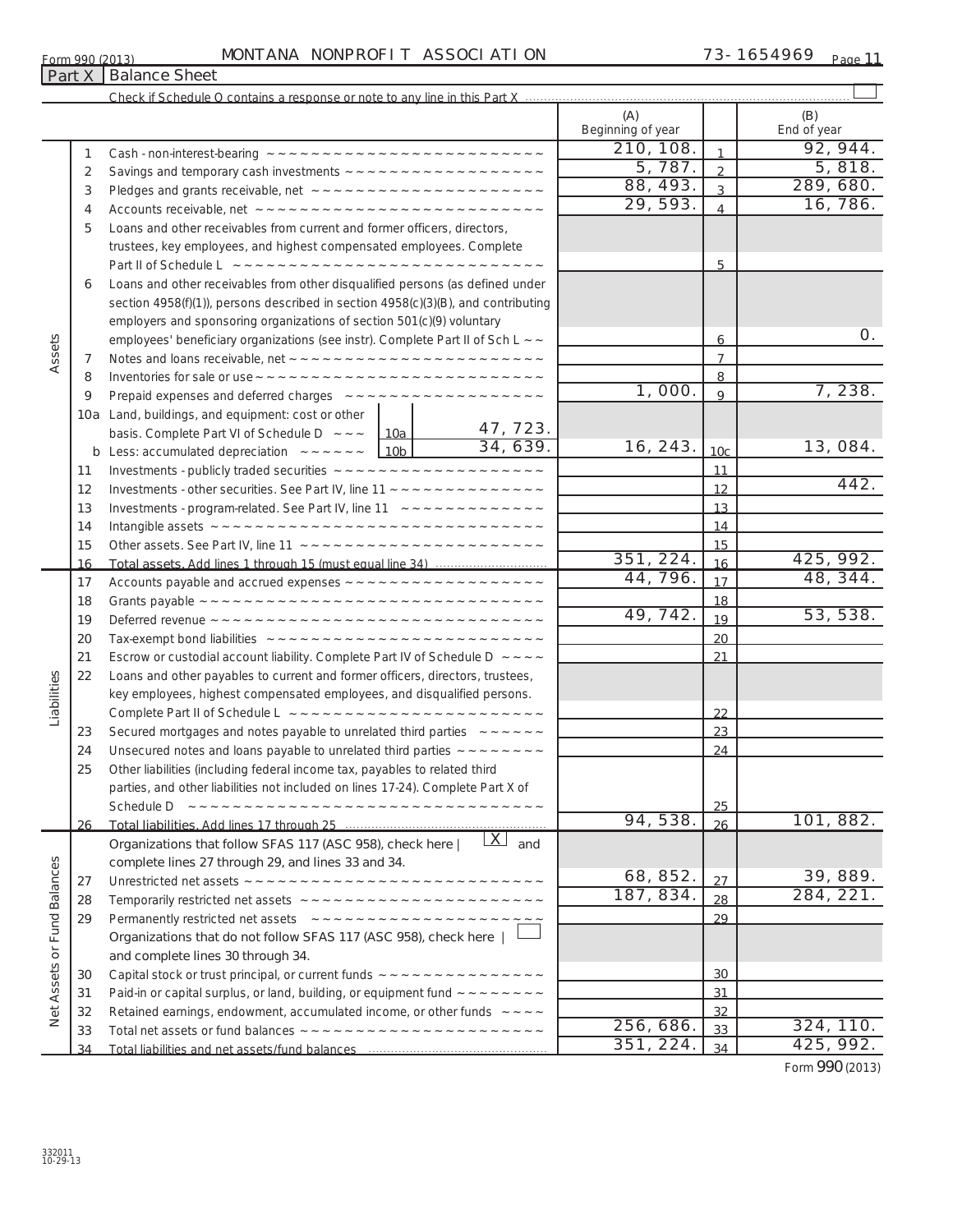| Form 990 (2013) | MON <sup>-</sup><br>I ANA            | ATI ON<br>ASSOCI<br>NONPROFI | Page |
|-----------------|--------------------------------------|------------------------------|------|
|                 | Dart YI Doconciliation of Not Accote |                              |      |

73-1654969 <sub>Page</sub> 12

|    | Part XI Reconciliation of Net Assets                                                                                                                        |                |                |            |                 |  |
|----|-------------------------------------------------------------------------------------------------------------------------------------------------------------|----------------|----------------|------------|-----------------|--|
|    |                                                                                                                                                             |                |                |            |                 |  |
|    |                                                                                                                                                             | 1              |                | 634, 416.  |                 |  |
| 2  |                                                                                                                                                             | $\overline{2}$ |                | 566, 991.  |                 |  |
| 3  |                                                                                                                                                             | 3              |                | 67, 425.   |                 |  |
| 4  | Net assets or fund balances at beginning of year (must equal Part X, line 33, column (A)) $\sim \sim \sim \sim \sim \sim \sim \sim \sim$                    | $\overline{4}$ | 256, 686.      |            |                 |  |
| 5  |                                                                                                                                                             | 5              |                |            |                 |  |
| 6  |                                                                                                                                                             | 6              |                |            |                 |  |
| 7  |                                                                                                                                                             | $\overline{7}$ |                |            |                 |  |
| 8  |                                                                                                                                                             | 8              |                |            |                 |  |
| 9  |                                                                                                                                                             | 9              |                |            | O <sub>1</sub>  |  |
| 10 | Net assets or fund balances at end of year. Combine lines 3 through 9 (must equal Part X, line 33,                                                          |                |                |            |                 |  |
|    |                                                                                                                                                             | 10             |                | 324, 111.  |                 |  |
|    | <b>Part XII</b> Financial Statements and Reporting                                                                                                          |                |                |            |                 |  |
|    |                                                                                                                                                             |                |                |            | $\overline{X}$  |  |
|    |                                                                                                                                                             |                |                | <b>Yes</b> | No              |  |
| 1  | $\overline{X}$ Accrual<br>Accounting method used to prepare the Form 990: $\Box$ Cash<br>Other                                                              |                |                |            |                 |  |
|    | If the organization changed its method of accounting from a prior year or checked "Other," explain in Schedule O.                                           |                |                |            | X               |  |
|    | 2a Were the organization's financial statements compiled or reviewed by an independent accountant? $\sim \sim \sim \sim \sim \sim \sim \sim \sim \sim \sim$ |                | 2a             |            |                 |  |
|    | If "Yes," check a box below to indicate whether the financial statements for the year were compiled or reviewed on a                                        |                |                |            |                 |  |
|    | separate basis, consolidated basis, or both:                                                                                                                |                |                |            |                 |  |
|    | Consolidated basis<br>Both consolidated and separate basis<br>Separate basis                                                                                |                |                | X          |                 |  |
|    |                                                                                                                                                             |                | 2 <sub>b</sub> |            |                 |  |
|    | If "Yes," check a box below to indicate whether the financial statements for the year were audited on a separate basis,<br>consolidated basis, or both:     |                |                |            |                 |  |
|    | $\vert X \vert$<br>Separate basis<br>$\perp$ Both consolidated and separate basis<br>Consolidated basis                                                     |                |                |            |                 |  |
|    | c If "Yes" to line 2a or 2b, does the organization have a committee that assumes responsibility for oversight of the audit,                                 |                |                |            |                 |  |
|    |                                                                                                                                                             |                | 2c             | X          |                 |  |
|    | If the organization changed either its oversight process or selection process during the tax year, explain in Schedule O.                                   |                |                |            |                 |  |
|    | 3a As a result of a federal award, was the organization required to undergo an audit or audits as set forth in the Single Audit                             |                |                |            |                 |  |
|    |                                                                                                                                                             |                | 3a             |            | X               |  |
|    | b If "Yes," did the organization undergo the required audit or audits? If the organization did not undergo the required audit                               |                |                |            |                 |  |
|    |                                                                                                                                                             |                | 3b             |            |                 |  |
|    |                                                                                                                                                             |                |                |            | Form 990 (2013) |  |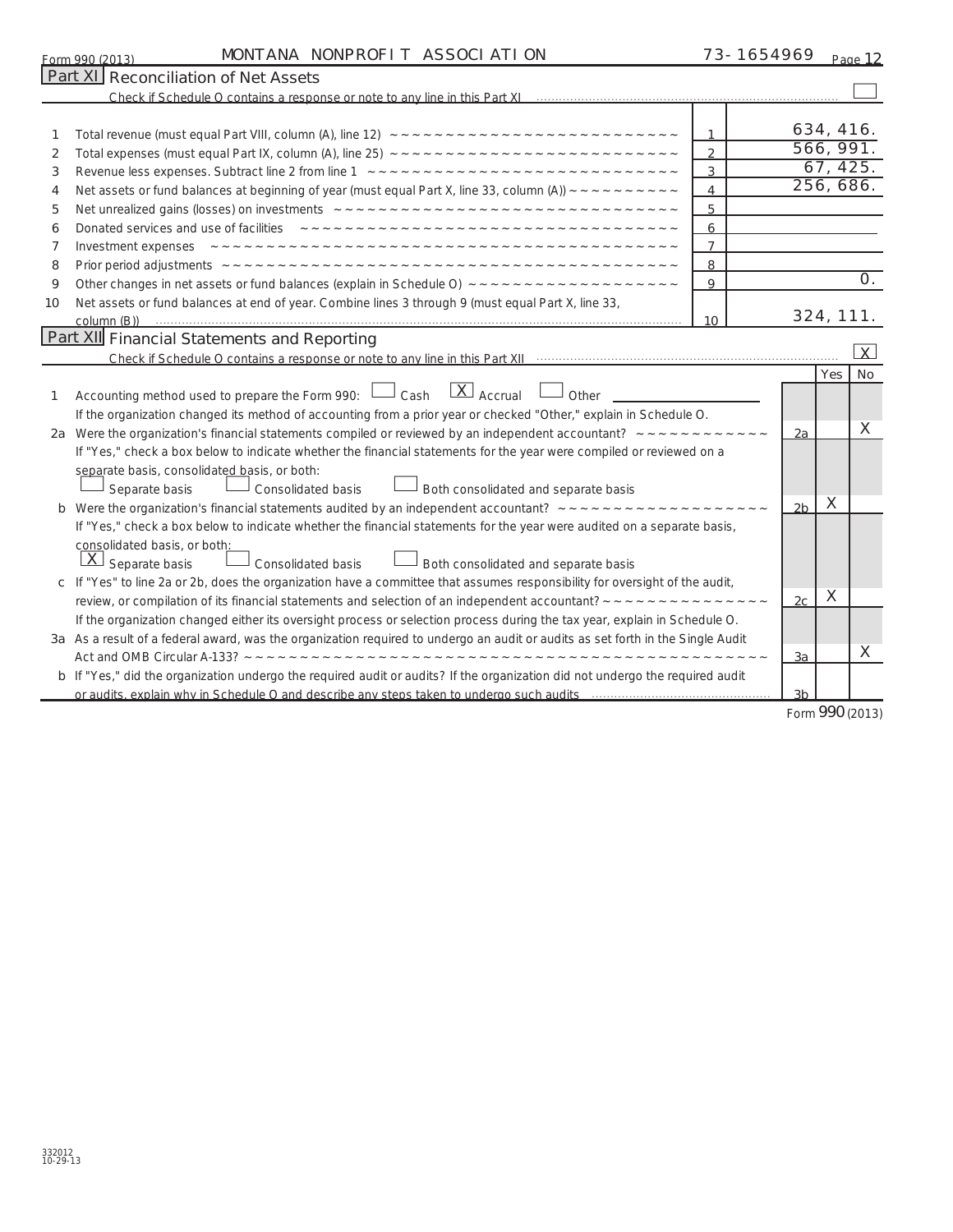| OMB No. 1545-0047<br><b>SCHEDULE A</b><br><b>Public Charity Status and Public Support</b><br>(Form 990 or 990-EZ)<br>Complete if the organization is a section 501(c)(3) organization or a section<br>4947(a)(1) nonexempt charitable trust. |                                                                                                                                            |                                               |                                                                                                                                               |                                                   |                                    |                                                                        |     |     |                                                                      |  |                          |            |    |
|----------------------------------------------------------------------------------------------------------------------------------------------------------------------------------------------------------------------------------------------|--------------------------------------------------------------------------------------------------------------------------------------------|-----------------------------------------------|-----------------------------------------------------------------------------------------------------------------------------------------------|---------------------------------------------------|------------------------------------|------------------------------------------------------------------------|-----|-----|----------------------------------------------------------------------|--|--------------------------|------------|----|
| Internal Revenue Service                                                                                                                                                                                                                     | Department of the Treasury                                                                                                                 |                                               | Attach to Form 990 or Form 990-EZ.<br>Information about Schedule A (Form 990 or 990-EZ) and its instructions is at www.irs.gov/form990.       |                                                   |                                    |                                                                        |     |     |                                                                      |  | Open to Public           | Inspection |    |
|                                                                                                                                                                                                                                              | Name of the organization                                                                                                                   |                                               | MONTANA NONPROFIT ASSOCIATION                                                                                                                 |                                                   |                                    |                                                                        |     |     | Employer identification number                                       |  | 73-1654969               |            |    |
| Part I                                                                                                                                                                                                                                       |                                                                                                                                            |                                               | Reason for Public Charity Status (All organizations must complete this part.) See instructions.                                               |                                                   |                                    |                                                                        |     |     |                                                                      |  |                          |            |    |
|                                                                                                                                                                                                                                              |                                                                                                                                            |                                               | The organization is not a private foundation because it is: (For lines 1 through 11, check only one box.)                                     |                                                   |                                    |                                                                        |     |     |                                                                      |  |                          |            |    |
| 1                                                                                                                                                                                                                                            |                                                                                                                                            |                                               | A church, convention of churches, or association of churches described in section 170(b)(1)(A)(i).                                            |                                                   |                                    |                                                                        |     |     |                                                                      |  |                          |            |    |
| 2                                                                                                                                                                                                                                            |                                                                                                                                            |                                               | A school described in section 170(b)(1)(A)(ii). (Attach Schedule E.)                                                                          |                                                   |                                    |                                                                        |     |     |                                                                      |  |                          |            |    |
| 3                                                                                                                                                                                                                                            |                                                                                                                                            |                                               | A hospital or a cooperative hospital service organization described in section 170(b)(1)(A)(iii).                                             |                                                   |                                    |                                                                        |     |     |                                                                      |  |                          |            |    |
| 4                                                                                                                                                                                                                                            | A medical research organization operated in conjunction with a hospital described in section 170(b)(1)(A)(iii). Enter the hospital's name, |                                               |                                                                                                                                               |                                                   |                                    |                                                                        |     |     |                                                                      |  |                          |            |    |
|                                                                                                                                                                                                                                              | city, and state:                                                                                                                           |                                               |                                                                                                                                               |                                                   |                                    |                                                                        |     |     |                                                                      |  |                          |            |    |
| 5                                                                                                                                                                                                                                            |                                                                                                                                            |                                               | An organization operated for the benefit of a college or university owned or operated by a governmental unit described in                     |                                                   |                                    |                                                                        |     |     |                                                                      |  |                          |            |    |
|                                                                                                                                                                                                                                              |                                                                                                                                            | section 170(b)(1)(A)(iv). (Complete Part II.) |                                                                                                                                               |                                                   |                                    |                                                                        |     |     |                                                                      |  |                          |            |    |
|                                                                                                                                                                                                                                              |                                                                                                                                            |                                               | A federal, state, or local government or governmental unit described in section 170(b)(1)(A)(v).                                              |                                                   |                                    |                                                                        |     |     |                                                                      |  |                          |            |    |
| 7                                                                                                                                                                                                                                            |                                                                                                                                            |                                               | An organization that normally receives a substantial part of its support from a governmental unit or from the general public described in     |                                                   |                                    |                                                                        |     |     |                                                                      |  |                          |            |    |
|                                                                                                                                                                                                                                              |                                                                                                                                            | section 170(b)(1)(A)(vi). (Complete Part II.) |                                                                                                                                               |                                                   |                                    |                                                                        |     |     |                                                                      |  |                          |            |    |
| 8                                                                                                                                                                                                                                            |                                                                                                                                            |                                               | A community trust described in section 170(b)(1)(A)(vi). (Complete Part II.)                                                                  |                                                   |                                    |                                                                        |     |     |                                                                      |  |                          |            |    |
| $\overline{\mathsf{X}}$<br>9                                                                                                                                                                                                                 |                                                                                                                                            |                                               | An organization that normally receives: (1) more than 33 1/3% of its support from contributions, membership fees, and gross receipts from     |                                                   |                                    |                                                                        |     |     |                                                                      |  |                          |            |    |
|                                                                                                                                                                                                                                              |                                                                                                                                            |                                               | activities related to its exempt functions - subject to certain exceptions, and (2) no more than 33 1/3% of its support from gross investment |                                                   |                                    |                                                                        |     |     |                                                                      |  |                          |            |    |
|                                                                                                                                                                                                                                              |                                                                                                                                            |                                               | income and unrelated business taxable income (less section 511 tax) from businesses acquired by the organization after June 30, 1975.         |                                                   |                                    |                                                                        |     |     |                                                                      |  |                          |            |    |
|                                                                                                                                                                                                                                              |                                                                                                                                            | See section 509(a)(2). (Complete Part III.)   |                                                                                                                                               |                                                   |                                    |                                                                        |     |     |                                                                      |  |                          |            |    |
| 10                                                                                                                                                                                                                                           |                                                                                                                                            |                                               | An organization organized and operated exclusively to test for public safety. See section 509(a)(4).                                          |                                                   |                                    |                                                                        |     |     |                                                                      |  |                          |            |    |
| 11                                                                                                                                                                                                                                           |                                                                                                                                            |                                               | An organization organized and operated exclusively for the benefit of, to perform the functions of, or to carry out the purposes of one or    |                                                   |                                    |                                                                        |     |     |                                                                      |  |                          |            |    |
|                                                                                                                                                                                                                                              |                                                                                                                                            |                                               | more publicly supported organizations described in section 509(a)(1) or section 509(a)(2). See section 509(a)(3). Check the box that          |                                                   |                                    |                                                                        |     |     |                                                                      |  |                          |            |    |
|                                                                                                                                                                                                                                              | $\Box$ Type I<br>a ∟                                                                                                                       | b∟                                            | describes the type of supporting organization and complete lines 11e through 11h.<br>– Type II<br>$c^{\perp}$                                 |                                                   | Type III - Functionally integrated |                                                                        | d l |     | Type III - Non-functionally integrated                               |  |                          |            |    |
| e                                                                                                                                                                                                                                            |                                                                                                                                            |                                               | By checking this box, I certify that the organization is not controlled directly or indirectly by one or more disqualified persons other than |                                                   |                                    |                                                                        |     |     |                                                                      |  |                          |            |    |
|                                                                                                                                                                                                                                              |                                                                                                                                            |                                               | foundation managers and other than one or more publicly supported organizations described in section 509(a)(1) or section 509(a)(2).          |                                                   |                                    |                                                                        |     |     |                                                                      |  |                          |            |    |
| f                                                                                                                                                                                                                                            |                                                                                                                                            |                                               | If the organization received a written determination from the IRS that it is a Type I, Type II, or Type III                                   |                                                   |                                    |                                                                        |     |     |                                                                      |  |                          |            |    |
|                                                                                                                                                                                                                                              |                                                                                                                                            |                                               |                                                                                                                                               |                                                   |                                    |                                                                        |     |     |                                                                      |  |                          |            |    |
| g                                                                                                                                                                                                                                            |                                                                                                                                            |                                               | Since August 17, 2006, has the organization accepted any gift or contribution from any of the following persons?                              |                                                   |                                    |                                                                        |     |     |                                                                      |  |                          |            |    |
|                                                                                                                                                                                                                                              | (i)                                                                                                                                        |                                               | A person who directly or indirectly controls, either alone or together with persons described in (ii) and (iii) below,                        |                                                   |                                    |                                                                        |     |     |                                                                      |  |                          | Yes        | No |
|                                                                                                                                                                                                                                              |                                                                                                                                            |                                               |                                                                                                                                               |                                                   |                                    |                                                                        |     |     |                                                                      |  | 11a(i)                   |            |    |
|                                                                                                                                                                                                                                              |                                                                                                                                            |                                               |                                                                                                                                               |                                                   |                                    |                                                                        |     |     |                                                                      |  | 11q(ii)                  |            |    |
|                                                                                                                                                                                                                                              |                                                                                                                                            |                                               | (iii) A 35% controlled entity of a person described in (i) or (ii) above? $\sim \sim \sim \sim \sim \sim \sim \sim \sim$                      |                                                   |                                    |                                                                        |     |     |                                                                      |  | 11g(iii)                 |            |    |
| h                                                                                                                                                                                                                                            |                                                                                                                                            |                                               | Provide the following information about the supported organization(s).                                                                        |                                                   |                                    |                                                                        |     |     |                                                                      |  |                          |            |    |
|                                                                                                                                                                                                                                              |                                                                                                                                            |                                               |                                                                                                                                               |                                                   |                                    |                                                                        |     |     |                                                                      |  |                          |            |    |
|                                                                                                                                                                                                                                              | (i) Name of supported<br>organization                                                                                                      | $(ii)$ EIN                                    | (iii) Type of organization<br>(described on lines 1-9<br>above or IRC section                                                                 | in col. (i) listed in your<br>governing document? | (iv) Is the organization           | (v) Did you notify the<br>organization in col.<br>(i) of your support? |     |     | (vi) Is the<br>organization in col.<br>(i) organized in the<br>U.S.? |  | (vii) Amount of monetary | support    |    |
|                                                                                                                                                                                                                                              |                                                                                                                                            |                                               | (see instructions))                                                                                                                           | Yes                                               | No                                 | Yes                                                                    | No  | Yes | No                                                                   |  |                          |            |    |
|                                                                                                                                                                                                                                              |                                                                                                                                            |                                               |                                                                                                                                               |                                                   |                                    |                                                                        |     |     |                                                                      |  |                          |            |    |

**Schedule A (Form 990 or 990-EZ) 2013**

**Total**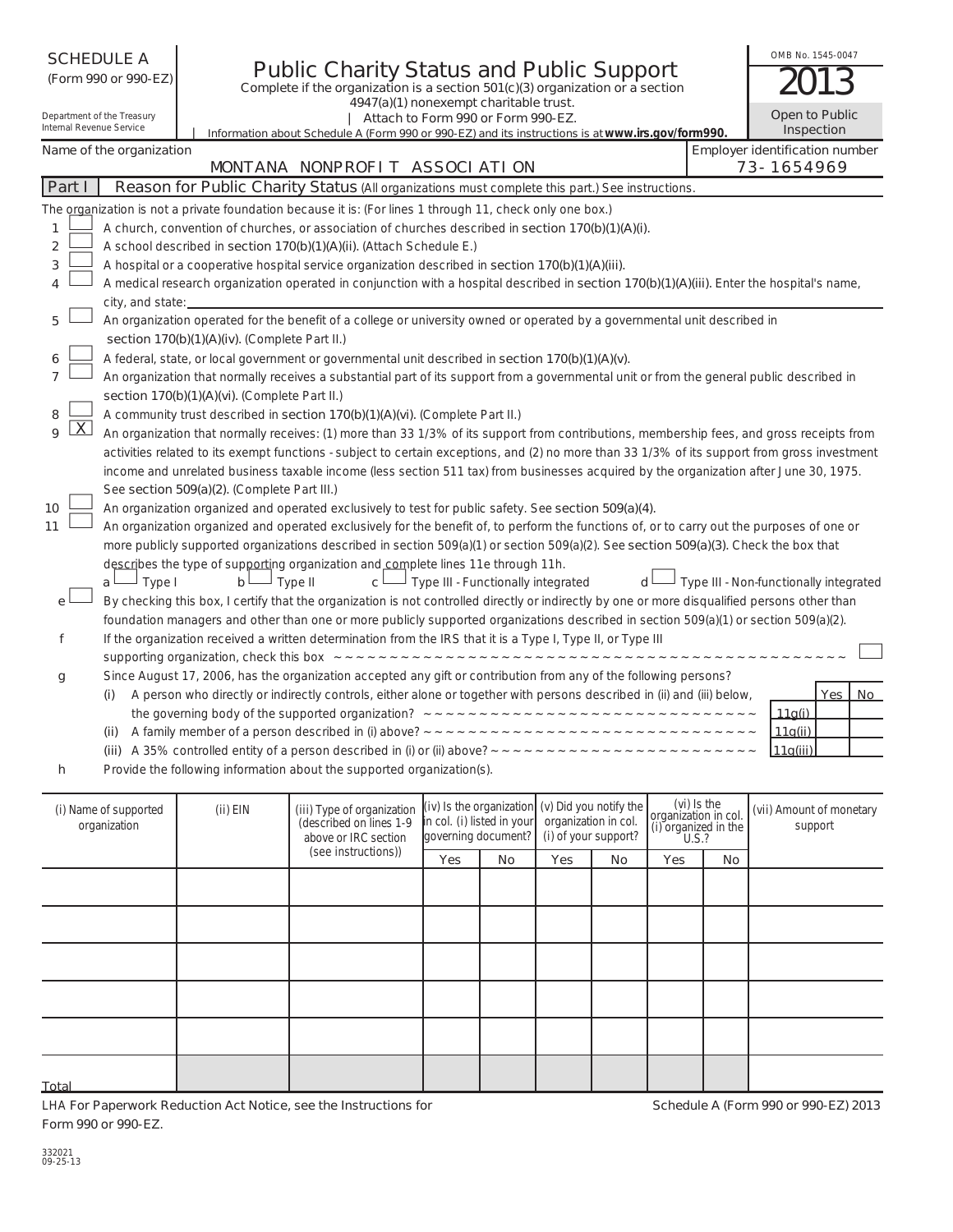| Schedule A (Form 990 or 990-EZ) 2013<br>Support Schedule for Organizations Described in Sections 170(b)(1)(A)(iv) and 170(b)(1)(A)(vi)<br>Part II<br>(Complete only if you checked the box on line 5, 7, or 8 of Part I or if the organization failed to qualify under Part III. If the organization                         |          |          |            |            |            | Page 2        |
|------------------------------------------------------------------------------------------------------------------------------------------------------------------------------------------------------------------------------------------------------------------------------------------------------------------------------|----------|----------|------------|------------|------------|---------------|
| fails to qualify under the tests listed below, please complete Part III.)                                                                                                                                                                                                                                                    |          |          |            |            |            |               |
| <b>Section A. Public Support</b>                                                                                                                                                                                                                                                                                             |          |          |            |            |            |               |
| Calendar year (or fiscal year beginning in)                                                                                                                                                                                                                                                                                  | (a) 2009 | (b) 2010 | $(c)$ 2011 | $(d)$ 2012 | $(e)$ 2013 | (f) Total     |
| 1 Gifts, grants, contributions, and                                                                                                                                                                                                                                                                                          |          |          |            |            |            |               |
| membership fees received. (Do not                                                                                                                                                                                                                                                                                            |          |          |            |            |            |               |
| include any "unusual grants.") $\sim$ $\sim$                                                                                                                                                                                                                                                                                 |          |          |            |            |            |               |
| 2 Tax revenues levied for the organ-                                                                                                                                                                                                                                                                                         |          |          |            |            |            |               |
| ization's benefit and either paid to<br>or expended on its behalf $\sim$ $\sim$ $\sim$ $\sim$                                                                                                                                                                                                                                |          |          |            |            |            |               |
|                                                                                                                                                                                                                                                                                                                              |          |          |            |            |            |               |
| The value of services or facilities<br>3                                                                                                                                                                                                                                                                                     |          |          |            |            |            |               |
| furnished by a governmental unit to<br>the organization without charge $\sim$                                                                                                                                                                                                                                                |          |          |            |            |            |               |
|                                                                                                                                                                                                                                                                                                                              |          |          |            |            |            |               |
| Total. Add lines 1 through $3 \sim -1$<br>The portion of total contributions                                                                                                                                                                                                                                                 |          |          |            |            |            |               |
| 5<br>by each person (other than a                                                                                                                                                                                                                                                                                            |          |          |            |            |            |               |
| governmental unit or publicly                                                                                                                                                                                                                                                                                                |          |          |            |            |            |               |
| supported organization) included                                                                                                                                                                                                                                                                                             |          |          |            |            |            |               |
| on line 1 that exceeds 2% of the                                                                                                                                                                                                                                                                                             |          |          |            |            |            |               |
| amount shown on line 11,                                                                                                                                                                                                                                                                                                     |          |          |            |            |            |               |
| column (f) $2222222222222222222$                                                                                                                                                                                                                                                                                             |          |          |            |            |            |               |
| 6 Public support, Subtract line 5 from line 4.                                                                                                                                                                                                                                                                               |          |          |            |            |            |               |
| <b>Section B. Total Support</b>                                                                                                                                                                                                                                                                                              |          |          |            |            |            |               |
| Calendar year (or fiscal year beginning in)                                                                                                                                                                                                                                                                                  | (a) 2009 | (b) 2010 | $(c)$ 2011 | $(d)$ 2012 | $(e)$ 2013 | (f) Total     |
| 7 Amounts from line 4 $\sim$ $\sim$ $\sim$ $\sim$ $\sim$ $\sim$                                                                                                                                                                                                                                                              |          |          |            |            |            |               |
| Gross income from interest,<br>8                                                                                                                                                                                                                                                                                             |          |          |            |            |            |               |
| dividends, payments received on                                                                                                                                                                                                                                                                                              |          |          |            |            |            |               |
| securities loans, rents, royalties                                                                                                                                                                                                                                                                                           |          |          |            |            |            |               |
| and income from similar sources $\sim$                                                                                                                                                                                                                                                                                       |          |          |            |            |            |               |
| Net income from unrelated business<br>9                                                                                                                                                                                                                                                                                      |          |          |            |            |            |               |
| activities, whether or not the                                                                                                                                                                                                                                                                                               |          |          |            |            |            |               |
| business is regularly carried on ~                                                                                                                                                                                                                                                                                           |          |          |            |            |            |               |
| 10 Other income. Do not include gain                                                                                                                                                                                                                                                                                         |          |          |            |            |            |               |
| or loss from the sale of capital                                                                                                                                                                                                                                                                                             |          |          |            |            |            |               |
| assets (Explain in Part IV.) $\sim$ $\sim$ $\sim$                                                                                                                                                                                                                                                                            |          |          |            |            |            |               |
| <b>Total support.</b> Add lines 7 through 10<br>11                                                                                                                                                                                                                                                                           |          |          |            |            |            |               |
| 12                                                                                                                                                                                                                                                                                                                           |          |          |            |            | 12         |               |
| First five years. If the Form 990 is for the organization's first, second, third, fourth, or fifth tax year as a section 501(c)(3)<br>13                                                                                                                                                                                     |          |          |            |            |            |               |
| organization, check this box and stop here consumed and according to the control of the state of the control of the control of the control of the control of the control of the control of the control of the control of the c                                                                                               |          |          |            |            |            |               |
| <b>Section C. Computation of Public Support Percentage</b>                                                                                                                                                                                                                                                                   |          |          |            |            |            |               |
| Public support percentage for 2013 (line 6, column (f) divided by line 11, column (f)) $\sim \sim \sim \sim \sim \sim \sim \sim \sim \sim \sim$<br>14                                                                                                                                                                        |          |          |            |            | 14         | %             |
| 15                                                                                                                                                                                                                                                                                                                           |          |          |            |            |            | $\frac{0}{6}$ |
| 16a 33 1/3% support test - 2013. If the organization did not check the box on line 13, and line 14 is 33 1/3% or more, check this box and                                                                                                                                                                                    |          |          |            |            |            |               |
|                                                                                                                                                                                                                                                                                                                              |          |          |            |            |            |               |
| b 33 1/3% support test - 2012. If the organization did not check a box on line 13 or 16a, and line 15 is 33 1/3% or more, check this box                                                                                                                                                                                     |          |          |            |            |            |               |
|                                                                                                                                                                                                                                                                                                                              |          |          |            |            |            |               |
| 17a 10% -facts-and-circumstances test - 2013. If the organization did not check a box on line 13, 16a, or 16b, and line 14 is 10% or more,                                                                                                                                                                                   |          |          |            |            |            |               |
| and if the organization meets the "facts-and-circumstances" test, check this box and stop here. Explain in Part IV how the organization<br>meets the "facts-and-circumstances" test. The organization qualifies as a publicly supported organization $\sim \sim \sim \sim \sim \sim \sim \sim \sim \sim \sim \sim \sim \sim$ |          |          |            |            |            |               |
|                                                                                                                                                                                                                                                                                                                              |          |          |            |            |            |               |
| b 10% -facts-and-circumstances test - 2012. If the organization did not check a box on line 13, 16a, 16b, or 17a, and line 15 is 10% or<br>more, and if the organization meets the "facts-and-circumstances" test, check this box and stop here. Explain in Part IV how the                                                  |          |          |            |            |            |               |
| organization meets the "facts-and-circumstances" test. The organization qualifies as a publicly supported organization $\sim\sim\sim\sim\sim\sim\sim\sim$                                                                                                                                                                    |          |          |            |            |            |               |
| 18 Private foundation. If the organization did not check a box on line 13, 16a, 16b, 17a, or 17b, check this box and see instructions                                                                                                                                                                                        |          |          |            |            |            |               |

**Schedule A (Form 990 or 990-EZ) 2013**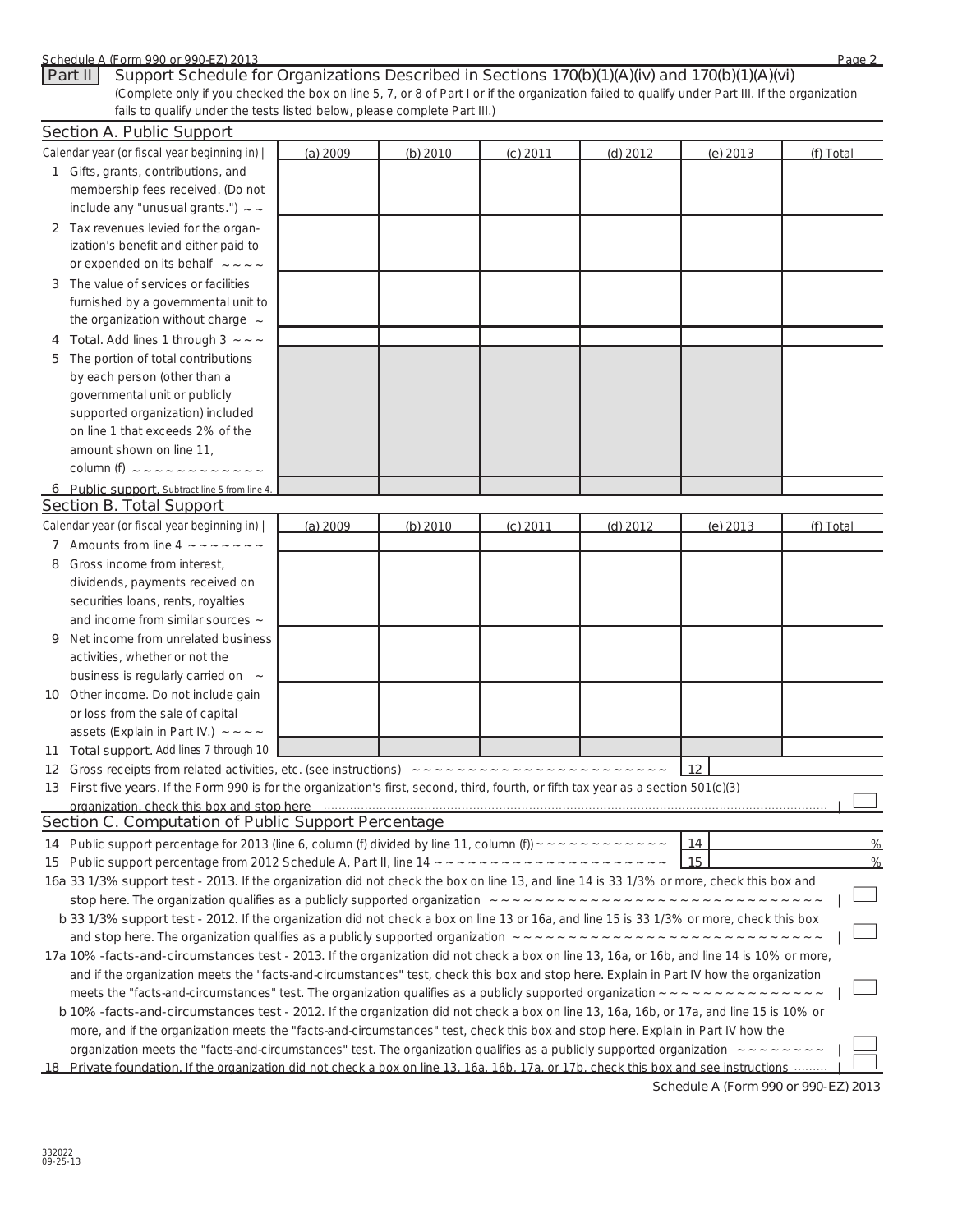### Schedule A (Form 990 or 990-EZ) 2013. MUN LANA NUNPRUFT LASSUCI ATTUN. The magnetic of the 1654 969 page MONTANA NONPROFIT ASSOCIATION 73-1654969

### **Part III Support Schedule for Organizations Described in Section 509(a)(2)**

(Complete only if you checked the box on line 9 of Part I or if the organization failed to qualify under Part II. If the organization fails to qualify under the tests listed below, please complete Part II.)

|    | <b>Section A. Public Support</b>                                                                                                                                                                                               |                       |                       |                         |                         |                       |                       |
|----|--------------------------------------------------------------------------------------------------------------------------------------------------------------------------------------------------------------------------------|-----------------------|-----------------------|-------------------------|-------------------------|-----------------------|-----------------------|
|    | Calendar year (or fiscal year beginning in)                                                                                                                                                                                    | (a) 2009              | $(b)$ 2010            | $(c)$ 2011              | $(d)$ 2012              | (e) 2013              | (f) Total             |
|    | 1 Gifts, grants, contributions, and                                                                                                                                                                                            |                       |                       |                         |                         |                       |                       |
|    | membership fees received. (Do not                                                                                                                                                                                              |                       |                       |                         |                         |                       |                       |
|    | include any "unusual grants.") $\sim$ $\sim$                                                                                                                                                                                   | 200, 714.             | 329, 054.             | 160, 564.               | 191, 903.               | 275, 877.             | 1158112.              |
|    | 2 Gross receipts from admissions,<br>merchandise sold or services per-                                                                                                                                                         |                       |                       |                         |                         |                       |                       |
|    | formed, or facilities furnished in<br>any activity that is related to the<br>organization's tax-exempt purpose                                                                                                                 | 269, 518.             | 339, 847.             | 355, 397.               | 344, 407.               | 350, 532.             | 1659701.              |
|    | 3 Gross receipts from activities that                                                                                                                                                                                          |                       |                       |                         |                         |                       |                       |
|    | are not an unrelated trade or bus-                                                                                                                                                                                             |                       |                       |                         |                         |                       |                       |
|    | iness under section 513 $\sim$ $\sim$ $\sim$ $\sim$ $\sim$                                                                                                                                                                     |                       |                       |                         |                         |                       |                       |
|    | 4 Tax revenues levied for the organ-<br>ization's benefit and either paid to<br>or expended on its behalf $\sim$ $\sim$ $\sim$ $\sim$                                                                                          |                       |                       |                         |                         |                       |                       |
|    | 5 The value of services or facilities                                                                                                                                                                                          |                       |                       |                         |                         |                       |                       |
|    | furnished by a governmental unit to<br>the organization without charge $\sim$                                                                                                                                                  |                       |                       |                         |                         |                       |                       |
|    | 6 Total. Add lines 1 through 5 $\sim$ $\sim$ $\sim$                                                                                                                                                                            | 470, 232.             | 668,901.              | 515, 961.               | 536, 310.               | 626, 409.             | 2817813.              |
|    | 7a Amounts included on lines 1, 2, and                                                                                                                                                                                         |                       |                       |                         |                         |                       |                       |
|    | 3 received from disqualified persons                                                                                                                                                                                           |                       |                       |                         |                         |                       | 0.                    |
|    | h Amounts included on lines 2 and 3 received                                                                                                                                                                                   |                       |                       |                         |                         |                       |                       |
|    | from other than disqualified persons that                                                                                                                                                                                      |                       |                       |                         |                         |                       |                       |
|    | exceed the greater of \$5,000 or 1% of the                                                                                                                                                                                     | 180, 538.             | 291, 536.             | 151, 734.               | 123, 361.               | 251, 986.             | 999, 155.             |
|    | amount on line 13 for the year $\sim$ $\sim$ $\sim$ $\sim$ $\sim$ $\sim$                                                                                                                                                       | 180, 538.             | 291, 536.             | 151, 734.               | 123, 361.               | 251, 986.             | 999, 155.             |
|    | c Add lines 7a and 7b $\sim$ $\sim$ $\sim$ $\sim$ $\sim$ $\sim$                                                                                                                                                                |                       |                       |                         |                         |                       | 1818658.              |
|    | 8 Public support (Subtract line 7c from line 6.)                                                                                                                                                                               |                       |                       |                         |                         |                       |                       |
|    | <b>Section B. Total Support</b>                                                                                                                                                                                                |                       |                       |                         |                         |                       |                       |
|    | Calendar year (or fiscal year beginning in)                                                                                                                                                                                    | (a) 2009<br>470, 232. | (b) 2010<br>668, 901. | $(c)$ 2011<br>515, 961. | $(d)$ 2012<br>536, 310. | (e) 2013<br>626, 409. | (f) Total<br>2817813. |
|    | 9 Amounts from line 6 $\sim$ $\sim$ $\sim$ $\sim$ $\sim$ $\sim$ $\sim$                                                                                                                                                         |                       |                       |                         |                         |                       |                       |
|    | 10a Gross income from interest,<br>dividends, payments received on                                                                                                                                                             |                       |                       |                         |                         |                       |                       |
|    | securities loans, rents, royalties<br>and income from similar sources $\sim$                                                                                                                                                   | 1, 545.               | 1, 026.               | 569.                    | 578.                    | 507.                  | 4, 225.               |
|    | <b>b</b> Unrelated business taxable income                                                                                                                                                                                     |                       |                       |                         |                         |                       |                       |
|    | (less section 511 taxes) from businesses                                                                                                                                                                                       |                       |                       |                         |                         |                       |                       |
|    | acquired after June 30, 1975 $\sim$ $\sim$ $\sim$ $\sim$                                                                                                                                                                       |                       |                       |                         |                         |                       |                       |
|    | c Add lines 10a and 10b $\sim$ $\sim$ $\sim$ $\sim$ $\sim$                                                                                                                                                                     | 1, 545.               | 1,026.                | 569.                    | 578.                    | 507.                  | 4, 225.               |
|    | 11 Net income from unrelated business<br>activities not included in line 10b,<br>whether or not the business is<br>regularly carried on $\sim$ $\sim$ $\sim$ $\sim$ $\sim$ $\sim$                                              |                       |                       |                         |                         |                       |                       |
|    | 12 Other income. Do not include gain<br>or loss from the sale of capital                                                                                                                                                       |                       |                       |                         | 513.                    |                       | 513.                  |
|    | assets (Explain in Part IV.)<br>13 Total support. (Add lines 9, 10c, 11, and 12.)                                                                                                                                              | 471, 777.             | 669, 927.             | 516, 530.               | 537, 401.               | 626, 916.             | 2822551.              |
|    | 14 First five years. If the Form 990 is for the organization's first, second, third, fourth, or fifth tax year as a section 501(c)(3) organization,                                                                            |                       |                       |                         |                         |                       |                       |
|    | check this box and stop here measurement contracts and the contract of the contract of the state of the contract of the contract of the contract of the contract of the contract of the contract of the contract of the contra |                       |                       |                         |                         |                       |                       |
|    | Section C. Computation of Public Support Percentage                                                                                                                                                                            |                       |                       |                         |                         |                       |                       |
|    |                                                                                                                                                                                                                                |                       |                       |                         |                         |                       | 64.43                 |
| 15 | Public support percentage for 2013 (line 8, column (f) divided by line 13, column (f) $\sim \sim \sim \sim \sim \sim \sim \sim \sim \sim \sim$                                                                                 |                       |                       |                         |                         | 15                    | %<br>65.46            |
|    |                                                                                                                                                                                                                                |                       |                       |                         |                         | 16                    | $\frac{0}{6}$         |
|    | Section D. Computation of Investment Income Percentage                                                                                                                                                                         |                       |                       |                         |                         |                       | 15                    |
| 17 | Investment income percentage for 2013 (line 10c, column (f) divided by line 13, column (f) $\sim$ $\sim$ $\sim$ $\sim$ $\sim$ $\sim$                                                                                           |                       |                       |                         |                         | 17                    | $\frac{0}{2}$<br>.25  |
| 18 |                                                                                                                                                                                                                                |                       |                       |                         |                         | 18                    | %                     |
|    | 19a 33 1/3% support tests - 2013. If the organization did not check the box on line 14, and line 15 is more than 33 1/3%, and line 17 is not                                                                                   |                       |                       |                         |                         |                       | $\vert$ X             |
|    | b 33 1/3% support tests - 2012. If the organization did not check a box on line 14 or line 19a, and line 16 is more than 33 1/3%, and                                                                                          |                       |                       |                         |                         |                       |                       |
|    | line 18 is not more than 33 1/3%, check this box and stop here. The organization qualifies as a publicly supported organization $\sim \sim \sim$                                                                               |                       |                       |                         |                         |                       |                       |
|    |                                                                                                                                                                                                                                |                       |                       |                         |                         |                       |                       |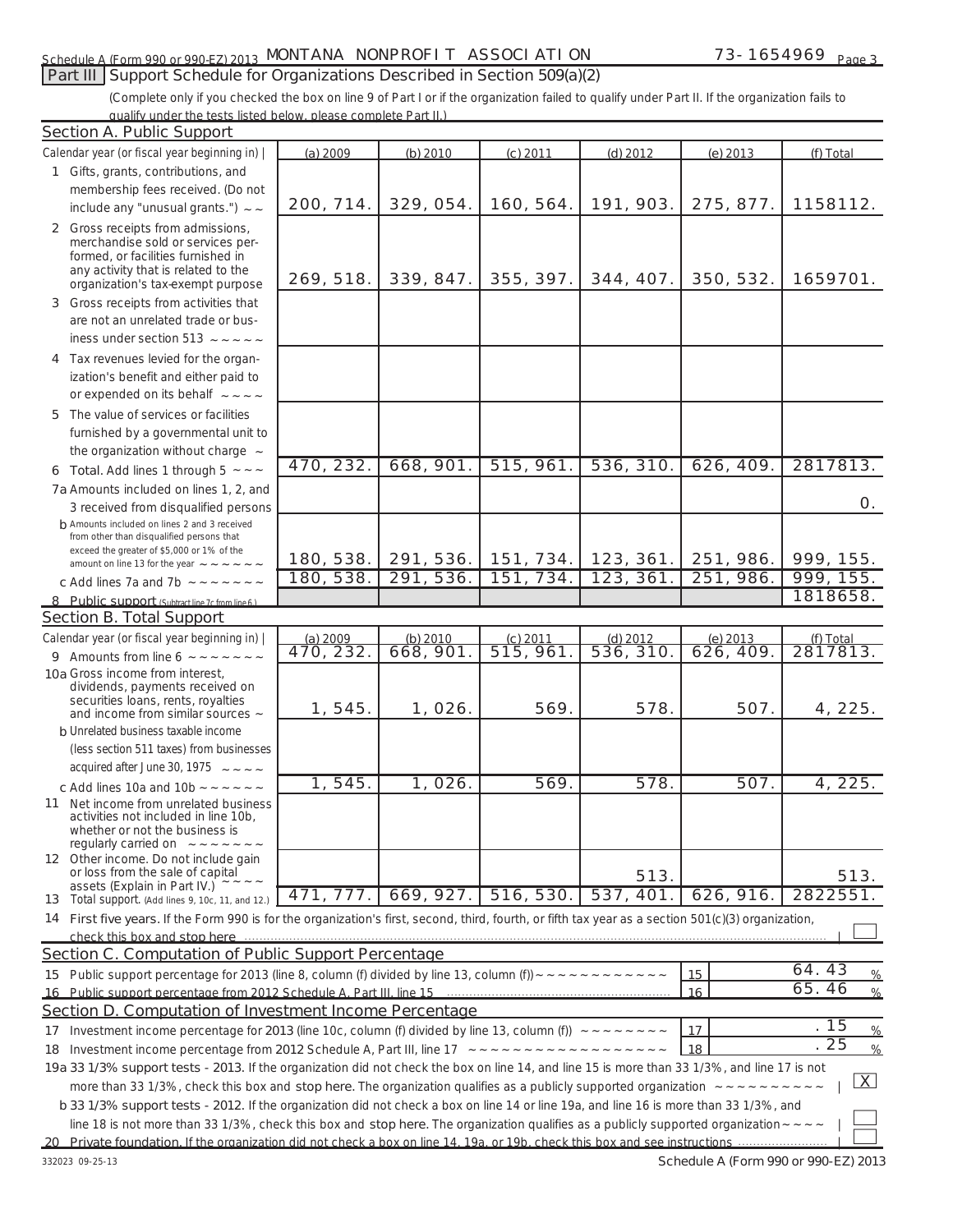| Part IV | Supplemental Information. Provide the explanations required by Part II, line 10; Part II, line 17a or 17b; and Part III, line 12.<br>Also complete this part for any additional information. (See instructions). |
|---------|------------------------------------------------------------------------------------------------------------------------------------------------------------------------------------------------------------------|
|         |                                                                                                                                                                                                                  |
|         |                                                                                                                                                                                                                  |
|         |                                                                                                                                                                                                                  |
|         |                                                                                                                                                                                                                  |
|         |                                                                                                                                                                                                                  |
|         |                                                                                                                                                                                                                  |
|         |                                                                                                                                                                                                                  |
|         |                                                                                                                                                                                                                  |
|         |                                                                                                                                                                                                                  |
|         |                                                                                                                                                                                                                  |
|         |                                                                                                                                                                                                                  |
|         |                                                                                                                                                                                                                  |
|         |                                                                                                                                                                                                                  |
|         |                                                                                                                                                                                                                  |
|         |                                                                                                                                                                                                                  |
|         |                                                                                                                                                                                                                  |
|         |                                                                                                                                                                                                                  |
|         |                                                                                                                                                                                                                  |
|         |                                                                                                                                                                                                                  |
|         |                                                                                                                                                                                                                  |
|         |                                                                                                                                                                                                                  |
|         |                                                                                                                                                                                                                  |
|         |                                                                                                                                                                                                                  |
|         |                                                                                                                                                                                                                  |
|         |                                                                                                                                                                                                                  |
|         |                                                                                                                                                                                                                  |
|         |                                                                                                                                                                                                                  |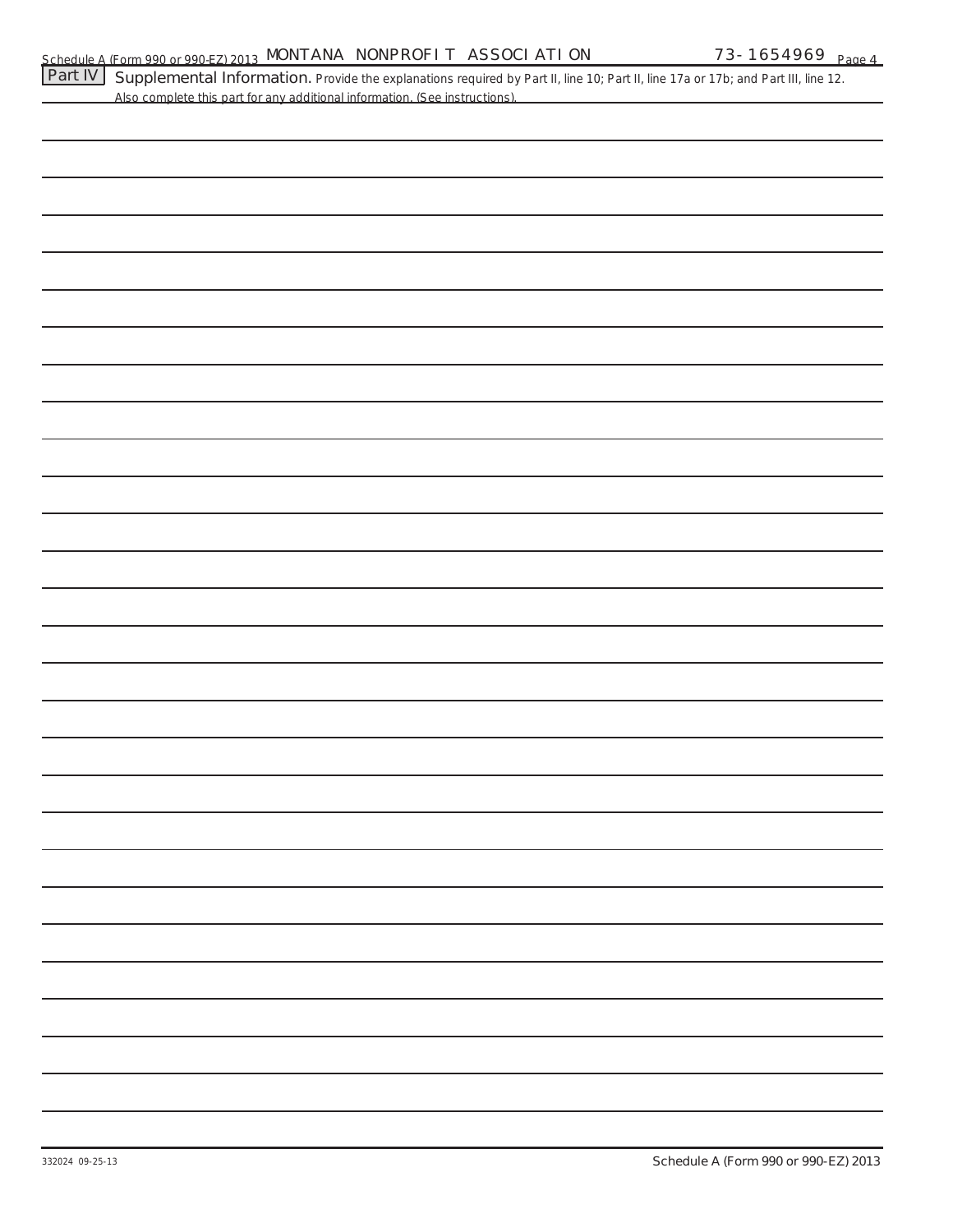# **Excess Payments from Non-Disqualified Persons Included on Part III, Line 7b Schedule A 2013**

**\*\* Do Not File \*\* \*\*\* Not Open to Public Inspection \*\*\***

| Payer's Name                                                   | 2009<br>Amount | 2010<br>Amount | 2011<br>Amount | 2012<br>Amount | 2013<br>Amount |
|----------------------------------------------------------------|----------------|----------------|----------------|----------------|----------------|
| <b>FIRST NONPROFIT</b><br><b>COMPANIES</b>                     | 7, 424.        | 10, 564.       | 0.             | O.             | Ο.             |
| <b>OCS</b>                                                     | 1,000.         | 0.             | 0.             | 0.             | Ο.             |
| <b>MNA GROUP BENEFITS</b><br>TRUST                             | 24, 614.       | 22, 825.       | 0.             | 0.             | Ο.             |
| <b>STEELE-REESE</b><br><b>FOUNDATI ON</b><br><b>MJ MURDOCK</b> | 40, 000.       | 1, 154.        | 2, 263.        | 30, 000.       | Ο.             |
| CHARI TABLE TRUST<br><b>PAUL ALLEN</b>                         | 57, 500.       | 5, 725.        | 121, 570.      | 30.            | 145, 858.      |
| <b>FOUNDATI ON</b>                                             | 30, 000.       | 216, 268.      | 2, 901.        | 5, 831.        | 93, 666.       |
| <b>HI GHSTAKES</b><br>SALESFORCE. COM                          | 20, 000.       | 20, 000.       | 10,000.        | O.             | 0.             |
| <b>FOUNDATI ON</b><br>EDWARDS FOUNDATION,                      | O.             | 15,000.        | 15,000.        | 15,000.        | 8,731.         |
| OP & WE<br>ORO Y PLATA                                         | 0.             | 0.             | Ο.             | 20, 000.       | Ο.             |
| <b>FOUNDATION</b><br><b>MOUNTAIN SKY GUEST</b>                 | 0.             | 0.             | Ο.             | 20, 000.       | Ο.             |
| <b>RANCH</b><br><b>WASHI NGTON</b>                             | 0.             | Ο.             | 0.             | 20, 000.       | Ο.             |
| <b>FOUNDATI ON</b><br><b>FIRST INTERSTATE</b>                  | 0.             | Ο.             | 0.             | 12, 500.       | 3, 731.        |
| <b>BANCSYSTEM FOUNDATIO</b>                                    | 0.             | Ο.             | 0.             | O.             | Ο.             |
|                                                                |                |                |                |                |                |
|                                                                |                |                |                |                |                |
|                                                                |                |                |                |                |                |
|                                                                |                |                |                |                |                |
|                                                                |                |                |                |                |                |
|                                                                |                |                |                |                |                |
|                                                                |                |                |                |                |                |
|                                                                |                |                |                |                |                |
|                                                                |                |                |                |                |                |
|                                                                |                |                |                |                |                |
| Total to Schedule A,                                           | 180, 538.      | 291, 536.      | 151, 734.      | 123, 361.      | 251, 986.      |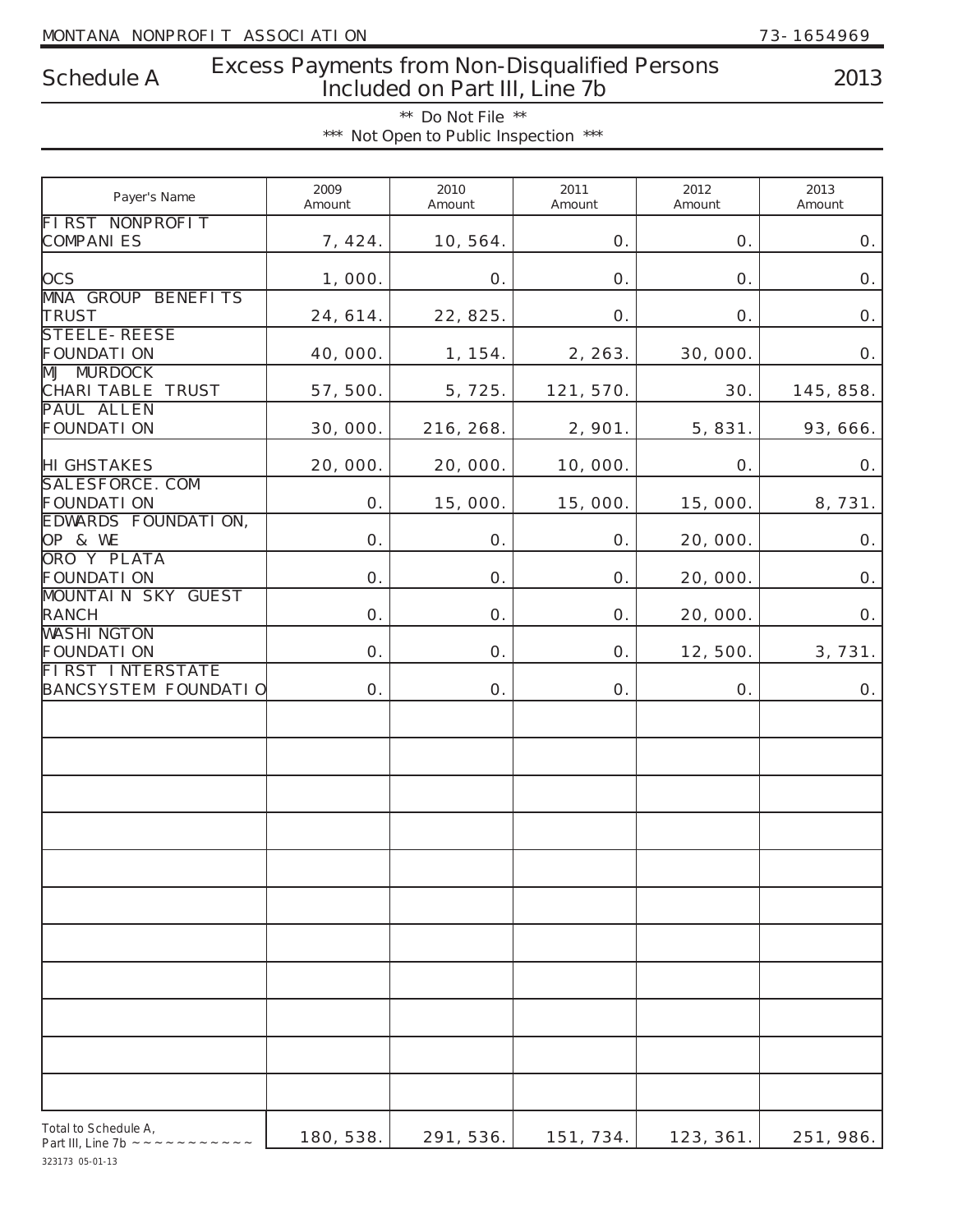332251 05-01-13

# **Identification of Excess Support Payments Included on Part III, Line 7b, column (e) Schedule A 2013**

**\*\* Do Not File \*\* \*\*\* Not Open to Public Inspection \*\*\***

| Payer's Name                                                              | <b>Amount Received</b><br>in 2013 | 2013 Excess<br>Payments |
|---------------------------------------------------------------------------|-----------------------------------|-------------------------|
| MJ MURDOCK CHARI TABLE TRUST                                              | 152, 127.                         | 145, 858.               |
| PAUL ALLEN FOUNDATION                                                     | 99, 935.                          | 93, 666.                |
| SALESFORCE. COM FOUNDATION                                                | 15, 000.                          | 8,731.                  |
| <b>WASHI NGTON FOUNDATI ON</b>                                            | 10, 000.                          | 3, 731.                 |
| FIRST INTERSTATE BANCSYSTEM FOUNDATION                                    | 5, 050.                           | 0.                      |
|                                                                           |                                   |                         |
|                                                                           |                                   |                         |
|                                                                           |                                   |                         |
|                                                                           |                                   |                         |
|                                                                           |                                   |                         |
|                                                                           |                                   |                         |
|                                                                           |                                   |                         |
|                                                                           |                                   |                         |
|                                                                           |                                   |                         |
|                                                                           |                                   |                         |
|                                                                           |                                   |                         |
|                                                                           |                                   |                         |
|                                                                           |                                   |                         |
|                                                                           |                                   |                         |
|                                                                           |                                   |                         |
|                                                                           |                                   |                         |
|                                                                           |                                   |                         |
|                                                                           |                                   |                         |
|                                                                           |                                   |                         |
| Total Excess Payments to Schedule A, Part III, Line 7b, column (e) ~~~~~~ | 251, 986.                         |                         |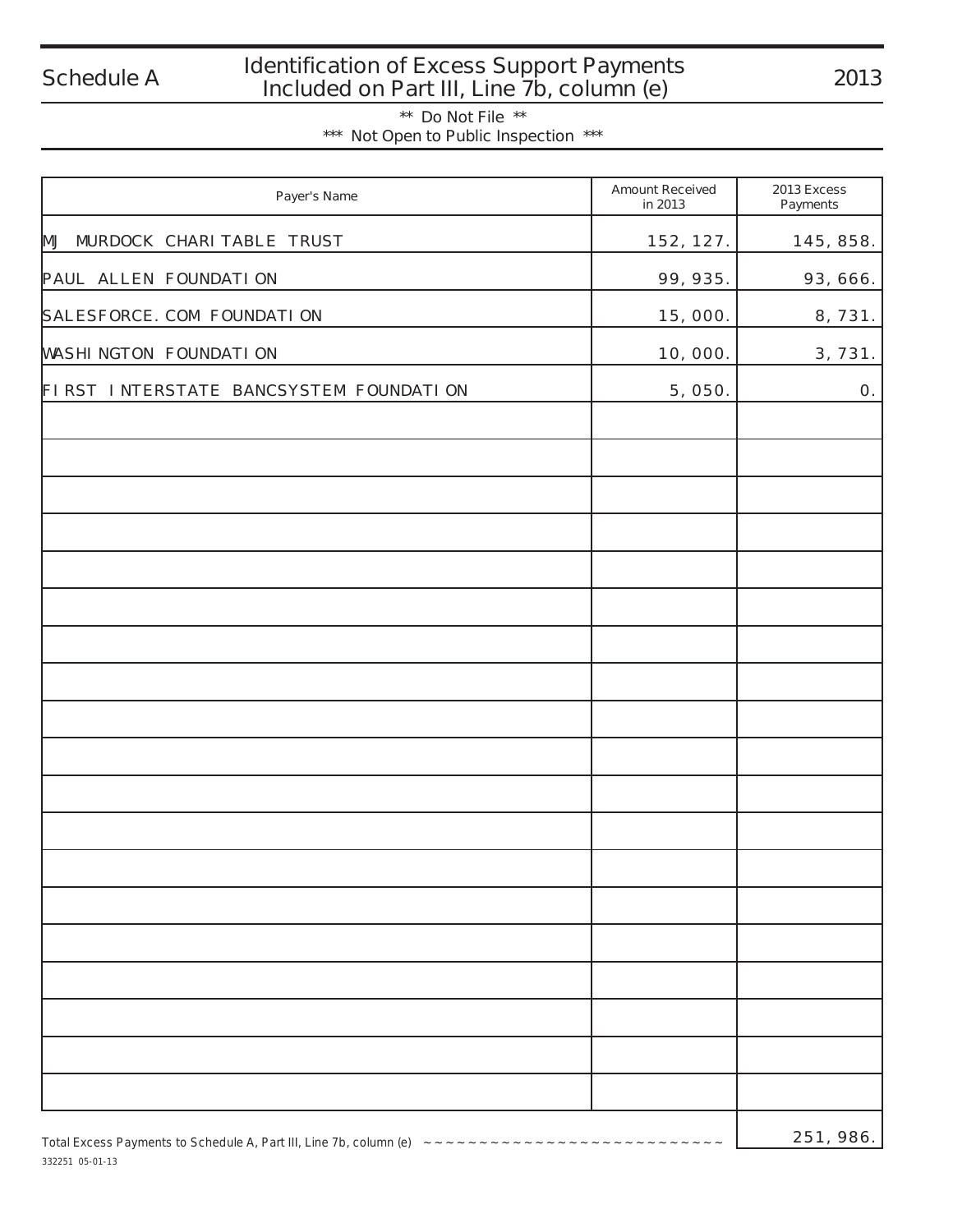| <b>Schedule B</b><br>(Form 990, 990-EZ,<br>or 990-PF)<br>Department of the Treasury<br>Internal Revenue Service | <b>Schedule of Contributors</b><br>Attach to Form 990, Form 990-EZ, or Form 990-PF.<br>Information about Schedule B (Form 990, 990-EZ, or 990-PF) and<br>its instructions is at www.irs.gov/form990. |  | OMB No. 1545-0047<br>2013      |  |
|-----------------------------------------------------------------------------------------------------------------|------------------------------------------------------------------------------------------------------------------------------------------------------------------------------------------------------|--|--------------------------------|--|
| Name of the organization                                                                                        |                                                                                                                                                                                                      |  | Employer identification number |  |
|                                                                                                                 | MONTANA NONPROFIT ASSOCIATION                                                                                                                                                                        |  | 73-1654969                     |  |
| Organization type (check one):                                                                                  |                                                                                                                                                                                                      |  |                                |  |
| Filers of:                                                                                                      | Section:                                                                                                                                                                                             |  |                                |  |
| Form 990 or 990-EZ                                                                                              | $\lfloor \chi \rfloor$ 501(c)( 3) (enter number) organization                                                                                                                                        |  |                                |  |
|                                                                                                                 | 4947(a)(1) nonexempt charitable trust not treated as a private foundation                                                                                                                            |  |                                |  |
|                                                                                                                 | 527 political organization                                                                                                                                                                           |  |                                |  |
| Form 990-PF                                                                                                     | 501(c)(3) exempt private foundation                                                                                                                                                                  |  |                                |  |
|                                                                                                                 | 4947(a)(1) nonexempt charitable trust treated as a private foundation                                                                                                                                |  |                                |  |

501(c)(3) taxable private foundation  $\overline{\phantom{a}}$ 

Check if your organization is covered by the **General Rule** or a **Special Rule**.

**Note.**  Only a section 501(c)(7), (8), or (10) organization can check boxes for both the General Rule and a Special Rule. See instructions.

### **General Rule**

For an organization filing Form 990, 990-EZ, or 990-PF that received, during the year, \$5,000 or more (in money or property) from any one Xcontributor. Complete Parts I and II.

### **Special Rules**

509(a)(1) and 170(b)(1)(A)(vi) and received from any one contributor, during the year, a contribution of the greater of (1) \$5,000 or (2) 2% For a section 501(c)(3) organization filing Form 990 or 990-EZ that met the 33 1/3% support test of the regulations under sections of the amount on (i) Form 990, Part VIII, line 1h, or (ii) Form 990-EZ, line 1. Complete Parts I and II.  $\mathcal{L}_{\mathcal{A}}$ 

total contributions of more than \$1,000 for use *exclusively* for religious, charitable, scientific, literary, or educational purposes, or For a section 501(c)(7), (8), or (10) organization filing Form 990 or 990-EZ that received from any one contributor, during the year, the prevention of cruelty to children or animals. Complete Parts I, II, and III.  $\mathcal{L}_{\mathcal{A}}$ 

purpose. Do not complete any of the parts unless the General Rule applies to this organization because it received *nonexclusively* contributions for use *exclusively* for religious, charitable, etc., purposes, but these contributions did not total to more than \$1,000. If this box is checked, enter here the total contributions that were received during the year for an *exclusively* religious, charitable, etc., For a section 501(c)(7), (8), or (10) organization filing Form 990 or 990-EZ that received from any one contributor, during the year, religious, charitable, etc., contributions of \$5,000 or more during the year ~~~~~~~~~~~~~~~~~ | \$  $\mathcal{L}_{\mathcal{A}}$ 

Caution. An organization that is not covered by the General Rule and/or the Special Rules does not file Schedule B (Form 990, 990-EZ, or 990-PF).  **must** but it answer "No" on Part IV, line 2, of its Form 990; or check the box on line H of its Form 990-EZ or on its Form 990-PF, Part I, line 2, to certify that it does not meet the filing requirements of Schedule B (Form 990, 990-EZ, or 990-PF).

LHA For Paperwork Reduction Act Notice, see the Instructions for Form 990, 990-EZ, or 990-PF. Schedule B (Form 990, 990-EZ, or 990-PF) (2013)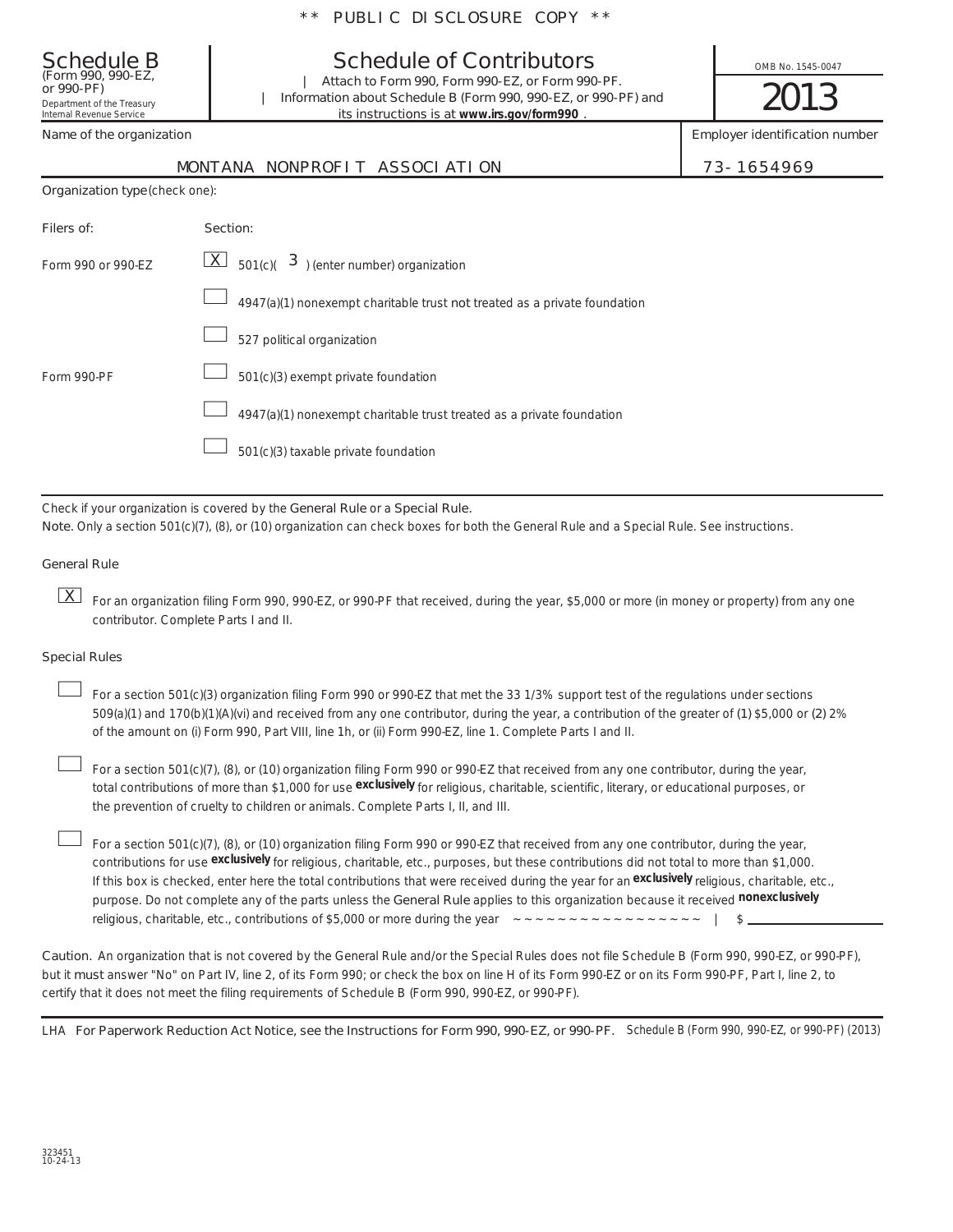| (2013)<br>$\sim$ $\sim$<br>000F<br>$, \rightarrow 0$ -PF'<br>000<br>990<br>D<br>Form<br>Schedule<br>. or '<br>uu<br>D.<br>プリー | Page |
|-------------------------------------------------------------------------------------------------------------------------------|------|
|                                                                                                                               |      |

Name of organization **Name of organization Employer identification** number

323452 10-24-13

**Part I** Contributors (see instructions). Use duplicate copies of Part I if additional space is needed.

| Pall I         | <b>COLILIBUTORS</b> (See instructions). Ose duplicate copies of Part Fill additional space is needed. |                                   |                                                                                                             |
|----------------|-------------------------------------------------------------------------------------------------------|-----------------------------------|-------------------------------------------------------------------------------------------------------------|
| (a)<br>No.     | (b)<br>Name, address, and ZIP + 4                                                                     | (c)<br><b>Total contributions</b> | (d)<br>Type of contribution                                                                                 |
| 1              |                                                                                                       | 99, 935.<br>\$                    | $\overline{X}$<br>Person<br>Payroll<br>Noncash<br>(Complete Part II for<br>noncash contributions.)          |
| (a)<br>No.     | (b)<br>Name, address, and ZIP + 4                                                                     | (c)<br><b>Total contributions</b> | (d)<br>Type of contribution                                                                                 |
| $\overline{2}$ |                                                                                                       | 10, 000.<br>\$                    | $\overline{X}$<br>Person<br>Payroll<br>Noncash<br>(Complete Part II for<br>noncash contributions.)          |
| (a)<br>No.     | (b)<br>Name, address, and ZIP + 4                                                                     | (c)<br><b>Total contributions</b> | (d)<br>Type of contribution                                                                                 |
| 3              |                                                                                                       | 5, 050.<br>\$                     | $\overline{X}$<br>Person<br>Payroll<br>Noncash<br>(Complete Part II for<br>noncash contributions.)          |
| (a)<br>No.     | (b)<br>Name, address, and ZIP + 4                                                                     | (c)<br><b>Total contributions</b> | (d)<br>Type of contribution                                                                                 |
| 4              |                                                                                                       | 152, 127.<br>\$                   | $\overline{\mathsf{X}}$<br>Person<br>Payroll<br>Noncash<br>(Complete Part II for<br>noncash contributions.) |
| (a)<br>No.     | (b)<br>Name, address, and ZIP + 4                                                                     | (c)<br><b>Total contributions</b> | (d)<br>Type of contribution                                                                                 |
| 5              |                                                                                                       | 15,000.<br>\$                     | Person<br>Payroll<br>$\overline{\mathsf{X}}$<br>Noncash<br>(Complete Part II for<br>noncash contributions.) |
| (a)<br>No.     | (b)<br>Name, address, and ZIP + 4                                                                     | (c)<br><b>Total contributions</b> | (d)<br>Type of contribution                                                                                 |
|                |                                                                                                       | \$                                | Person<br>Payroll<br>Noncash<br>(Complete Part II for<br>noncash contributions.)                            |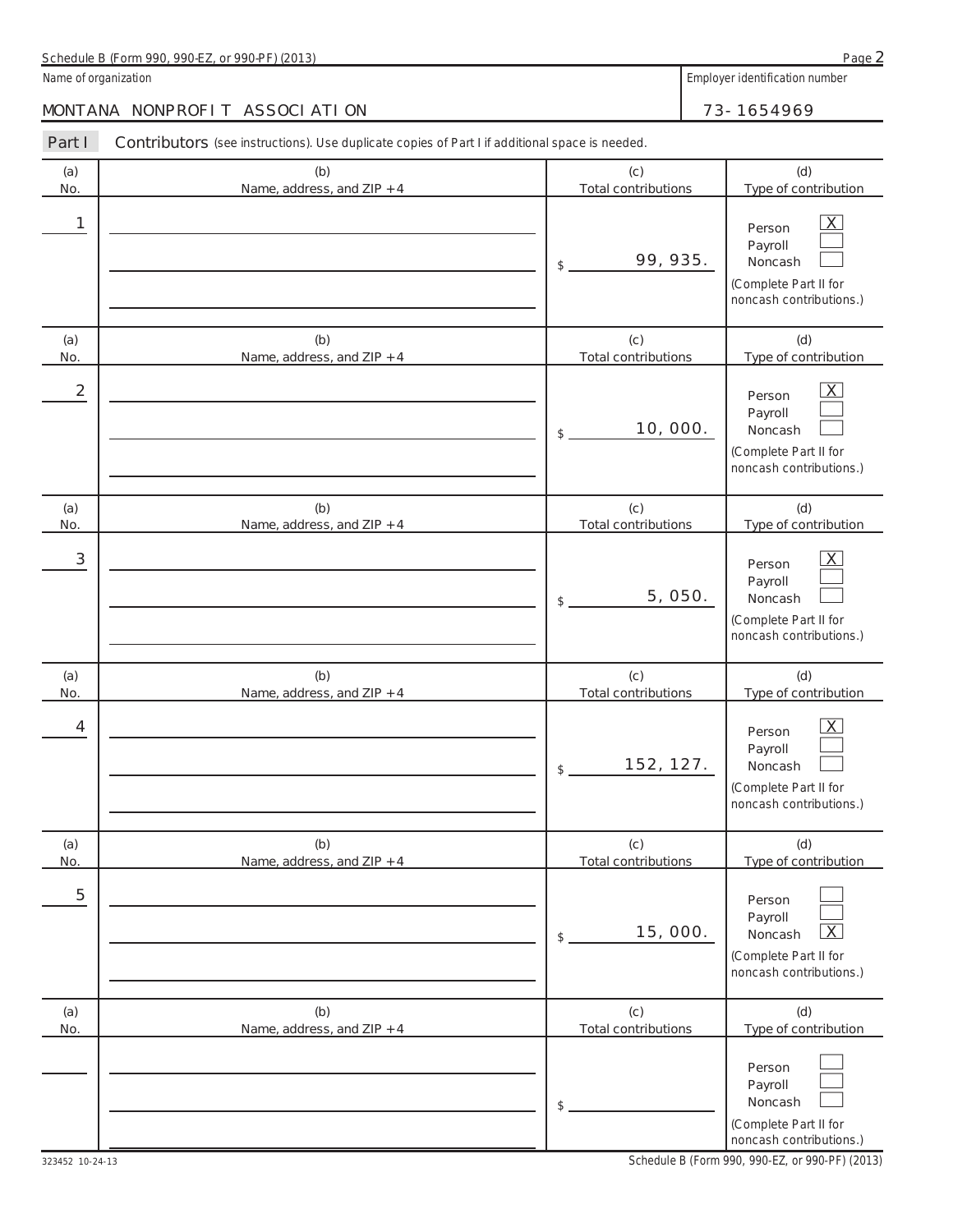| $\sim$<br>(2013)<br>DE.<br>$\cap$<br>oon<br>990<br>Schedule<br>-orm<br>or '<br>◡<br>uu<br>$ -$<br>プリー<br>−.<br>◡<br>$\overline{\phantom{a}}$<br>. | Panc<br>uu |
|---------------------------------------------------------------------------------------------------------------------------------------------------|------------|
|                                                                                                                                                   |            |

**Name of organization Employer identification number Employer identification number** 

**3**

### MONTANA NONPROFIT ASSOCIATION 73-1654969

Part II Noncash Property (see instructions). Use duplicate copies of Part II if additional space is needed.

| (a)<br>No.<br>from<br>Part I | (b)<br>Description of noncash property given | (c)<br>FMV (or estimate)<br>(see instructions) | (d)<br>Date received |
|------------------------------|----------------------------------------------|------------------------------------------------|----------------------|
| 5                            | <b>10 USER LI CENSES</b>                     |                                                |                      |
|                              |                                              | 15, 000.<br>$$ -$                              | 12/31/13             |
| (a)                          |                                              |                                                |                      |
| No.<br>from<br>Part I        | (b)<br>Description of noncash property given | (c)<br>FMV (or estimate)<br>(see instructions) | (d)<br>Date received |
|                              |                                              |                                                |                      |
|                              |                                              | $\frac{1}{2}$                                  |                      |
|                              |                                              |                                                |                      |
| (a)<br>No.<br>from<br>Part I | (b)<br>Description of noncash property given | (c)<br>FMV (or estimate)<br>(see instructions) | (d)<br>Date received |
|                              |                                              |                                                |                      |
|                              |                                              | $\frac{1}{2}$                                  |                      |
|                              |                                              |                                                |                      |
| (a)<br>No.<br>from<br>Part I | (b)<br>Description of noncash property given | (c)<br>FMV (or estimate)<br>(see instructions) | (d)<br>Date received |
|                              |                                              |                                                |                      |
|                              |                                              | $\frac{1}{2}$                                  |                      |
|                              |                                              |                                                |                      |
| (a)<br>No.<br>from<br>Part I | (b)<br>Description of noncash property given | (c)<br>FMV (or estimate)<br>(see instructions) | (d)<br>Date received |
|                              |                                              |                                                |                      |
|                              |                                              | $\mathsf S$ .                                  |                      |
| (a)                          |                                              |                                                |                      |
| No.<br>from<br>Part I        | (b)<br>Description of noncash property given | (c)<br>FMV (or estimate)<br>(see instructions) | (d)<br>Date received |
|                              |                                              |                                                |                      |
|                              |                                              | \$                                             |                      |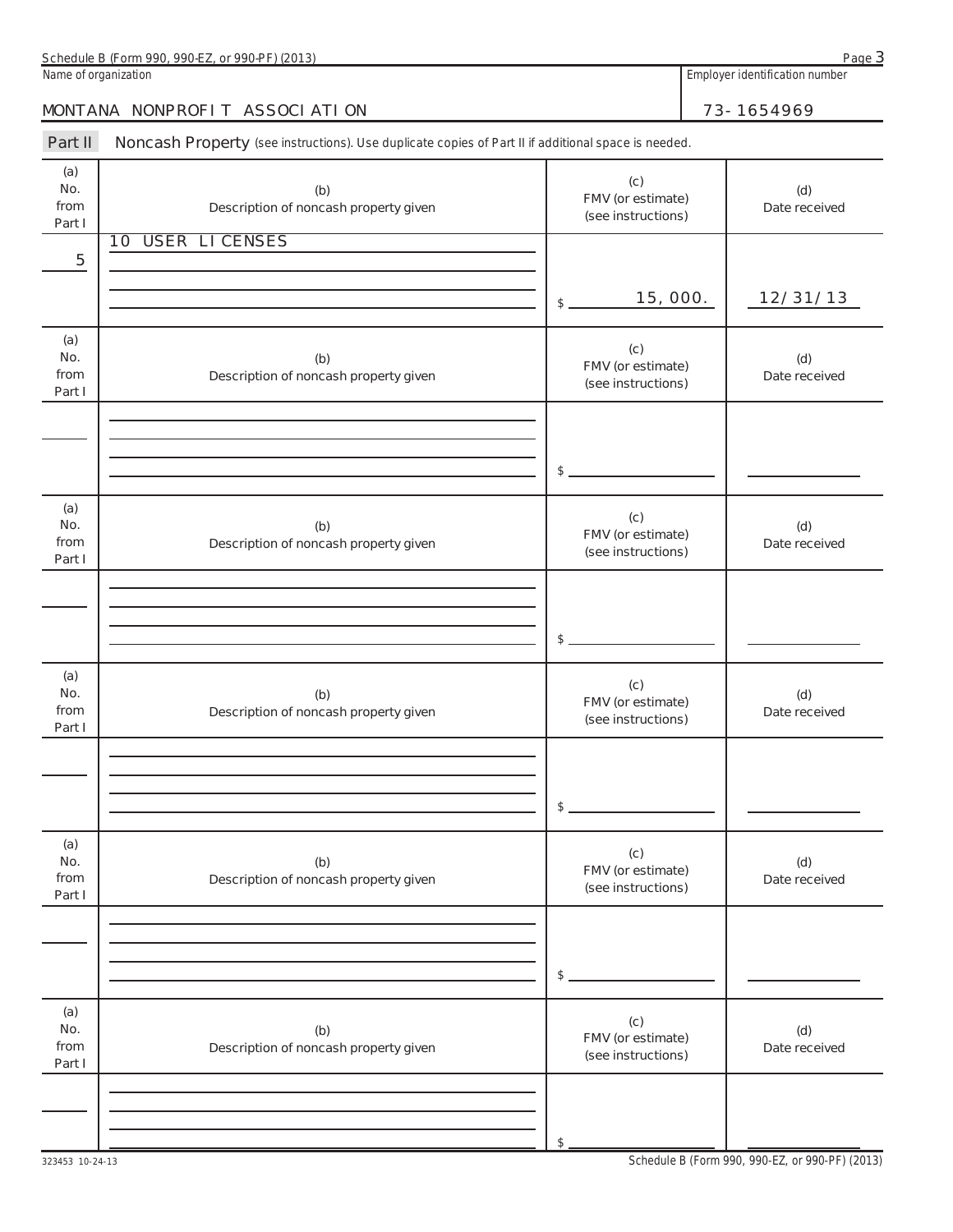**4**

| Name of organization      |                                                                                                                                                                                                                                                                                                        | Employer identification number |  |                                          |  |
|---------------------------|--------------------------------------------------------------------------------------------------------------------------------------------------------------------------------------------------------------------------------------------------------------------------------------------------------|--------------------------------|--|------------------------------------------|--|
|                           | MONTANA NONPROFIT ASSOCIATION                                                                                                                                                                                                                                                                          | 73-1654969                     |  |                                          |  |
| Part III                  | <i>Exclusively</i> religious, charitable, etc., individual contributions to section 501(c)(7), (8), or (10) organizations that total more than \$1,000 for the year. Complete columns (a) through (e) and the following line entry.<br>Use duplicate copies of Part III if additional space is needed. |                                |  | $\frac{1}{2}$                            |  |
| (a) No.<br>from<br>Part I | (b) Purpose of gift                                                                                                                                                                                                                                                                                    | (c) Use of gift                |  | (d) Description of how gift is held      |  |
|                           |                                                                                                                                                                                                                                                                                                        | (e) Transfer of gift           |  |                                          |  |
|                           | Transferee's name, address, and ZIP + 4                                                                                                                                                                                                                                                                |                                |  | Relationship of transferor to transferee |  |
| (a) No.<br>from<br>Part I | (b) Purpose of gift                                                                                                                                                                                                                                                                                    | (c) Use of gift                |  | (d) Description of how gift is held      |  |
|                           | Transferee's name, address, and ZIP + 4                                                                                                                                                                                                                                                                | (e) Transfer of gift           |  | Relationship of transferor to transferee |  |
| (a) No.<br>from<br>Part I | (b) Purpose of gift                                                                                                                                                                                                                                                                                    | (c) Use of gift                |  | (d) Description of how gift is held      |  |
|                           | Transferee's name, address, and ZIP + 4                                                                                                                                                                                                                                                                | (e) Transfer of gift           |  | Relationship of transferor to transferee |  |
|                           |                                                                                                                                                                                                                                                                                                        |                                |  |                                          |  |
| (a) No.<br>from<br>Part I | (b) Purpose of gift                                                                                                                                                                                                                                                                                    | (c) Use of gift                |  | (d) Description of how gift is held      |  |
|                           |                                                                                                                                                                                                                                                                                                        | (e) Transfer of gift           |  |                                          |  |
|                           | Transferee's name, address, and ZIP + 4                                                                                                                                                                                                                                                                |                                |  | Relationship of transferor to transferee |  |
|                           |                                                                                                                                                                                                                                                                                                        |                                |  |                                          |  |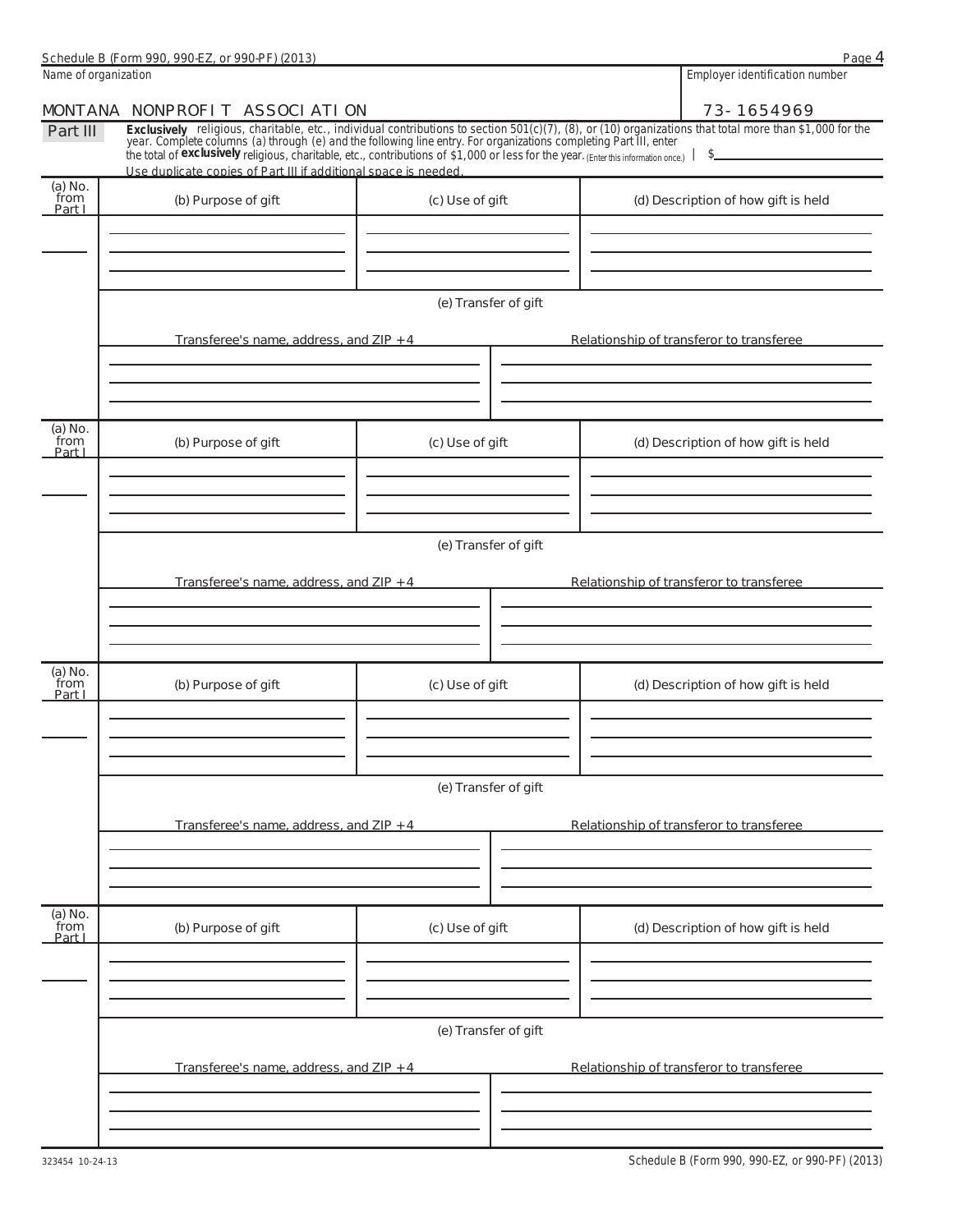| <b>SCHEDULE C</b><br>(Form 990 or 990-EZ)<br>Department of the Treasury<br>Internal Revenue Service | <b>Political Campaign and Lobbying Activities</b><br>For Organizations Exempt From Income Tax Under section 501(c) and section 527<br>J Complete if the organization is described below. J Attach to Form 990 or Form 990-EZ.<br>See separate instructions.   Information about Schedule C (Form 990 or 990-EZ) and its                                                                                                                                                                                                                                                  |                                                                                                                                                                                                                                                                                                                                                                                                                                                                                                                                                                                                                                           |                                         |                                                                             |  | OMB No. 1545-0047<br>Open to Public                                                                                                                         |
|-----------------------------------------------------------------------------------------------------|--------------------------------------------------------------------------------------------------------------------------------------------------------------------------------------------------------------------------------------------------------------------------------------------------------------------------------------------------------------------------------------------------------------------------------------------------------------------------------------------------------------------------------------------------------------------------|-------------------------------------------------------------------------------------------------------------------------------------------------------------------------------------------------------------------------------------------------------------------------------------------------------------------------------------------------------------------------------------------------------------------------------------------------------------------------------------------------------------------------------------------------------------------------------------------------------------------------------------------|-----------------------------------------|-----------------------------------------------------------------------------|--|-------------------------------------------------------------------------------------------------------------------------------------------------------------|
|                                                                                                     |                                                                                                                                                                                                                                                                                                                                                                                                                                                                                                                                                                          |                                                                                                                                                                                                                                                                                                                                                                                                                                                                                                                                                                                                                                           | instructions is at www.irs.gov/form990. |                                                                             |  | Inspection                                                                                                                                                  |
| ¥ Section 527 organizations: Complete Part I-A only.                                                |                                                                                                                                                                                                                                                                                                                                                                                                                                                                                                                                                                          | If the organization answered "Yes," to Form 990, Part IV, line 3, or Form 990-EZ, Part V, line 46 (Political Campaign Activities), then<br>¥ Section 501(c)(3) organizations: Complete Parts I-A and B. Do not complete Part I-C.<br>¥ Section 501(c) (other than section 501(c)(3)) organizations: Complete Parts I-A and C below. Do not complete Part I-B.                                                                                                                                                                                                                                                                             |                                         |                                                                             |  |                                                                                                                                                             |
|                                                                                                     |                                                                                                                                                                                                                                                                                                                                                                                                                                                                                                                                                                          | If the organization answered "Yes," to Form 990, Part IV, line 4, or Form 990-EZ, Part VI, line 47 (Lobbying Activities), then<br>¥ Section 501(c)(3) organizations that have filed Form 5768 (election under section 501(h)): Complete Part II-A. Do not complete Part II-B.<br>¥ Section 501(c)(3) organizations that have NOT filed Form 5768 (election under section 501(h)): Complete Part II-B. Do not complete Part II-A.<br>If the organization answered "Yes," to Form 990, Part IV, line 5 (Proxy Tax) or Form 990-EZ, Part V, line 35c (Proxy Tax), then<br>¥ Section 501(c)(4), (5), or (6) organizations: Complete Part III. |                                         |                                                                             |  |                                                                                                                                                             |
| Name of organization                                                                                |                                                                                                                                                                                                                                                                                                                                                                                                                                                                                                                                                                          | MONTANA NONPROFIT ASSOCIATION                                                                                                                                                                                                                                                                                                                                                                                                                                                                                                                                                                                                             |                                         |                                                                             |  | Employer identification number<br>73-1654969                                                                                                                |
| Part I-A                                                                                            |                                                                                                                                                                                                                                                                                                                                                                                                                                                                                                                                                                          | Complete if the organization is exempt under section 501(c) or is a section 527 organization.                                                                                                                                                                                                                                                                                                                                                                                                                                                                                                                                             |                                         |                                                                             |  |                                                                                                                                                             |
| 2                                                                                                   |                                                                                                                                                                                                                                                                                                                                                                                                                                                                                                                                                                          | 1 Provide a description of the organization's direct and indirect political campaign activities in Part IV.                                                                                                                                                                                                                                                                                                                                                                                                                                                                                                                               |                                         |                                                                             |  |                                                                                                                                                             |
| Part I-B                                                                                            |                                                                                                                                                                                                                                                                                                                                                                                                                                                                                                                                                                          | Complete if the organization is exempt under section 501(c)(3).                                                                                                                                                                                                                                                                                                                                                                                                                                                                                                                                                                           |                                         |                                                                             |  |                                                                                                                                                             |
| b If "Yes." describe in Part IV.                                                                    |                                                                                                                                                                                                                                                                                                                                                                                                                                                                                                                                                                          | 2 Enter the amount of any excise tax incurred by organization managers under section 4955 $\sim \sim \sim \sim \sim \sim \sim \sim \sim 1$ \$                                                                                                                                                                                                                                                                                                                                                                                                                                                                                             |                                         |                                                                             |  | Yes<br><b>No</b><br>Yes<br><b>No</b>                                                                                                                        |
| Part I-C                                                                                            |                                                                                                                                                                                                                                                                                                                                                                                                                                                                                                                                                                          | Complete if the organization is exempt under section 501(c), except section 501(c)(3).                                                                                                                                                                                                                                                                                                                                                                                                                                                                                                                                                    |                                         |                                                                             |  |                                                                                                                                                             |
|                                                                                                     |                                                                                                                                                                                                                                                                                                                                                                                                                                                                                                                                                                          | 1 Enter the amount directly expended by the filing organization for section 527 exempt function activities $\sim \sim \sim 3$ \$<br>2 Enter the amount of the filing organization's funds contributed to other organizations for section 527<br>3 Total exempt function expenditures. Add lines 1 and 2. Enter here and on Form 1120-POL,                                                                                                                                                                                                                                                                                                 |                                         |                                                                             |  |                                                                                                                                                             |
|                                                                                                     | Yes<br><b>No</b><br>Enter the names, addresses and employer identification number (EIN) of all section 527 political organizations to which the filing organization<br>made payments. For each organization listed, enter the amount paid from the filing organization's funds. Also enter the amount of political<br>contributions received that were promptly and directly delivered to a separate political organization, such as a separate segregated fund or a<br>political action committee (PAC). If additional space is needed, provide information in Part IV. |                                                                                                                                                                                                                                                                                                                                                                                                                                                                                                                                                                                                                                           |                                         |                                                                             |  |                                                                                                                                                             |
| (a) Name                                                                                            |                                                                                                                                                                                                                                                                                                                                                                                                                                                                                                                                                                          | (b) Address                                                                                                                                                                                                                                                                                                                                                                                                                                                                                                                                                                                                                               | $(c)$ EIN                               | (d) Amount paid from<br>filing organization's<br>funds. If none, enter -0-. |  | (e) Amount of political<br>contributions received and<br>promptly and directly<br>delivered to a separate<br>political organization.<br>If none, enter -0-. |
|                                                                                                     |                                                                                                                                                                                                                                                                                                                                                                                                                                                                                                                                                                          |                                                                                                                                                                                                                                                                                                                                                                                                                                                                                                                                                                                                                                           |                                         |                                                                             |  |                                                                                                                                                             |
|                                                                                                     |                                                                                                                                                                                                                                                                                                                                                                                                                                                                                                                                                                          |                                                                                                                                                                                                                                                                                                                                                                                                                                                                                                                                                                                                                                           |                                         |                                                                             |  |                                                                                                                                                             |
|                                                                                                     |                                                                                                                                                                                                                                                                                                                                                                                                                                                                                                                                                                          |                                                                                                                                                                                                                                                                                                                                                                                                                                                                                                                                                                                                                                           |                                         |                                                                             |  |                                                                                                                                                             |
|                                                                                                     |                                                                                                                                                                                                                                                                                                                                                                                                                                                                                                                                                                          |                                                                                                                                                                                                                                                                                                                                                                                                                                                                                                                                                                                                                                           |                                         |                                                                             |  |                                                                                                                                                             |
|                                                                                                     |                                                                                                                                                                                                                                                                                                                                                                                                                                                                                                                                                                          |                                                                                                                                                                                                                                                                                                                                                                                                                                                                                                                                                                                                                                           |                                         |                                                                             |  |                                                                                                                                                             |
|                                                                                                     |                                                                                                                                                                                                                                                                                                                                                                                                                                                                                                                                                                          |                                                                                                                                                                                                                                                                                                                                                                                                                                                                                                                                                                                                                                           |                                         |                                                                             |  |                                                                                                                                                             |

**For Paperwork Reduction Act Notice, see the Instructions for Form 990 or 990-EZ. Schedule C (Form 990 or 990-EZ) 2013** LHA

332041 11-08-13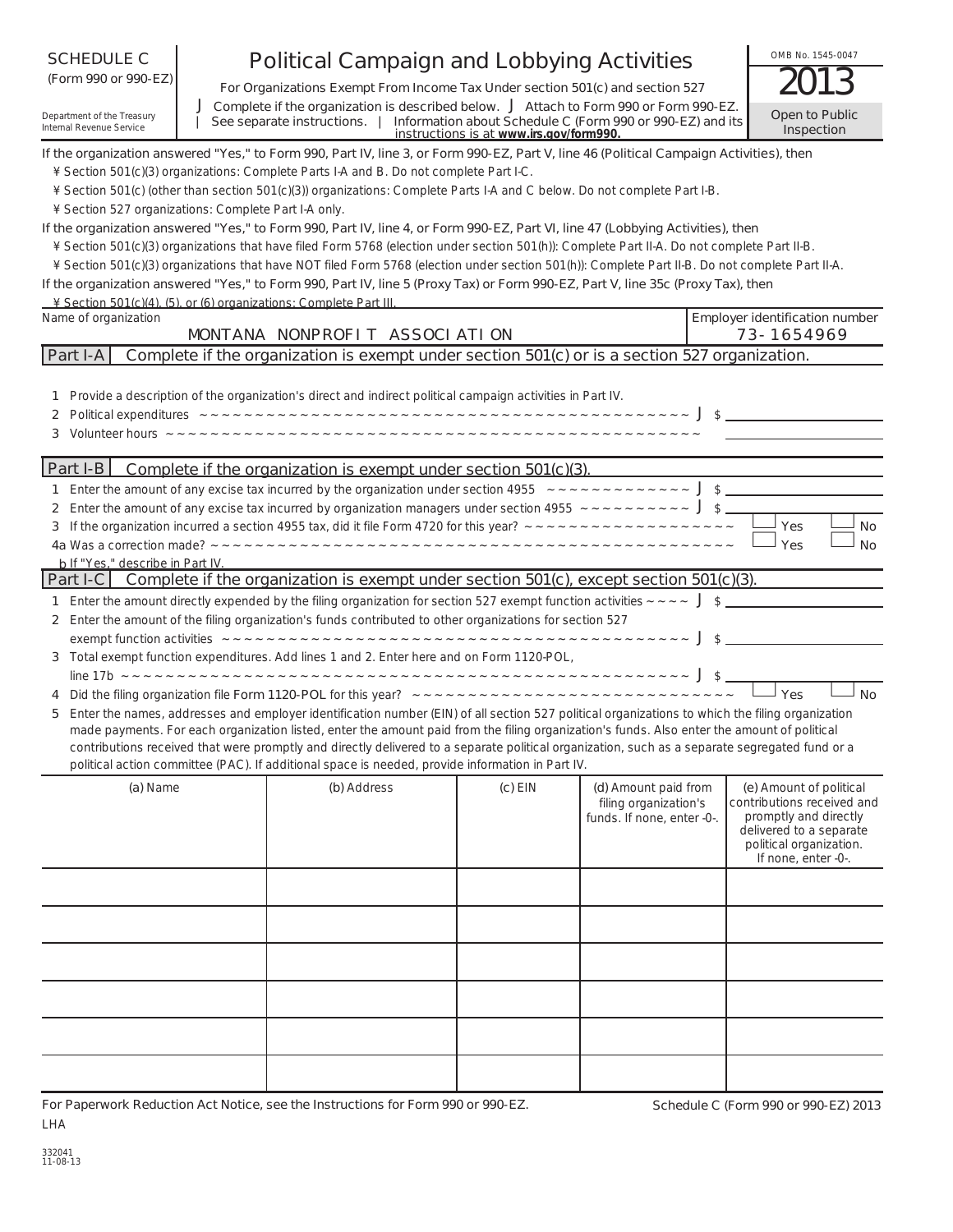| Schedule C (Form 990 or 990-EZ) 2013 MONTANA NONPROFIT ASSOCI ATI ON |  |  | 73-1654969<br>Page 2 |
|----------------------------------------------------------------------|--|--|----------------------|
|----------------------------------------------------------------------|--|--|----------------------|

| Part II-A<br>Complete if the organization is exempt under section 501(c)(3) and filed Form 5768<br>(election under section 501(h)).            |                                                       |                                                                                  |                                                                                                                                                                            |                                        |                                |  |  |  |  |
|------------------------------------------------------------------------------------------------------------------------------------------------|-------------------------------------------------------|----------------------------------------------------------------------------------|----------------------------------------------------------------------------------------------------------------------------------------------------------------------------|----------------------------------------|--------------------------------|--|--|--|--|
| A Check J<br>if the filing organization belongs to an affiliated group (and list in Part IV each affiliated group member's name, address, EIN, |                                                       |                                                                                  |                                                                                                                                                                            |                                        |                                |  |  |  |  |
|                                                                                                                                                | expenses, and share of excess lobbying expenditures). |                                                                                  |                                                                                                                                                                            |                                        |                                |  |  |  |  |
| <b>B</b> Check                                                                                                                                 |                                                       | if the filing organization checked box A and "limited control" provisions apply. |                                                                                                                                                                            |                                        |                                |  |  |  |  |
|                                                                                                                                                | <b>Limits on Lobbying Expenditures</b>                | (The term "expenditures" means amounts paid or incurred.)                        |                                                                                                                                                                            | (a) Filing<br>organization's<br>totals | (b) Affiliated group<br>totals |  |  |  |  |
| 1a Total lobbying expenditures to influence public opinion (grass roots lobbying) ~~~~~~~~~~~                                                  |                                                       |                                                                                  |                                                                                                                                                                            |                                        |                                |  |  |  |  |
| <b>b</b> Total lobbying expenditures to influence a legislative body (direct lobbying) $\sim \sim \sim \sim \sim \sim \sim \sim \sim \sim$     |                                                       |                                                                                  |                                                                                                                                                                            | 916.                                   |                                |  |  |  |  |
|                                                                                                                                                |                                                       |                                                                                  |                                                                                                                                                                            | 916.                                   |                                |  |  |  |  |
|                                                                                                                                                |                                                       |                                                                                  |                                                                                                                                                                            | 566, 075.                              |                                |  |  |  |  |
|                                                                                                                                                |                                                       |                                                                                  |                                                                                                                                                                            | 566, 991.                              |                                |  |  |  |  |
| f Lobbying nontaxable amount. Enter the amount from the following table in both columns.                                                       |                                                       |                                                                                  |                                                                                                                                                                            | 110, 049.                              |                                |  |  |  |  |
| If the amount on line 1e, column (a) or (b) is:                                                                                                |                                                       | The lobbying nontaxable amount is:                                               |                                                                                                                                                                            |                                        |                                |  |  |  |  |
| Not over \$500,000                                                                                                                             |                                                       | 20% of the amount on line 1e.                                                    |                                                                                                                                                                            |                                        |                                |  |  |  |  |
| Over \$500,000 but not over \$1,000,000                                                                                                        |                                                       | \$100,000 plus 15% of the excess over \$500,000.                                 |                                                                                                                                                                            |                                        |                                |  |  |  |  |
| Over \$1,000,000 but not over \$1,500,000                                                                                                      |                                                       | \$175,000 plus 10% of the excess over \$1,000,000.                               |                                                                                                                                                                            |                                        |                                |  |  |  |  |
| Over \$1,500,000 but not over \$17,000,000                                                                                                     |                                                       | \$225,000 plus 5% of the excess over \$1,500,000.                                |                                                                                                                                                                            |                                        |                                |  |  |  |  |
| Over \$17,000,000                                                                                                                              | \$1,000,000.                                          |                                                                                  |                                                                                                                                                                            |                                        |                                |  |  |  |  |
|                                                                                                                                                |                                                       |                                                                                  |                                                                                                                                                                            |                                        |                                |  |  |  |  |
|                                                                                                                                                |                                                       |                                                                                  |                                                                                                                                                                            | 27, 512.                               |                                |  |  |  |  |
|                                                                                                                                                | 0.                                                    |                                                                                  |                                                                                                                                                                            |                                        |                                |  |  |  |  |
|                                                                                                                                                |                                                       |                                                                                  |                                                                                                                                                                            | 0.                                     |                                |  |  |  |  |
| j If there is an amount other than zero on either line 1h or line 1i, did the organization file Form 4720                                      |                                                       |                                                                                  |                                                                                                                                                                            |                                        |                                |  |  |  |  |
| reporting section 4911 tax for this year?                                                                                                      |                                                       |                                                                                  |                                                                                                                                                                            |                                        | Yes<br>No                      |  |  |  |  |
|                                                                                                                                                |                                                       | 4-Year Averaging Period Under Section 501(h)                                     | (Some organizations that made a section 501(h) election do not have to complete all of the five<br>columns below. See the instructions for lines 2a through 2f on page 4.) |                                        |                                |  |  |  |  |
|                                                                                                                                                |                                                       | Lobbying Expenditures During 4-Year Averaging Period                             |                                                                                                                                                                            |                                        |                                |  |  |  |  |
| Calendar year<br>(or fiscal year beginning in)                                                                                                 | (a) 2010                                              | (b) 2011                                                                         | $(c)$ 2012                                                                                                                                                                 | $(d)$ 2013                             | (e) Total                      |  |  |  |  |
| 2a Lobbying nontaxable amount                                                                                                                  |                                                       |                                                                                  |                                                                                                                                                                            | 110, 049.                              | 110, 049.                      |  |  |  |  |
| <b>b</b> Lobbying ceiling amount<br>(150% of line 2a, column(e))                                                                               |                                                       |                                                                                  |                                                                                                                                                                            |                                        | 165, 074.                      |  |  |  |  |
| c Total lobbying expenditures                                                                                                                  |                                                       |                                                                                  |                                                                                                                                                                            | 916.                                   | 916.                           |  |  |  |  |
| d Grassroots nontaxable amount                                                                                                                 |                                                       |                                                                                  |                                                                                                                                                                            | 27, 512.                               | 27, 512.                       |  |  |  |  |
| e Grassroots ceiling amount<br>(150% of line 2d, column (e))                                                                                   |                                                       |                                                                                  |                                                                                                                                                                            |                                        | 41, 268.                       |  |  |  |  |
| f Grassroots lobbving expenditures                                                                                                             |                                                       |                                                                                  |                                                                                                                                                                            |                                        |                                |  |  |  |  |

**Schedule C (Form 990 or 990-EZ) 2013**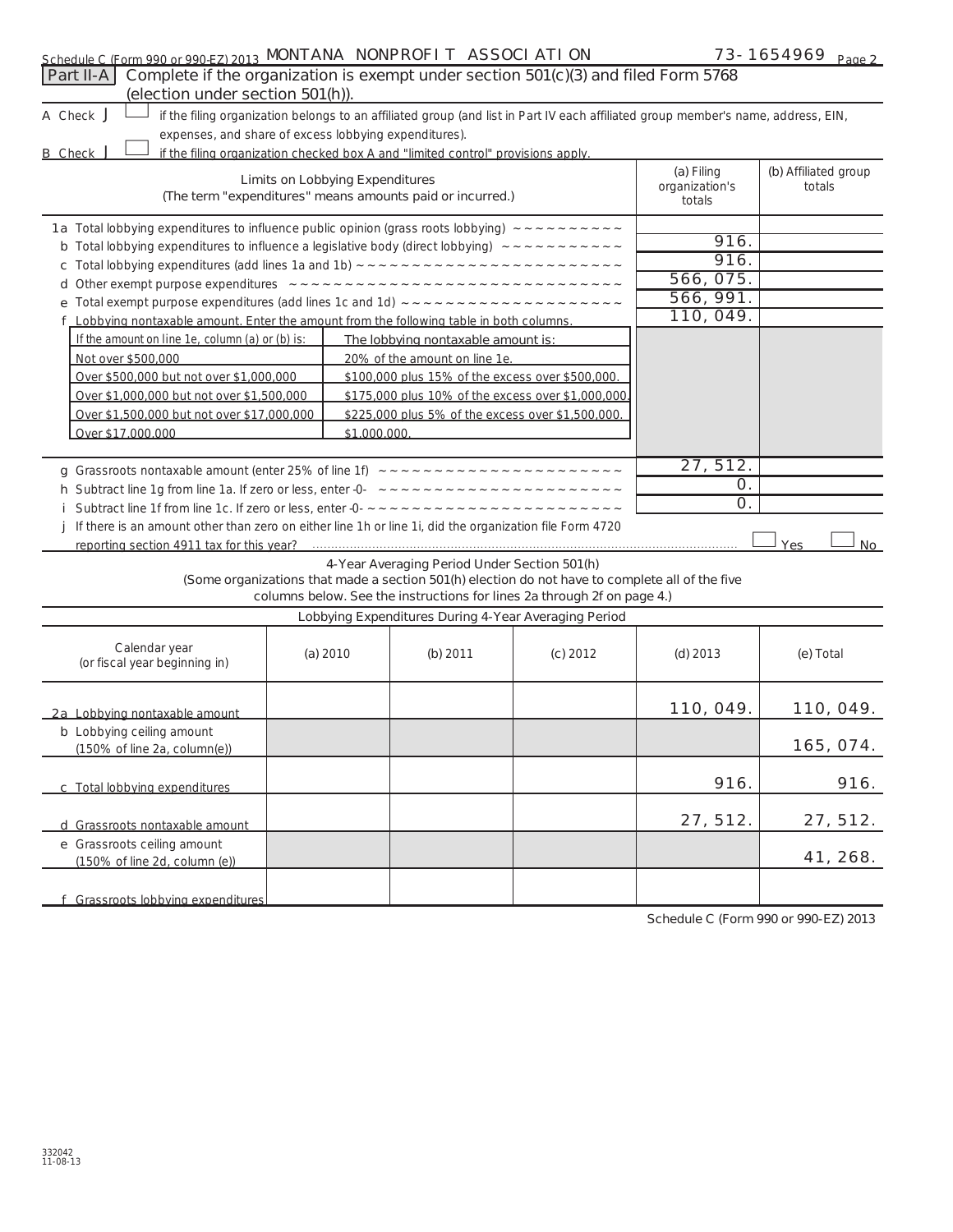### **Part II-B Complete if the organization is exempt under section 501(c)(3) and has NOT filed Form 5768 (election under section 501(h)).**

| For each "Yes," response to lines 1a through 1i below, provide in Part IV a detailed description |                                                                                                                                                                                                                                     | (a)                                                             |                | (b)    |    |
|--------------------------------------------------------------------------------------------------|-------------------------------------------------------------------------------------------------------------------------------------------------------------------------------------------------------------------------------------|-----------------------------------------------------------------|----------------|--------|----|
|                                                                                                  | of the lobbying activity.                                                                                                                                                                                                           |                                                                 |                | Amount |    |
| 1                                                                                                | During the year, did the filing organization attempt to influence foreign, national, state or<br>local legislation, including any attempt to influence public opinion on a legislative matter<br>or referendum, through the use of: |                                                                 |                |        |    |
|                                                                                                  | <b>b</b> Paid staff or management (include compensation in expenses reported on lines 1c through 1i)? $\sim$                                                                                                                        |                                                                 |                |        |    |
|                                                                                                  |                                                                                                                                                                                                                                     |                                                                 |                |        |    |
|                                                                                                  |                                                                                                                                                                                                                                     |                                                                 |                |        |    |
|                                                                                                  |                                                                                                                                                                                                                                     |                                                                 |                |        |    |
|                                                                                                  |                                                                                                                                                                                                                                     |                                                                 |                |        |    |
|                                                                                                  | g Direct contact with legislators, their staffs, government officials, or a legislative body? $\sim$ $\sim$ $\sim$ $\sim$ $\sim$                                                                                                    |                                                                 |                |        |    |
|                                                                                                  | <b>h</b> Rallies, demonstrations, seminars, conventions, speeches, lectures, or any similar means? $\sim \sim \sim$                                                                                                                 |                                                                 |                |        |    |
|                                                                                                  |                                                                                                                                                                                                                                     |                                                                 |                |        |    |
| j.                                                                                               |                                                                                                                                                                                                                                     |                                                                 |                |        |    |
|                                                                                                  | 2a Did the activities in line 1 cause the organization to be not described in section 501(c)(3)? $\sim$ $\sim$ $\sim$                                                                                                               |                                                                 |                |        |    |
|                                                                                                  |                                                                                                                                                                                                                                     |                                                                 |                |        |    |
|                                                                                                  | c If "Yes," enter the amount of any tax incurred by organization managers under section 4912 $\sim$ $\sim$                                                                                                                          |                                                                 |                |        |    |
|                                                                                                  | d If the filing organization incurred a section 4912 tax, did it file Form 4720 for this year?                                                                                                                                      |                                                                 |                |        |    |
|                                                                                                  | Part III-A Complete if the organization is exempt under section 501(c)(4), section 501(c)(5), or section                                                                                                                            |                                                                 |                |        |    |
|                                                                                                  | $501(c)(6)$ .                                                                                                                                                                                                                       |                                                                 |                |        |    |
|                                                                                                  |                                                                                                                                                                                                                                     |                                                                 |                | Yes    | No |
| 1                                                                                                |                                                                                                                                                                                                                                     |                                                                 | 1              |        |    |
| 2                                                                                                |                                                                                                                                                                                                                                     |                                                                 | $\overline{2}$ |        |    |
|                                                                                                  |                                                                                                                                                                                                                                     |                                                                 | $\overline{3}$ |        |    |
|                                                                                                  | Part III-B Complete if the organization is exempt under section $501(c)(4)$ , section $501(c)(5)$ , or section<br>501(c)(6) and if either (a) BOTH Part III-A, lines 1 and 2, are answered "No," OR (b) Part III-A, line 3, is      |                                                                 |                |        |    |
|                                                                                                  | answered "Yes."                                                                                                                                                                                                                     |                                                                 |                |        |    |
|                                                                                                  |                                                                                                                                                                                                                                     |                                                                 |                |        |    |
| 1                                                                                                | Section 162(e) nondeductible lobbying and political expenditures (do not include amounts of political                                                                                                                               |                                                                 | 1              |        |    |
| 2                                                                                                |                                                                                                                                                                                                                                     |                                                                 |                |        |    |
|                                                                                                  | expenses for which the section 527(f) tax was paid).                                                                                                                                                                                |                                                                 | 2a             |        |    |
|                                                                                                  |                                                                                                                                                                                                                                     |                                                                 | 2 <sub>b</sub> |        |    |
| с                                                                                                |                                                                                                                                                                                                                                     |                                                                 | 2 <sub>c</sub> |        |    |
| 3                                                                                                | Aggregate amount reported in section 6033(e)(1)(A) notices of nondeductible section 162(e) dues $\sim \sim \sim \sim \sim \sim \sim \sim$                                                                                           |                                                                 | 3              |        |    |
| 4                                                                                                | If notices were sent and the amount on line 2c exceeds the amount on line 3, what portion of the excess                                                                                                                             |                                                                 |                |        |    |
|                                                                                                  | does the organization agree to carryover to the reasonable estimate of nondeductible lobbying and political                                                                                                                         |                                                                 |                |        |    |
|                                                                                                  |                                                                                                                                                                                                                                     |                                                                 | 4              |        |    |
|                                                                                                  |                                                                                                                                                                                                                                     |                                                                 | 5              |        |    |
|                                                                                                  | <b>Part IV</b><br><b>Supplemental Information</b>                                                                                                                                                                                   |                                                                 |                |        |    |
|                                                                                                  | $\mathbf{a}$ and $\mathbf{a}$ and $\mathbf{a}$ and $\mathbf{a}$ and $\mathbf{a}$ and $\mathbf{a}$ and $\mathbf{a}$ and $\mathbf{a}$ and $\mathbf{a}$                                                                                | $\mathbf{u}$ and $\mathbf{v}$ and $\mathbf{v}$ and $\mathbf{v}$ |                |        |    |

Provide the descriptions required for Part I-A, line 1; Part I-B, line 4; Part I-C, line 5; Part II-A (affiliated group list); Part II-A, line 2; and Part II-B, line 1. Also, complete this part for any additional information.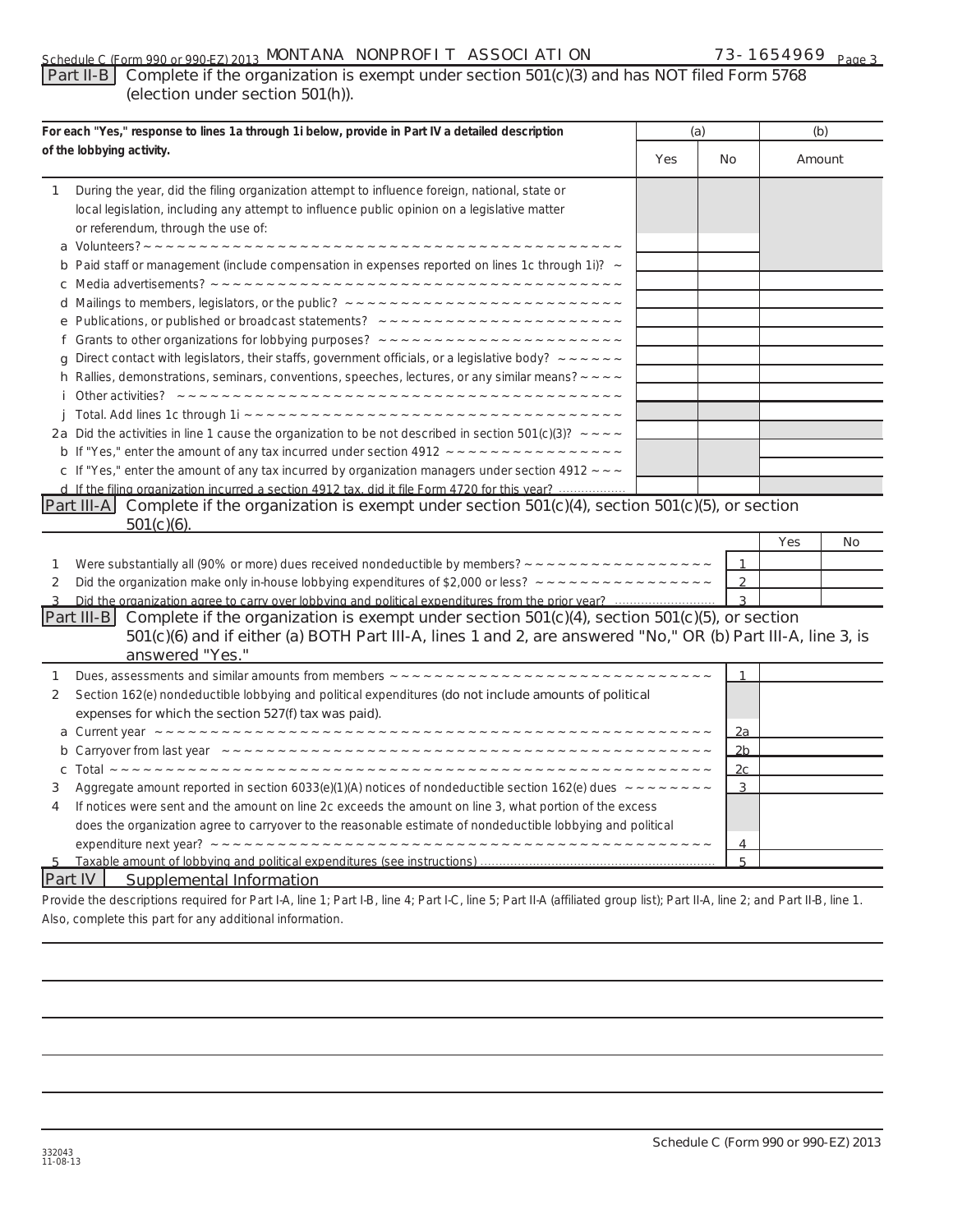|         | <b>SCHEDULE D</b><br><b>Supplemental Financial Statements</b><br>Complete if the organization answered "Yes," to Form 990,<br>Part IV, line 6, 7, 8, 9, 10, 11a, 11b, 11c, 11d, 11e, 11f, 12a, or 12b.<br>(Form 990)<br>  Attach to Form 990.<br>Department of the Treasury<br>Internal Revenue Service<br>Information about Schedule D (Form 990) and its instructions is at www irs gov/form990 |                               |                                                                                           |                                                                                                                                                           |  | OMB No. 1545-0047<br>Open to Public<br>Inspection |                                              |
|---------|---------------------------------------------------------------------------------------------------------------------------------------------------------------------------------------------------------------------------------------------------------------------------------------------------------------------------------------------------------------------------------------------------|-------------------------------|-------------------------------------------------------------------------------------------|-----------------------------------------------------------------------------------------------------------------------------------------------------------|--|---------------------------------------------------|----------------------------------------------|
|         | Name of the organization                                                                                                                                                                                                                                                                                                                                                                          |                               | MONTANA NONPROFIT ASSOCIATION                                                             |                                                                                                                                                           |  |                                                   | Employer identification number<br>73-1654969 |
| Part I  |                                                                                                                                                                                                                                                                                                                                                                                                   |                               |                                                                                           | Organizations Maintaining Donor Advised Funds or Other Similar Funds or Accounts. Complete if the                                                         |  |                                                   |                                              |
|         |                                                                                                                                                                                                                                                                                                                                                                                                   |                               | organization answered "Yes" to Form 990, Part IV, line 6.                                 |                                                                                                                                                           |  |                                                   |                                              |
|         |                                                                                                                                                                                                                                                                                                                                                                                                   |                               |                                                                                           | (a) Donor advised funds                                                                                                                                   |  |                                                   | (b) Funds and other accounts                 |
| 1       |                                                                                                                                                                                                                                                                                                                                                                                                   |                               |                                                                                           |                                                                                                                                                           |  |                                                   |                                              |
| 2<br>3  |                                                                                                                                                                                                                                                                                                                                                                                                   |                               | Aggregate contributions to (during year) $\sim$ $\sim$ $\sim$ $\sim$ $\sim$ $\sim$ $\sim$ |                                                                                                                                                           |  |                                                   |                                              |
| 4       |                                                                                                                                                                                                                                                                                                                                                                                                   |                               |                                                                                           |                                                                                                                                                           |  |                                                   |                                              |
| 5       |                                                                                                                                                                                                                                                                                                                                                                                                   |                               |                                                                                           | Did the organization inform all donors and donor advisors in writing that the assets held in donor advised funds                                          |  |                                                   |                                              |
|         |                                                                                                                                                                                                                                                                                                                                                                                                   |                               |                                                                                           |                                                                                                                                                           |  |                                                   | Yes<br><b>No</b>                             |
| 6       |                                                                                                                                                                                                                                                                                                                                                                                                   |                               |                                                                                           | Did the organization inform all grantees, donors, and donor advisors in writing that grant funds can be used only                                         |  |                                                   |                                              |
|         |                                                                                                                                                                                                                                                                                                                                                                                                   |                               |                                                                                           | for charitable purposes and not for the benefit of the donor or donor advisor, or for any other purpose conferring                                        |  |                                                   |                                              |
|         |                                                                                                                                                                                                                                                                                                                                                                                                   |                               |                                                                                           |                                                                                                                                                           |  |                                                   | Yes<br><b>No</b>                             |
| Part II |                                                                                                                                                                                                                                                                                                                                                                                                   |                               |                                                                                           | Conservation Easements. Complete if the organization answered "Yes" to Form 990, Part IV, line 7.                                                         |  |                                                   |                                              |
| 1       |                                                                                                                                                                                                                                                                                                                                                                                                   |                               | Preservation of land for public use (e.g., recreation or education)                       | Purpose(s) of conservation easements held by the organization (check all that apply).<br>Preservation of an historically important land area              |  |                                                   |                                              |
|         |                                                                                                                                                                                                                                                                                                                                                                                                   | Protection of natural habitat |                                                                                           | Preservation of a certified historic structure                                                                                                            |  |                                                   |                                              |
|         |                                                                                                                                                                                                                                                                                                                                                                                                   | Preservation of open space    |                                                                                           |                                                                                                                                                           |  |                                                   |                                              |
| 2       |                                                                                                                                                                                                                                                                                                                                                                                                   |                               |                                                                                           | Complete lines 2a through 2d if the organization held a qualified conservation contribution in the form of a conservation easement on the last            |  |                                                   |                                              |
|         | day of the tax year.                                                                                                                                                                                                                                                                                                                                                                              |                               |                                                                                           |                                                                                                                                                           |  |                                                   | Held at the End of the Tax Year              |
|         |                                                                                                                                                                                                                                                                                                                                                                                                   |                               |                                                                                           |                                                                                                                                                           |  | 2a                                                |                                              |
| b       |                                                                                                                                                                                                                                                                                                                                                                                                   |                               |                                                                                           |                                                                                                                                                           |  | 2 <sub>b</sub>                                    |                                              |
| с       |                                                                                                                                                                                                                                                                                                                                                                                                   |                               |                                                                                           |                                                                                                                                                           |  | 2c                                                |                                              |
| d       |                                                                                                                                                                                                                                                                                                                                                                                                   |                               |                                                                                           | Number of conservation easements included in (c) acquired after 8/17/06, and not on a historic structure                                                  |  | 2d                                                |                                              |
| 3       |                                                                                                                                                                                                                                                                                                                                                                                                   |                               |                                                                                           | Number of conservation easements modified, transferred, released, extinguished, or terminated by the organization during the tax                          |  |                                                   |                                              |
| 4       | <u> 1990 - Andrea State Barbara, poet</u><br>year                                                                                                                                                                                                                                                                                                                                                 |                               | Number of states where property subject to conservation easement is located               | <u> 1990 - Jan Albert Barbara, mana</u>                                                                                                                   |  |                                                   |                                              |
| 5       |                                                                                                                                                                                                                                                                                                                                                                                                   |                               |                                                                                           | Does the organization have a written policy regarding the periodic monitoring, inspection, handling of                                                    |  |                                                   |                                              |
|         |                                                                                                                                                                                                                                                                                                                                                                                                   |                               |                                                                                           |                                                                                                                                                           |  |                                                   | Yes<br><b>No</b>                             |
|         |                                                                                                                                                                                                                                                                                                                                                                                                   |                               |                                                                                           | Staff and volunteer hours devoted to monitoring, inspecting, and enforcing conservation easements during the year                                         |  |                                                   |                                              |
| 7       |                                                                                                                                                                                                                                                                                                                                                                                                   |                               |                                                                                           | Amount of expenses incurred in monitoring, inspecting, and enforcing conservation easements during the year   \$                                          |  |                                                   |                                              |
| 8       |                                                                                                                                                                                                                                                                                                                                                                                                   |                               |                                                                                           | Does each conservation easement reported on line 2(d) above satisfy the requirements of section 170(h)(4)(B)(i)                                           |  |                                                   |                                              |
|         |                                                                                                                                                                                                                                                                                                                                                                                                   |                               |                                                                                           |                                                                                                                                                           |  |                                                   | ⊓Yes<br><b>No</b>                            |
| 9       |                                                                                                                                                                                                                                                                                                                                                                                                   |                               |                                                                                           | In Part XIII, describe how the organization reports conservation easements in its revenue and expense statement, and balance sheet, and                   |  |                                                   |                                              |
|         |                                                                                                                                                                                                                                                                                                                                                                                                   |                               |                                                                                           | include, if applicable, the text of the footnote to the organization's financial statements that describes the organization's accounting for              |  |                                                   |                                              |
|         | conservation easements.<br>Part III                                                                                                                                                                                                                                                                                                                                                               |                               |                                                                                           | Organizations Maintaining Collections of Art, Historical Treasures, or Other Similar Assets.                                                              |  |                                                   |                                              |
|         |                                                                                                                                                                                                                                                                                                                                                                                                   |                               | Complete if the organization answered "Yes" to Form 990, Part IV, line 8.                 |                                                                                                                                                           |  |                                                   |                                              |
|         |                                                                                                                                                                                                                                                                                                                                                                                                   |                               |                                                                                           | 1a If the organization elected, as permitted under SFAS 116 (ASC 958), not to report in its revenue statement and balance sheet works of art,             |  |                                                   |                                              |
|         |                                                                                                                                                                                                                                                                                                                                                                                                   |                               |                                                                                           | historical treasures, or other similar assets held for public exhibition, education, or research in furtherance of public service, provide, in Part XIII, |  |                                                   |                                              |
|         |                                                                                                                                                                                                                                                                                                                                                                                                   |                               | the text of the footnote to its financial statements that describes these items.          |                                                                                                                                                           |  |                                                   |                                              |
|         |                                                                                                                                                                                                                                                                                                                                                                                                   |                               |                                                                                           | b If the organization elected, as permitted under SFAS 116 (ASC 958), to report in its revenue statement and balance sheet works of art, historical       |  |                                                   |                                              |
|         |                                                                                                                                                                                                                                                                                                                                                                                                   |                               |                                                                                           | treasures, or other similar assets held for public exhibition, education, or research in furtherance of public service, provide the following amounts     |  |                                                   |                                              |
|         | relating to these items:                                                                                                                                                                                                                                                                                                                                                                          |                               |                                                                                           |                                                                                                                                                           |  |                                                   |                                              |
|         |                                                                                                                                                                                                                                                                                                                                                                                                   |                               |                                                                                           |                                                                                                                                                           |  |                                                   | $\frac{1}{2}$                                |
|         |                                                                                                                                                                                                                                                                                                                                                                                                   |                               |                                                                                           |                                                                                                                                                           |  |                                                   |                                              |
| 2       |                                                                                                                                                                                                                                                                                                                                                                                                   |                               |                                                                                           | If the organization received or held works of art, historical treasures, or other similar assets for financial gain, provide                              |  |                                                   |                                              |
| a       |                                                                                                                                                                                                                                                                                                                                                                                                   |                               |                                                                                           | the following amounts required to be reported under SFAS 116 (ASC 958) relating to these items:                                                           |  |                                                   | $\frac{1}{2}$                                |
| b       |                                                                                                                                                                                                                                                                                                                                                                                                   |                               |                                                                                           |                                                                                                                                                           |  |                                                   | $\frac{1}{2}$                                |
|         |                                                                                                                                                                                                                                                                                                                                                                                                   |                               |                                                                                           |                                                                                                                                                           |  |                                                   |                                              |

|          |  |  | LHA For Paperwork Reduction Act Notice, see the Instructions for Form 990 |  |  |
|----------|--|--|---------------------------------------------------------------------------|--|--|
| 332051   |  |  |                                                                           |  |  |
| 09-25-13 |  |  |                                                                           |  |  |

**For Paperwork Reduction Act Notice, Schedule D (Form 990) 2013**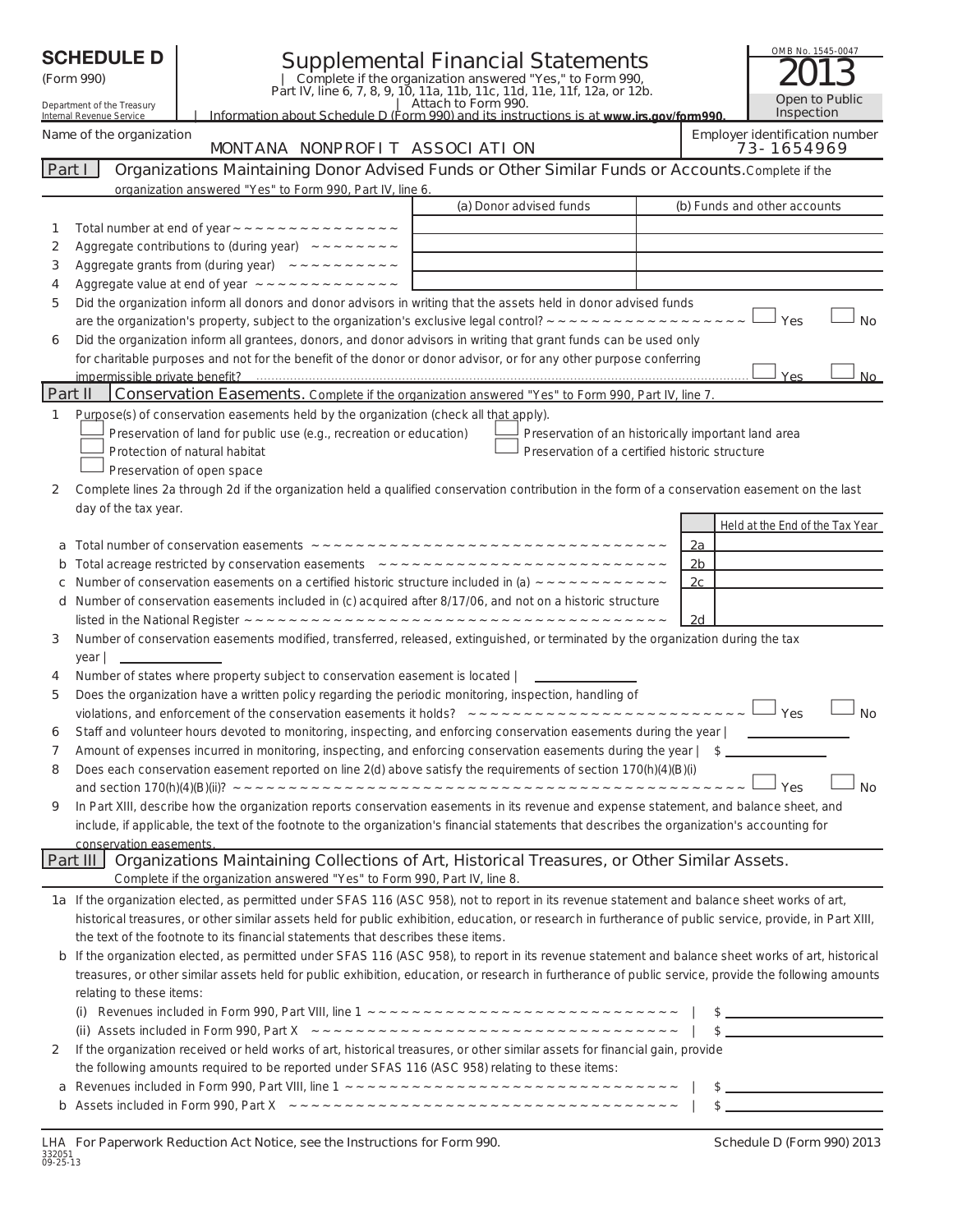|        | Schedule D (Form 990) 2013                                                                                                                        | MONTANA NONPROFIT ASSOCIATION |                |                           |                      | 73-1654969 Page 2   |                  |
|--------|---------------------------------------------------------------------------------------------------------------------------------------------------|-------------------------------|----------------|---------------------------|----------------------|---------------------|------------------|
|        | Part III<br>Organizations Maintaining Collections of Art, Historical Treasures, or Other Similar Assets (continued)                               |                               |                |                           |                      |                     |                  |
| 3      | Using the organization's acquisition, accession, and other records, check any of the following that are a significant use of its collection items |                               |                |                           |                      |                     |                  |
|        | (check all that apply):                                                                                                                           |                               |                |                           |                      |                     |                  |
| a      | Public exhibition                                                                                                                                 | d                             |                | Loan or exchange programs |                      |                     |                  |
| b      | Scholarly research                                                                                                                                | e                             |                |                           |                      |                     |                  |
| c      | Preservation for future generations                                                                                                               |                               |                |                           |                      |                     |                  |
| 4      | Provide a description of the organization's collections and explain how they further the organization's exempt purpose in Part XIII.              |                               |                |                           |                      |                     |                  |
| 5      | During the year, did the organization solicit or receive donations of art, historical treasures, or other similar assets                          |                               |                |                           |                      |                     |                  |
|        |                                                                                                                                                   |                               |                |                           |                      | Yes                 | <b>No</b>        |
|        | Part IV<br>Escrow and Custodial Arrangements. Complete if the organization answered "Yes" to Form 990, Part IV, line 9, or                        |                               |                |                           |                      |                     |                  |
|        | reported an amount on Form 990, Part X, line 21.                                                                                                  |                               |                |                           |                      |                     |                  |
|        | 1a Is the organization an agent, trustee, custodian or other intermediary for contributions or other assets not included                          |                               |                |                           |                      |                     |                  |
|        |                                                                                                                                                   |                               |                |                           |                      | Yes                 | <b>No</b>        |
|        | b If "Yes," explain the arrangement in Part XIII and complete the following table:                                                                |                               |                |                           |                      |                     |                  |
|        |                                                                                                                                                   |                               |                |                           |                      | Amount              |                  |
| с      |                                                                                                                                                   |                               |                |                           | 1c                   |                     |                  |
|        |                                                                                                                                                   |                               |                |                           | 1d                   |                     |                  |
|        |                                                                                                                                                   |                               |                |                           | 1e                   |                     |                  |
|        |                                                                                                                                                   |                               |                |                           | 1f                   |                     |                  |
|        |                                                                                                                                                   |                               |                |                           |                      | Yes                 | No               |
|        |                                                                                                                                                   |                               |                |                           |                      |                     |                  |
| Part V | Endowment Funds. Complete if the organization answered "Yes" to Form 990, Part IV, line 10.                                                       |                               |                |                           |                      |                     |                  |
|        |                                                                                                                                                   | (a) Current year              | (b) Prior year | (c) Two years back        | (d) Three years back | (e) Four years back |                  |
| 1a     | Beginning of year balance $\sim  \sim$ $\sim$ $\sim$ $\sim$ $\sim$                                                                                |                               |                |                           |                      |                     |                  |
|        |                                                                                                                                                   |                               |                |                           |                      |                     |                  |
|        | Net investment earnings, gains, and losses                                                                                                        |                               |                |                           |                      |                     |                  |
| a      |                                                                                                                                                   |                               |                |                           |                      |                     |                  |
| е      | Other expenditures for facilities                                                                                                                 |                               |                |                           |                      |                     |                  |
|        |                                                                                                                                                   |                               |                |                           |                      |                     |                  |
|        | Administrative expenses $\sim  \sim$ $\sim$ $\sim$ $\sim$ $\sim$                                                                                  |                               |                |                           |                      |                     |                  |
| g      |                                                                                                                                                   |                               |                |                           |                      |                     |                  |
| 2      | Provide the estimated percentage of the current year end balance (line 1g, column (a)) held as:                                                   |                               |                |                           |                      |                     |                  |
| a      | Board designated or quasi-endowment   ______<br>Permanent endowment                                                                               | $\%$                          |                |                           |                      |                     |                  |
|        | Temporarily restricted endowment   ____________                                                                                                   | %                             |                |                           |                      |                     |                  |
|        | The percentages in lines 2a, 2b, and 2c should equal 100%.                                                                                        |                               |                |                           |                      |                     |                  |
|        | 3a Are there endowment funds not in the possession of the organization that are held and administered for the organization                        |                               |                |                           |                      |                     |                  |
|        | by:                                                                                                                                               |                               |                |                           |                      |                     | <b>Yes</b><br>No |
|        | (i)                                                                                                                                               |                               |                |                           |                      | 3a(i)               |                  |
|        |                                                                                                                                                   |                               |                |                           |                      | 3a(ii)              |                  |
|        |                                                                                                                                                   |                               |                |                           |                      | 3 <sub>b</sub>      |                  |
|        | Describe in Part XIII the intended uses of the organization's endowment funds.                                                                    |                               |                |                           |                      |                     |                  |
|        | Part VI<br>Land, Buildings, and Equipment.                                                                                                        |                               |                |                           |                      |                     |                  |
|        | Complete if the organization answered "Yes" to Form 990, Part IV, line 11a. See Form 990, Part X, line 10.                                        |                               |                |                           |                      |                     |                  |
|        | Description of property                                                                                                                           | (a) Cost or other             |                | (b) Cost or other         | (c) Accumulated      | (d) Book value      |                  |
|        |                                                                                                                                                   | basis (investment)            |                | basis (other)             | depreciation         |                     |                  |
|        |                                                                                                                                                   |                               |                |                           |                      |                     |                  |
| b      |                                                                                                                                                   |                               |                |                           |                      |                     |                  |
|        |                                                                                                                                                   |                               |                |                           |                      |                     |                  |
| d      |                                                                                                                                                   |                               |                | 36, 717.                  | 32, 438.             |                     | 4, 279.          |
|        |                                                                                                                                                   |                               |                | 11,006.                   | 2, 201.              |                     | 8,805.           |
|        | Total, Add lines 1a through 1e. (Column (d) must equal Form 990, Part X, column (B), line 10(c).)                                                 |                               |                |                           |                      |                     | 13, 084.         |

**Schedule D (Form 990) 2013**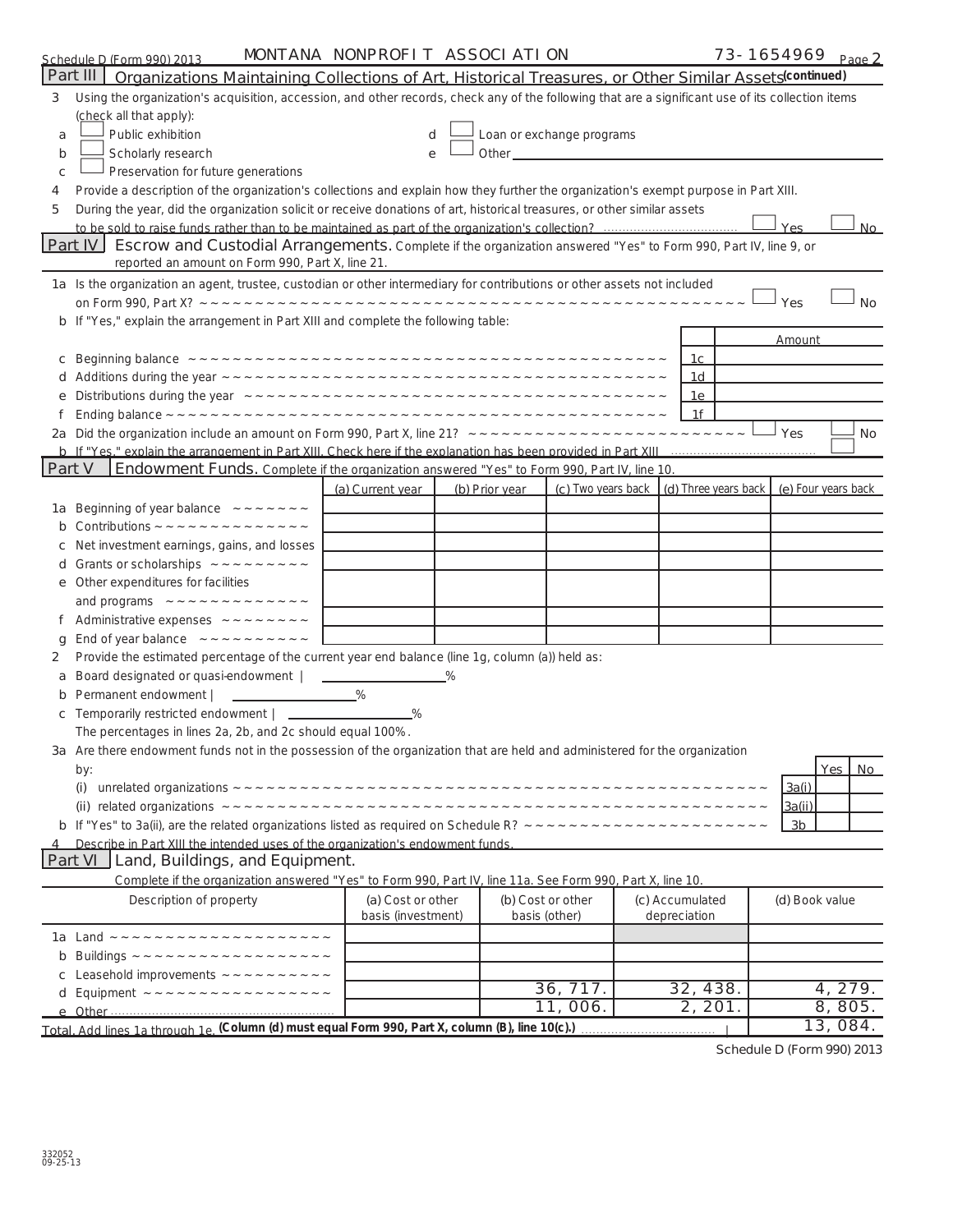| Part VII Investments - Other Securities.                                                                                                                                           |                 |                                                           |                |
|------------------------------------------------------------------------------------------------------------------------------------------------------------------------------------|-----------------|-----------------------------------------------------------|----------------|
| Complete if the organization answered "Yes" to Form 990, Part IV, line 11b. See Form 990, Part X, line 12.<br>(a) Description of security or category (including name of security) | (b) Book value  | (c) Method of valuation: Cost or end-of-year market value |                |
|                                                                                                                                                                                    |                 |                                                           |                |
| (2)                                                                                                                                                                                |                 |                                                           |                |
|                                                                                                                                                                                    |                 |                                                           |                |
| (A)<br><u> 1989 - Johann Barbara, martin da basar a shekara 1989 - An tsara 1989 - An tsara 1989 - An tsara 1989 - An tsa</u>                                                      |                 |                                                           |                |
| (B)                                                                                                                                                                                |                 |                                                           |                |
| (C)                                                                                                                                                                                |                 |                                                           |                |
| (D)                                                                                                                                                                                |                 |                                                           |                |
| (E)                                                                                                                                                                                |                 |                                                           |                |
| (F)                                                                                                                                                                                |                 |                                                           |                |
| (G)                                                                                                                                                                                |                 |                                                           |                |
| (H)                                                                                                                                                                                |                 |                                                           |                |
| Total. (Col. (b) must equal Form 990, Part X, col. (B) line 12.)                                                                                                                   |                 |                                                           |                |
| Part VIII Investments - Program Related.                                                                                                                                           |                 |                                                           |                |
| Complete if the organization answered "Yes" to Form 990. Part IV. line 11c. See Form 990. Part X. line 13.                                                                         |                 |                                                           |                |
| (a) Description of investment                                                                                                                                                      | (b) Book value  | (c) Method of valuation: Cost or end-of-year market value |                |
| (1)                                                                                                                                                                                |                 |                                                           |                |
| (2)                                                                                                                                                                                |                 |                                                           |                |
| (3)                                                                                                                                                                                |                 |                                                           |                |
| (4)                                                                                                                                                                                |                 |                                                           |                |
| (5)                                                                                                                                                                                |                 |                                                           |                |
| (6)                                                                                                                                                                                |                 |                                                           |                |
| (7)                                                                                                                                                                                |                 |                                                           |                |
| (8)                                                                                                                                                                                |                 |                                                           |                |
| (9)                                                                                                                                                                                |                 |                                                           |                |
| Total. (Col. (b) must equal Form 990, Part X, col. (B) line 13.)<br>Part IX<br><b>Other Assets.</b>                                                                                |                 |                                                           |                |
| Complete if the organization answered "Yes" to Form 990, Part IV, line 11d. See Form 990, Part X, line 15.                                                                         |                 |                                                           |                |
|                                                                                                                                                                                    | (a) Description |                                                           | (b) Book value |
| (1)                                                                                                                                                                                |                 |                                                           |                |
| (2)                                                                                                                                                                                |                 |                                                           |                |
| (3)                                                                                                                                                                                |                 |                                                           |                |
| (4)                                                                                                                                                                                |                 |                                                           |                |
| (5)                                                                                                                                                                                |                 |                                                           |                |
| (6)                                                                                                                                                                                |                 |                                                           |                |
| (7)                                                                                                                                                                                |                 |                                                           |                |
| (8)                                                                                                                                                                                |                 |                                                           |                |
| (9)                                                                                                                                                                                |                 |                                                           |                |
|                                                                                                                                                                                    |                 |                                                           |                |
| Other Liabilities.<br>Part X                                                                                                                                                       |                 |                                                           |                |
| Complete if the organization answered "Yes" to Form 990, Part IV, line 11e or 11f. See Form 990, Part X, line 25.                                                                  |                 |                                                           |                |
| (a) Description of liability                                                                                                                                                       |                 | (b) Book value                                            |                |
| (1) Federal income taxes                                                                                                                                                           |                 |                                                           |                |
| (2)                                                                                                                                                                                |                 |                                                           |                |
| (3)                                                                                                                                                                                |                 |                                                           |                |
| (4)                                                                                                                                                                                |                 |                                                           |                |
| (5)                                                                                                                                                                                |                 |                                                           |                |
| (6)                                                                                                                                                                                |                 |                                                           |                |
| (7)                                                                                                                                                                                |                 |                                                           |                |
| (8)                                                                                                                                                                                |                 |                                                           |                |
| (9)                                                                                                                                                                                |                 |                                                           |                |
| Total. (Column (b) must equal Form 990, Part X, col. (B) line 25.)                                                                                                                 |                 |                                                           |                |
| 2. Liability for uncertain tax positions. In Part XIII, provide the text of the footnote to the organization's financial statements that reports the                               |                 |                                                           |                |

ability for uncertain tax positions. In Part XIII, provide the text of the footnote to the organization's financial statements that reports the organization's liability for uncertain tax positions under FIN 48 (ASC 740). Check here if the text of the footnote has been provided in Part XIII

**Schedule D (Form 990) 2013**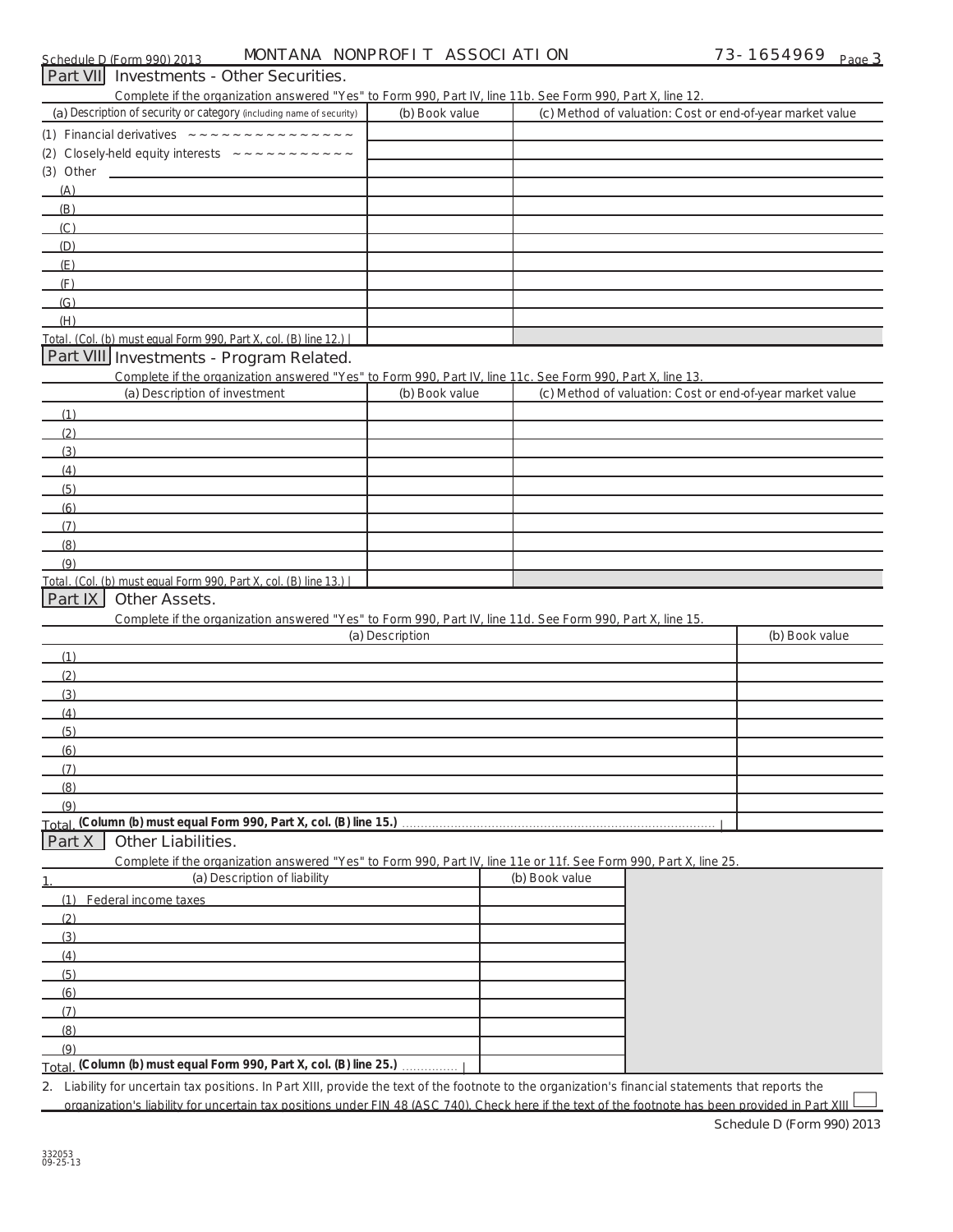| Schedule D (Form 990) 2013 |  |  |
|----------------------------|--|--|

| 73-1654969 <sub>Page</sub> 4 |  |
|------------------------------|--|
|------------------------------|--|

|   | MONTANA NONPROFIT ASSOCIATION<br>Schedule D (Form 990) 2013                                                                                                                                                                          |                | 73-1654969<br>Page $4$ |
|---|--------------------------------------------------------------------------------------------------------------------------------------------------------------------------------------------------------------------------------------|----------------|------------------------|
|   | Reconciliation of Revenue per Audited Financial Statements With Revenue per Return.<br>Part XI                                                                                                                                       |                |                        |
|   | Complete if the organization answered "Yes" to Form 990, Part IV, line 12a.                                                                                                                                                          |                |                        |
| 1 | Total revenue, gains, and other support per audited financial statements $z \sim -z \sim -z \sim -z \sim -z \sim -z \sim -z \sim -z$                                                                                                 |                | 634, 416.              |
| 2 | Amounts included on line 1 but not on Form 990, Part VIII, line 12:                                                                                                                                                                  |                |                        |
| a |                                                                                                                                                                                                                                      |                |                        |
|   | 2 <sub>b</sub>                                                                                                                                                                                                                       |                |                        |
|   |                                                                                                                                                                                                                                      |                |                        |
| d | Other (Describe in Part XIII.) $2d$                                                                                                                                                                                                  |                |                        |
| e | Add lines 2a through 2d <b>Andrew American Character Contract Character Character Character Character Character Character Character Character Character Character Character Character Character Character Character Character Ch</b> | 2e             | O.                     |
| 3 |                                                                                                                                                                                                                                      | 3              | 634, 416.              |
| 4 | Amounts included on Form 990, Part VIII, line 12, but not on line 1:                                                                                                                                                                 |                |                        |
| a |                                                                                                                                                                                                                                      |                |                        |
| b |                                                                                                                                                                                                                                      |                |                        |
|   | Add lines 4a and 4b <b>between we want were and we want we want we want we want we want we</b>                                                                                                                                       | 4c.            | Ο.                     |
|   |                                                                                                                                                                                                                                      | $\overline{5}$ | 634, 416.              |
|   | Part XII Reconciliation of Expenses per Audited Financial Statements With Expenses per Return.                                                                                                                                       |                |                        |
|   | Complete if the organization answered "Yes" to Form 990, Part IV, line 12a.                                                                                                                                                          |                |                        |
| 1 |                                                                                                                                                                                                                                      | 1              | 566, 991.              |
| 2 | Amounts included on line 1 but not on Form 990, Part IX, line 25:                                                                                                                                                                    |                |                        |
| a |                                                                                                                                                                                                                                      |                |                        |
| b | 2b                                                                                                                                                                                                                                   |                |                        |
|   |                                                                                                                                                                                                                                      |                |                        |
| d |                                                                                                                                                                                                                                      |                |                        |
| e |                                                                                                                                                                                                                                      | 2e             | Ο.                     |
| 3 |                                                                                                                                                                                                                                      | 3              | 566, 991.              |
| 4 | Amounts included on Form 990, Part IX, line 25, but not on line 1:                                                                                                                                                                   |                |                        |
|   |                                                                                                                                                                                                                                      |                |                        |
|   |                                                                                                                                                                                                                                      |                |                        |
|   | c Add lines 4a and 4b <b>Production and American Contract Contract Contract Contract Contract Contract Contract Co</b>                                                                                                               | 4c             | $\Omega$ .             |
|   |                                                                                                                                                                                                                                      | $\overline{5}$ | 566, 991.              |

### **Part XIII Supplemental Information.**

Provide the descriptions required for Part II, lines 3, 5, and 9; Part III, lines 1a and 4; Part IV, lines 1b and 2b; Part V, line 4; Part X, line 2; Part XI, lines 2d and 4b; and Part XII, lines 2d and 4b. Also complete this part to provide any additional information.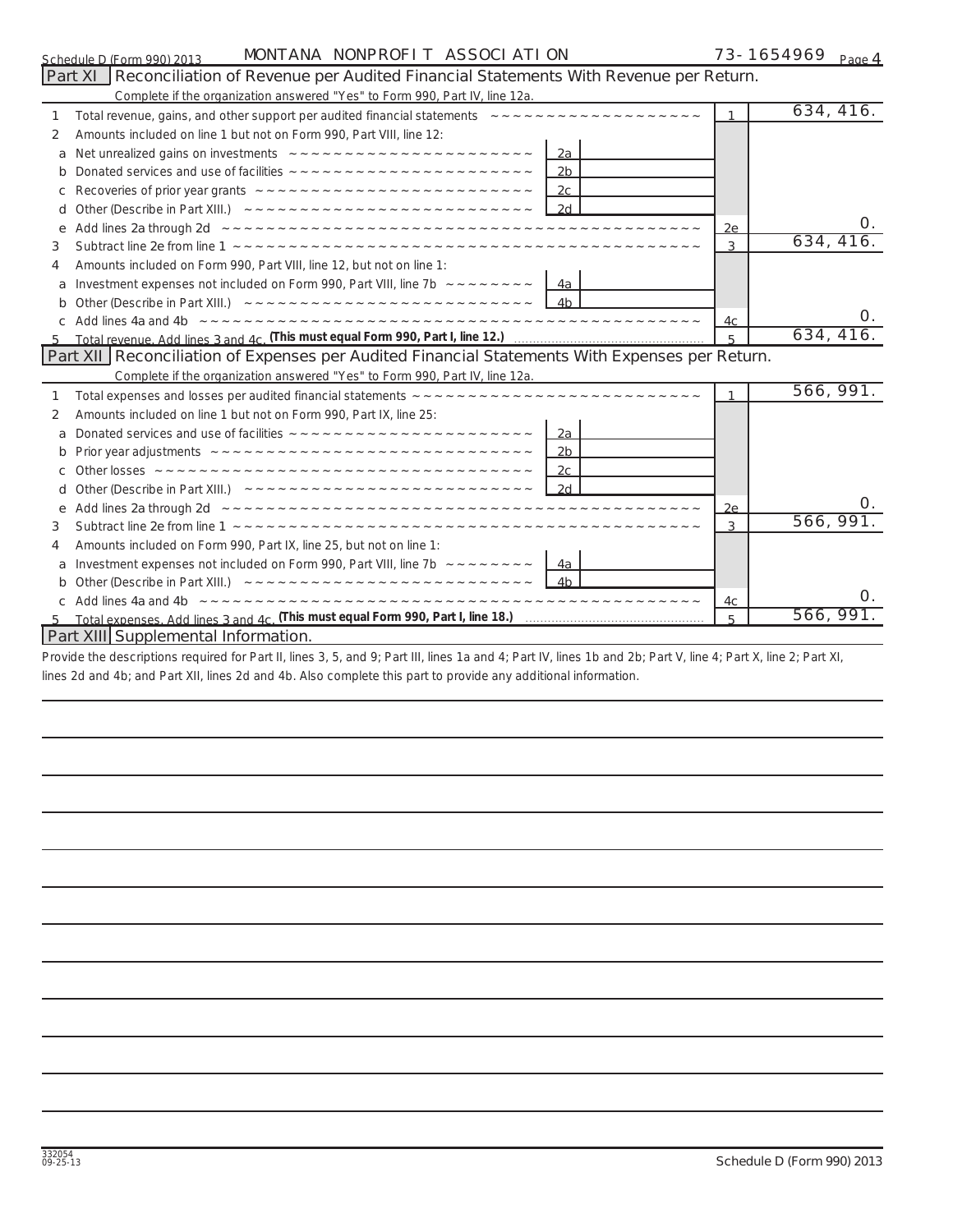OMB No. 1545-0047 Department of the Treasury Internal Revenue Service **Information about Schedule O (Form 990 or 990-EZ) and its instructions is at COMPONE O Supplemental Information to Form 990 or 990-EZ**  $\frac{\text{OMB No. 1545-004}}{2013}$ **Form 990 or 990-EZ or to provide any additional information. | Attach to Form 990 or 990-EZ. | (Form 990 or 990-EZ) Open to Public Inspection Employer identification number** Name of the organization *www.irs.gov/form990.* MONTANA NONPROFIT ASSOCIATION FORM 990, PART I, LINE 1, DESCRIPTION OF ORGANIZATION MISSION: NONPROFIT SECTOR IS ESSENTIAL TO MONTANA'S VITALITY AND LIVABILITY, MNAS MISSION IS TO PROVIDE LEADERSHIP TO MONTANAS NONPROFIT SECTOR, AND PARTNER WITH CHARITABLE NONPROFITS TO CREATE A SUSTAINABLE, NETWORKED, AND INFLUENTIAL SECTOR. MNA ACHIEVES ITS MISSION BY PROVIDING THE FOLLOWING PROGRAMS AND SERVICES TO ITS MEMBERS: ADVOCACY AND PUBLIC POLICY ON SECTOR-WIDE ISSUES; GROUP BUYING OPPORTUNITIES TO SAVE ADMINISTRATIVE COSTS; ORGANIZATIONAL DEVELOPMENT INCLUDING TRAINING AND TECHNICAL ASSISTANCE TO BUILD NONPROFIT CAPACITY, RESEARCH AND COMMUNICATIONS ON ISSUES OF IMPORTANCE TO NONPROFITS, NETWORK BUILDING TO CONNECT AND STRENGTHEN NONPROFITS, AND PROMOTING A CULTURE OF PHI LANTHROPY.

FORM 990, PART III, LINE 1, DESCRIPTION OF ORGANIZATION MISSION: SUSTAINABLE, NETWORKED, AND INFLUENTIAL SECTOR. MNA ACHIEVES ITS MISSION BY PROVIDING THE FOLLOWING PROGRAMS AND SERVICES TO ITS MEMBERS: ADVOCACY AND PUBLIC POLICY ON SECTOR-WIDE ISSUES; GROUP BUYING OPPORTUNITIES TO SAVE ADMINISTRATIVE COSTS; ORGANIZATIONAL DEVELOPMENT INCLUDING TRAINING AND TECHNICAL ASSISTANCE TO BUILD NONPROFIT CAPACITY, RESEARCH AND COMMUNICATIONS ON ISSUES OF IMPORTANCE TO NONPROFITS, NETWORK BUILDING TO CONNECT AND STRENGTHEN NONPROFITS, AND PROMOTING A CULTURE OF PHILANTHROPY.

FORM 990, PART III, LINE 4D, OTHER PROGRAM SERVICES:

ADVOCACY AND PUBLIC POLICY: MNA SERVES AS THE VOICE FOR THE CHARITABLE

NONPROFIT COMMUNITY, SHAPES PUBLIC POLICY THROUGH ACTION, AND BUILDS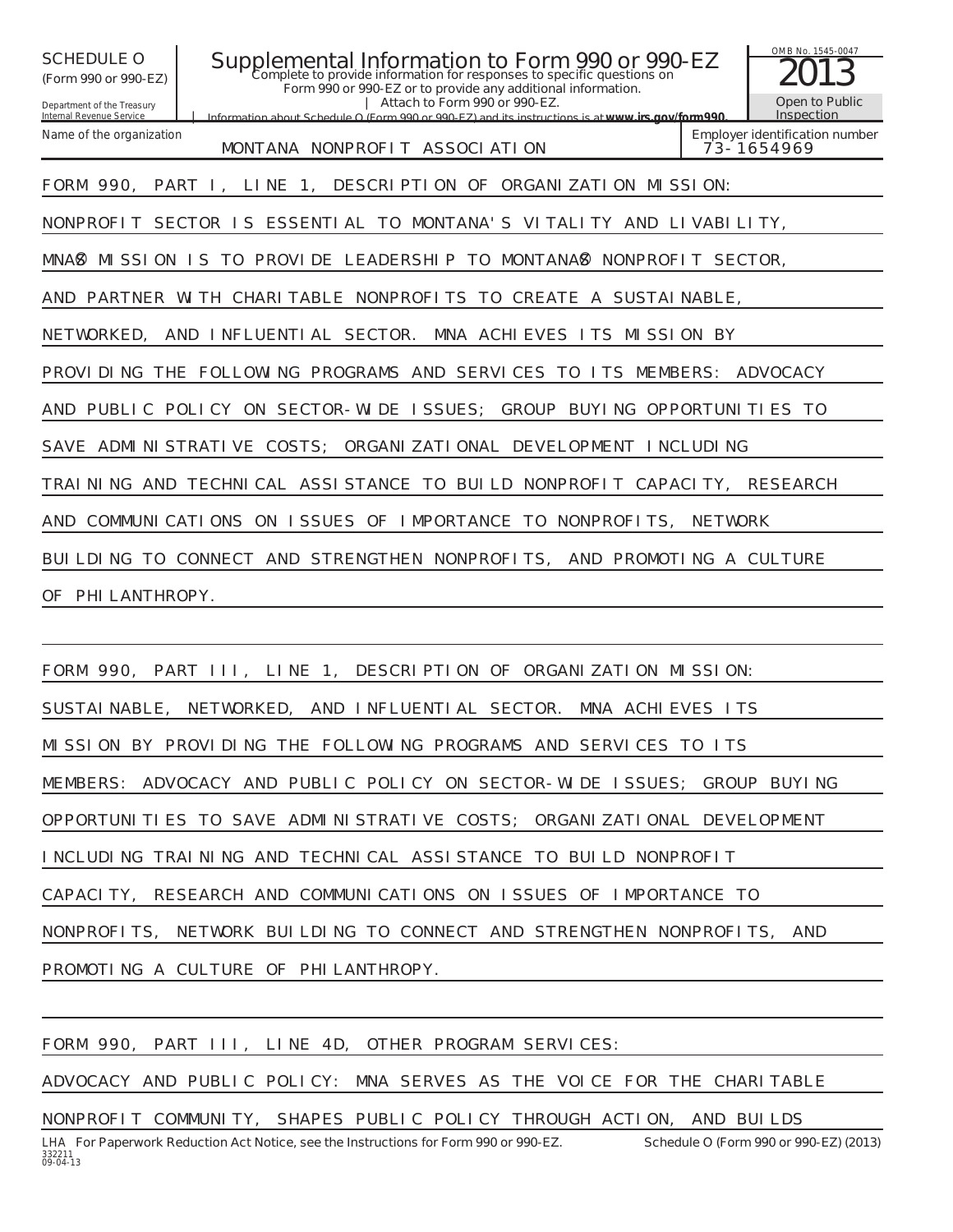| Schedule O (Form 990 or 990-EZ) (2013)                                     | Page 2                                       |
|----------------------------------------------------------------------------|----------------------------------------------|
| Name of the organization<br>MONTANA NONPROFIT ASSOCIATION                  | Employer identification number<br>73-1654969 |
| THE CAPACITY OF NONPROFITS TO BE STRONG ADVOCATES. MNA'S ADVOCACY AND      |                                              |
| PUBLIC PLOCY PROGRAM INCLUDES: (1) EDUCATION AND LOBBYING ON PUBLIC        |                                              |
| POLICY ISSUES THAT IMPACT ALL NONPROFITS,<br>AND (2)<br>TRAI NI NG,        | <b>EDUCATION</b>                             |
| AND TOOLS TO BUILD THE NONPROFIT COMMUNITY'S ADVOCACY AND PUBLIC POLICY    |                                              |
| SKI LLS.                                                                   |                                              |
| EXPENSES \$ 27, 281.<br>INCLUDING GRANTS OF \$0.<br>REVENUE \$ 1,687.      |                                              |
| FORM 990, PART VI, SECTION A, LINE 6:                                      |                                              |
| EXPLANATION: MNA IS A PUBLIC BENEFIT ORGANIZATION WITH VOTING MEMBERS.     |                                              |
| FORM 990, PART VI, SECTION A, LINE 7A:                                     |                                              |
| EXPLANATION: THE MEMBERS OF MNA ELECT THE BOARD OF DIRECTORS.              |                                              |
| FORM 990, PART VI, SECTION A, LINE 7B:                                     |                                              |
| EXPLANATION: SOME OF THE DECISIONS OF THE BOARD OF DIRECTORS ARE SUBJECT   | - I O                                        |
| THE RATIFICATION BY THE MEMBERS.                                           |                                              |
| FORM 990, PART VI, SECTION B, LINE 11:                                     |                                              |
| EXPLANATION: THE FINANCE COMMITTEE REVIEWS AND APPROVES THE FORM 990 AND   |                                              |
| MAKES A RECOMMENDATION FOR THE BOARD TO APPROVE THE FORM 990 FOR FILING.   |                                              |
| ALL BOARD MEMBERS RECEIVE A COMPLETE COPY OF THE 990 BEFORE IT IS SIGNED   |                                              |
| AND SENT TO THE IRS. THE BOARD OFFICIALLY ACCEPTS THE DOCUMENT AS A MATTER |                                              |
| OF RECORD AT ONE OF THEIR MEETINGS AND DULY NOTED IN THE MINUTES.          |                                              |
|                                                                            |                                              |
| FORM 990, PART VI, SECTION B, LINE 12C:                                    |                                              |
| EXPLANATION: 1) EACH DIRECTOR, PRINCIPAL OFFICER AND MEMBER OF A COMMITTEE |                                              |

WITH BOARD DELEGATED POWERS SHALL ANNUALLY SIGN A STATEMENT WHICH AFFIRMS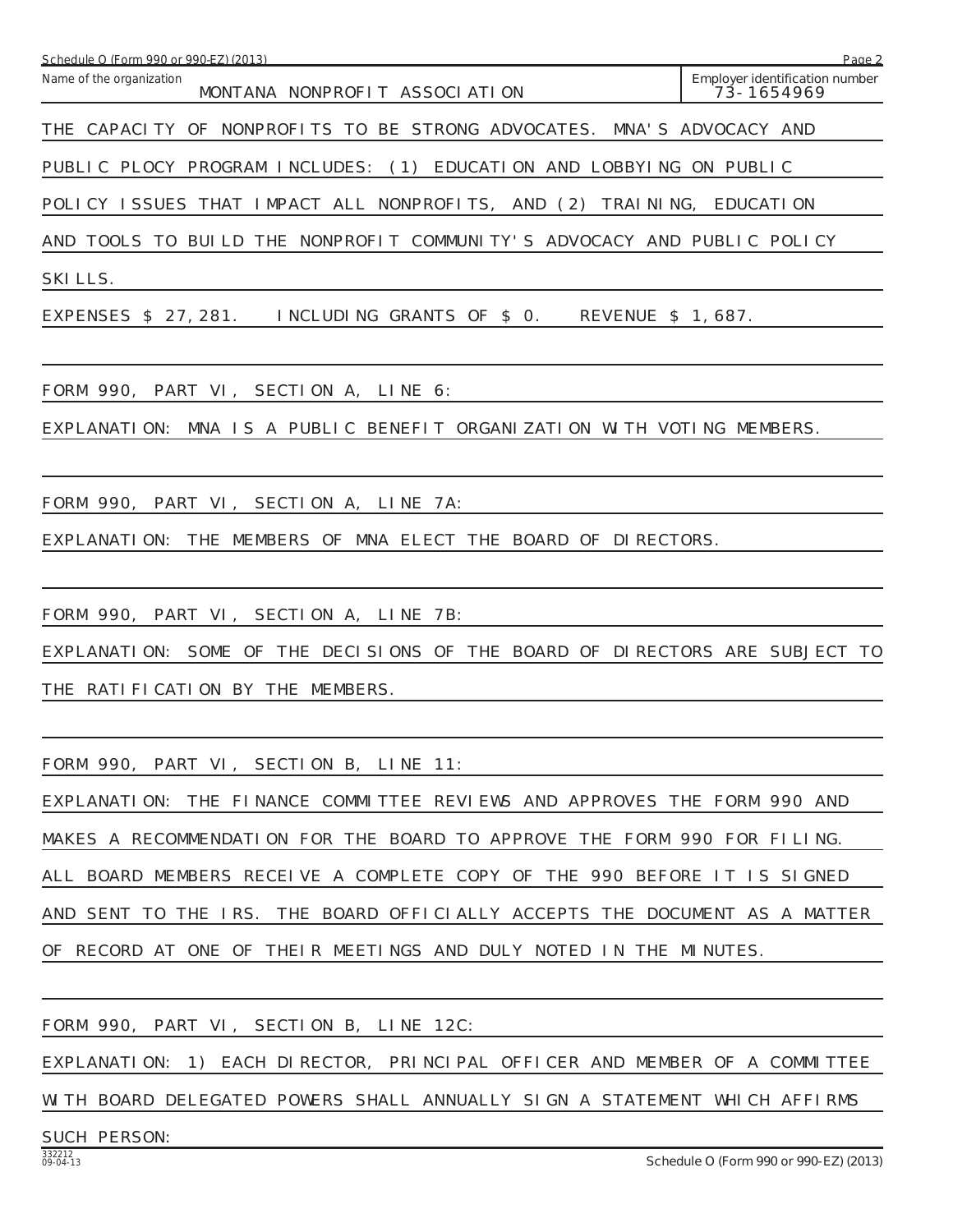| Schedule O (Form 990 or 990-EZ) (2013)                                        | Page 2                                       |
|-------------------------------------------------------------------------------|----------------------------------------------|
| Name of the organization<br>MONTANA NONPROFIT ASSOCIATION                     | Employer identification number<br>73-1654969 |
| HAS RECEIVED A COPY OF THE CONFLICT OF INTEREST POLICY.<br>А.                 |                                              |
| В.<br>HAS READ AND UNDERSTANDS THE POLICY.                                    |                                              |
| С.<br>HAS AGREED TO COMPLY WITH THE POLICY, AND                               |                                              |
| D.<br>UNDERSTANDS THAT MNA IS CHARITABLE AND IN ORDER TO MAINTAIN ITS FEDERAL |                                              |
| TAX EXEMPTION IT MUST ENGAGE PRIMARILY IN ACTIVITIES WHICH ACCOMPLISH ONE     |                                              |
| OR MORE OF ITS TAX-EXEMPT PURPOSES.                                           |                                              |
| EACH VOTING MEMBER OF THE BOARD SHALL ANNUALLY SIGN A STATEMENT WHICH<br>2)   |                                              |
| DECLARES WHETHER SUCH PERSON IN AS INDEPENDENT DIRECTOR.                      |                                              |
| 3) IF AT ANY TIME DURING THE YEAR, THE INFORMATION IN THE ANNUAL STATEMENT    |                                              |
| CHANGES MATERIALLY, THE DIRECTOR SHALL DISCLOSE SUCH CHANGES AND REVISE THE   |                                              |
| ANNUAL DI SCLOSURE FORM.                                                      |                                              |
| 4)<br>THE EXECUTIVE COMMITTEE SHALL REGULARLY AND CONSISTENTLY MONITOR AND    |                                              |
| ENFORCE COMPLIANCE WITH THIS POLICY BY REVIEWING ANNUAL STATEMENTS AND        |                                              |
| TAKING SUCH OTHER ACTIONS AS ARE NECESSARY FOR EFFECTIVE OVERSIGHT.           |                                              |
|                                                                               |                                              |
| FORM 990, PART VI, SECTION B, LINE 15:                                        |                                              |
| EXPLANATION: MNA HAS THE FOLLOWING POLICY IN PLACE: THE BOARD SHALL REVIEW    |                                              |
| AND APPROVE EXECUTIVE COMPENSATION, AFTER A REVIEW OF COMPARABLE DATA OR      |                                              |
| OTHER EVIDENCE THAT COMPENSATION IS REASONABLE AND SHALL CONTEMPORANEOUSLY    |                                              |
| SUBSTANTI ATE ITS DELIBERATION AND DECISION IN THE MINUTES. ONLY THOSE        |                                              |
| DIRECTORS WHO ARE FREE OF CONFLICTS OF INTEREST MAY VOTE ON EXECUTIVE         |                                              |
| COMPENSATI ON.                                                                |                                              |
|                                                                               |                                              |

| FORM 990, PART VI, SECTION C, LINE 18: |  |  |                                                                           |  |
|----------------------------------------|--|--|---------------------------------------------------------------------------|--|
|                                        |  |  | EXPLANATION: THESE DOCUMENTS ARE AVAILABLE ON THE ORGANIZATION'S WEBSITE. |  |
|                                        |  |  |                                                                           |  |

FORM 990, PART VI, SECTION C, LINE 19:

332212 09-04-13 **Schedule O (Form 990 or 990-EZ) (2013)** EXPLANATION: THESE DOCUMENTS ARE AVAILABLE ON THE ORGANIZATION'S WEBSITE.